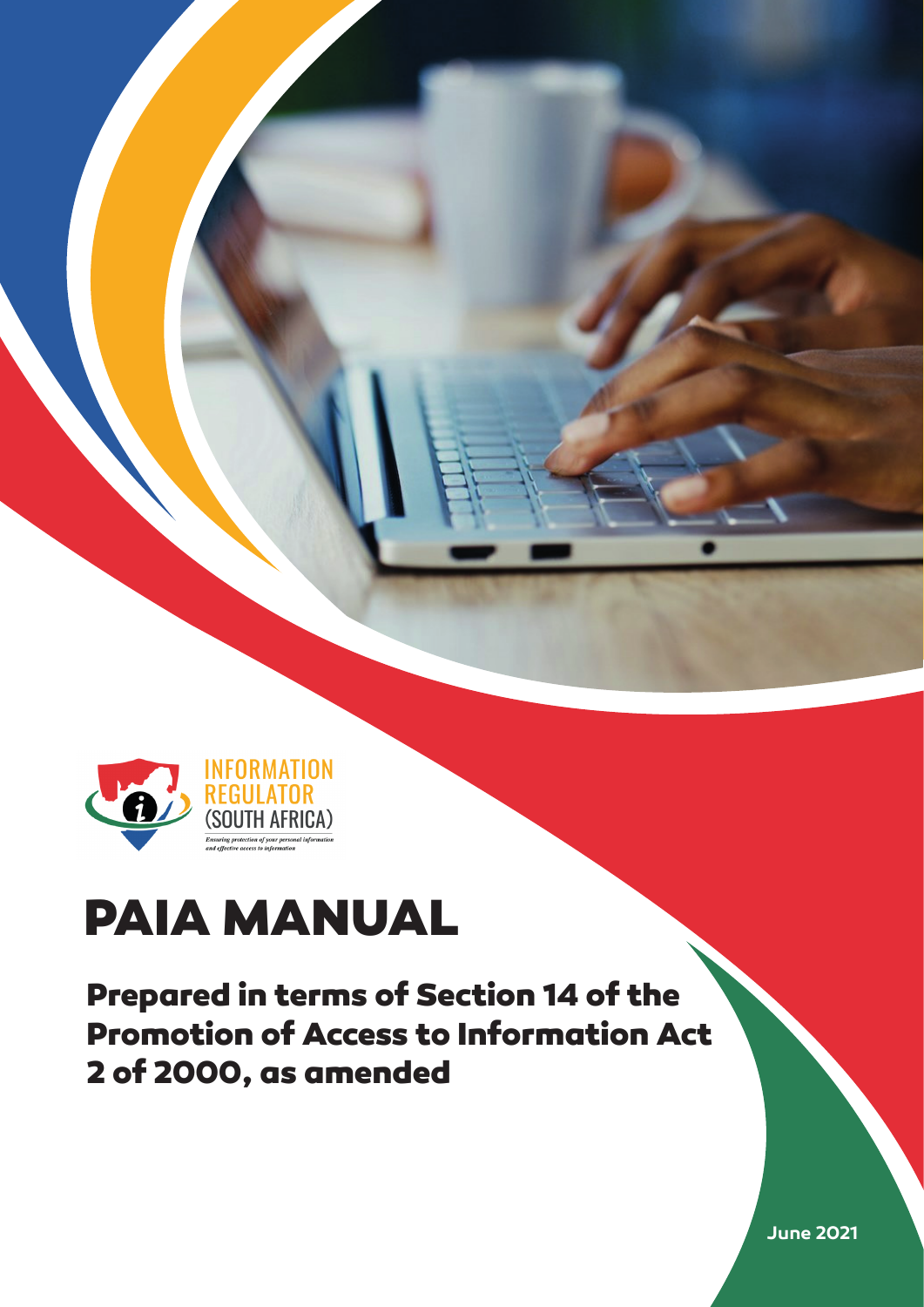# TABLE OF CONTENTS

|                 | FOREWORD BY THE CEO                                                          | j.             |
|-----------------|------------------------------------------------------------------------------|----------------|
| 1.              | <b>DEFINITIONS AND INTERPRETATIONS</b>                                       | $\mathbf{1}$   |
| 2.              | LIST OF ACRONYMS AND ABBREVIATIONS                                           | $\overline{7}$ |
| 3.              | <b>INTRODUCTION</b>                                                          | $\overline{7}$ |
| 4.              | PURPOSE OF PAIA MANUAL                                                       | 8              |
| 5.              | ESTABLISHMENT OF THE INFORMATION REGULATOR                                   | 8              |
| 6.              | STRUCTURE OF THE INFORMATION REGULATOR                                       | 9              |
| 7.              | POWERS, DUTIES AND FUNCTIONS OF THE REGULATOR                                | 11             |
| 8.              | KEY CONTACT DETAILS FOR ACCESS TO INFORMATION OF THE INFORMATION             | 17             |
|                 | <b>REGULATOR</b>                                                             |                |
| 9.              | REMEDIES AVAILABLE IF PROVISIONS OF PAIA ARE NOT COMPLIED WITH OR IN RESPECT | 18             |
|                 | OF AN ACT OR A FAILURE TO ACT BY THE REGULATOR                               |                |
| 10 <sub>1</sub> | GUIDE ON HOW TO USE PAIA AND HOW TO OBTAIN ACCESS THE GUIDE                  | 21             |
| 11.             | CATEGORIES OF RECORDS HELD BY THE INFORMATION REGULATOR                      | 24             |
| 12.             | RECORDS OF THE REGULATOR WHICH ARE AVAILABLE WITHOUT A PERSON HAVING TO      | 29             |
|                 | REQUEST ACCESS, IN TERMS OF SECTION 15(2) OF THE ACT                         |                |
| 13.             | PROCEDURE FOR ACCESS TO RECORDS HELD BY THE INFORMATION REGULATOR            | 30             |
| 14.             | SERVICES AVAILABLE TO MEMBERS OF THE PUBLIC FROM THE INFORMATION             | 34             |
|                 | REGULATOR AND HOW TO GAIN ACCESS TO THOSE SERVICES                           |                |
| 15 <sub>1</sub> | PUBLIC INVOLVEMENT IN THE FORMULATION OF POLICY AND THE EXERCISE OF POWERS   | 35             |
|                 | OR PERFORMANCE OF DUTIES BY THE INFORMATION REGULATOR                        |                |
| 16.             | PROCESSING OF PERSONAL INFORMATION                                           | 36             |
| 17.             | <b>PRESCRIBED FEES</b>                                                       | 40             |
|                 | 18. AVAILABILITY OF THE MANUAL                                               | 41             |
|                 | 19. RECORDS THAT CANNOT BE FOUND OR DO NOT EXIST                             | 41             |
| 20.             | <b>DISPOSAL OF RECORDS</b>                                                   | 41             |
|                 | 21. UPDATING OF THE MANUAL                                                   | 42             |
|                 |                                                                              |                |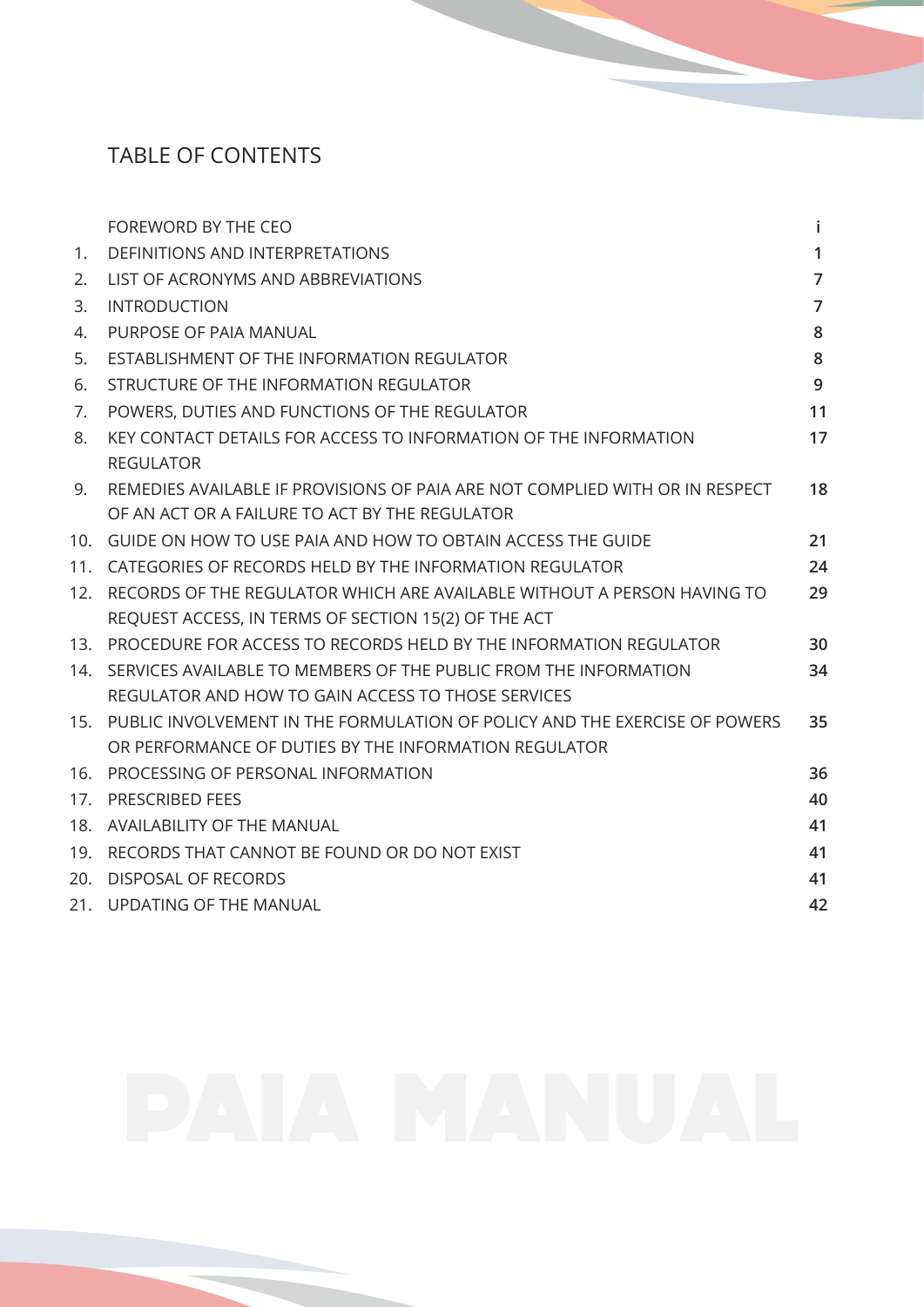#### <span id="page-2-0"></span>**FOREWORD BY THE CEO**

The Information Regulator (Regulator), in compliance with the Promotion of Access to Information Act 2 of 2000, as amended<sup>1</sup> (PAIA), has prepared this PAIA Manual (which Manual must be read in conjunction with the Guide on how to use **PAIA**) to facilitate the public's access to information held by the Regulator. One of the basic values and principles governing public administration is transparency. The Constitution of the Republic of South Africa Act 108 of 1996 (Constitution) demands that transparency must be fostered by providing the public with timely, accessible and accurate information.

The aim of **PAIA** is to foster a culture of transparency and accountability by public and private bodies and assist in realising South Africa's goals of an open and participatory democracy. **PAIA** also gives effect to the right of access to information and actively promotes a society in which any person has effective access to information. This will enable any person to fully exercise their rights.

In promoting a culture of transparency and accountability in public and private bodies, the Regulator acknowledges that there are limitations<sup>2</sup> within the overall promotion of good governance through transparency. Such limitations are acknowledged within the provisions of **PAIA** and the Protection of Personal Information Act 4 of 2013 (**POPIA**), as it specifies circumstances under which there would be limited or restricted access to the information held by the Regulator.

The limitations will balance the right of access to information with other rights contained in the Bill of Rights. In accordance with the Regulator's obligation in terms of the Constitution and **PAIA**, the Regulator may be compelled, despite the existence of the grounds for refusal of access to records, to grant a request for access to a record of the Regulator, if the disclosure of the record would reveal evidence of a substantial contravention of, or failure to comply with the law, and the public interest in the disclosure of the record clearly outweighs the harm contemplated in any of the grounds for refusal of access to records.

**Mr Mosalanyane Mosala CHIEF EXECUTIVE OFFICER**

*<sup>1</sup> Promotion of Access to Information Amendment Act, 2002, Protection of Personal Information Act, 2013 and Promotion of Access to Information Amendment Act, 2019*

*<sup>2</sup> Grounds for refusal of access to records, sections 33-46 of PAIA*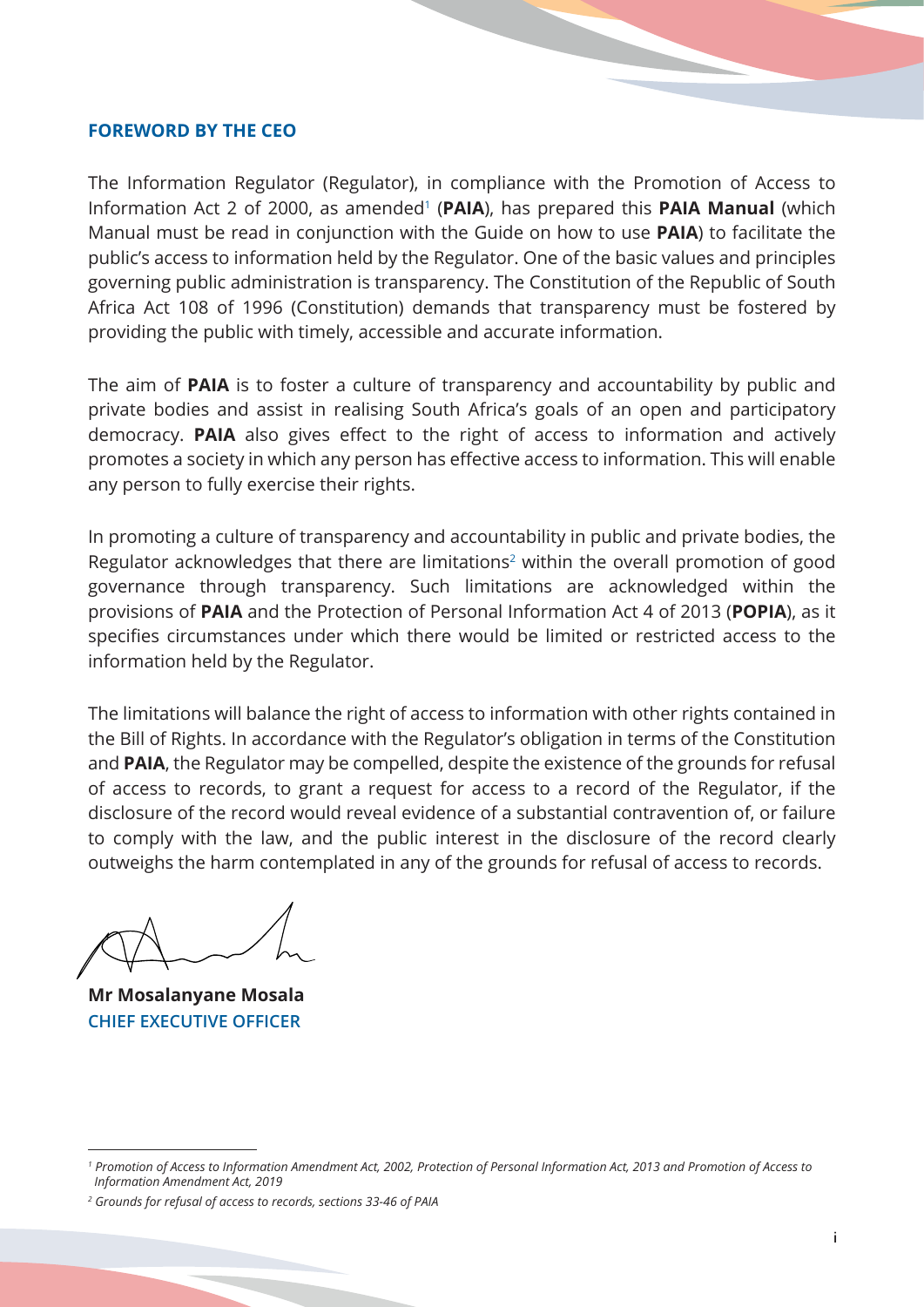## <span id="page-3-0"></span>**1. DEFINITIONS AND INTERPRETATIONS**

#### 1.1 Definition

- 1.1.1 "**Access fee**" means a fee prescribed for the purposes of section 22(6) or 54(6), as the case may be;
- 1.1.2 ''**Data subject**'' means the person to whom personal information relates;
- 1.1.3 "**Deputy Information Officer**" means the designated individual in the public or private body who is responsible for assisting the Information Officer with the **PAIA** Request;
- 1.1.4 "**Guide**" means the guide on how to use **PAIA** by any person who wishes to exercise any right contemplated in Promotion of Access to Information Act 2 of 2000 (**PAIA**) and the Protection of Personal Information Act 04 of 2013, as contemplated in section 10 of **PAIA**;
- 1.1.5 "**Head**" of, or in relation to, a private body means
	- (a) in the case of a natural person, including a person referred to in paragraph (c) of the definition of "political party", that natural person or any person duly authorised by that natural person;
	- (b) in the case of a partnership, any partner of the partnership or any person duly authorised by the partnership;
	- (c) in the case of a juristic person
		- *(i)* the chief executive officer or equivalent officer of the juristic person or any person duly authorised by that officer; or
		- *(ii)* the person who is acting as such or any person duly authorised by such acting person; or
	- (d) in the case of political party, the leader of the political party or any person duly authorised by that leader;
- 1.1.6 "**Human Rights Commission**" means the South African Human Rights Commission referred to in section 181 (1) (b) of the Constitution;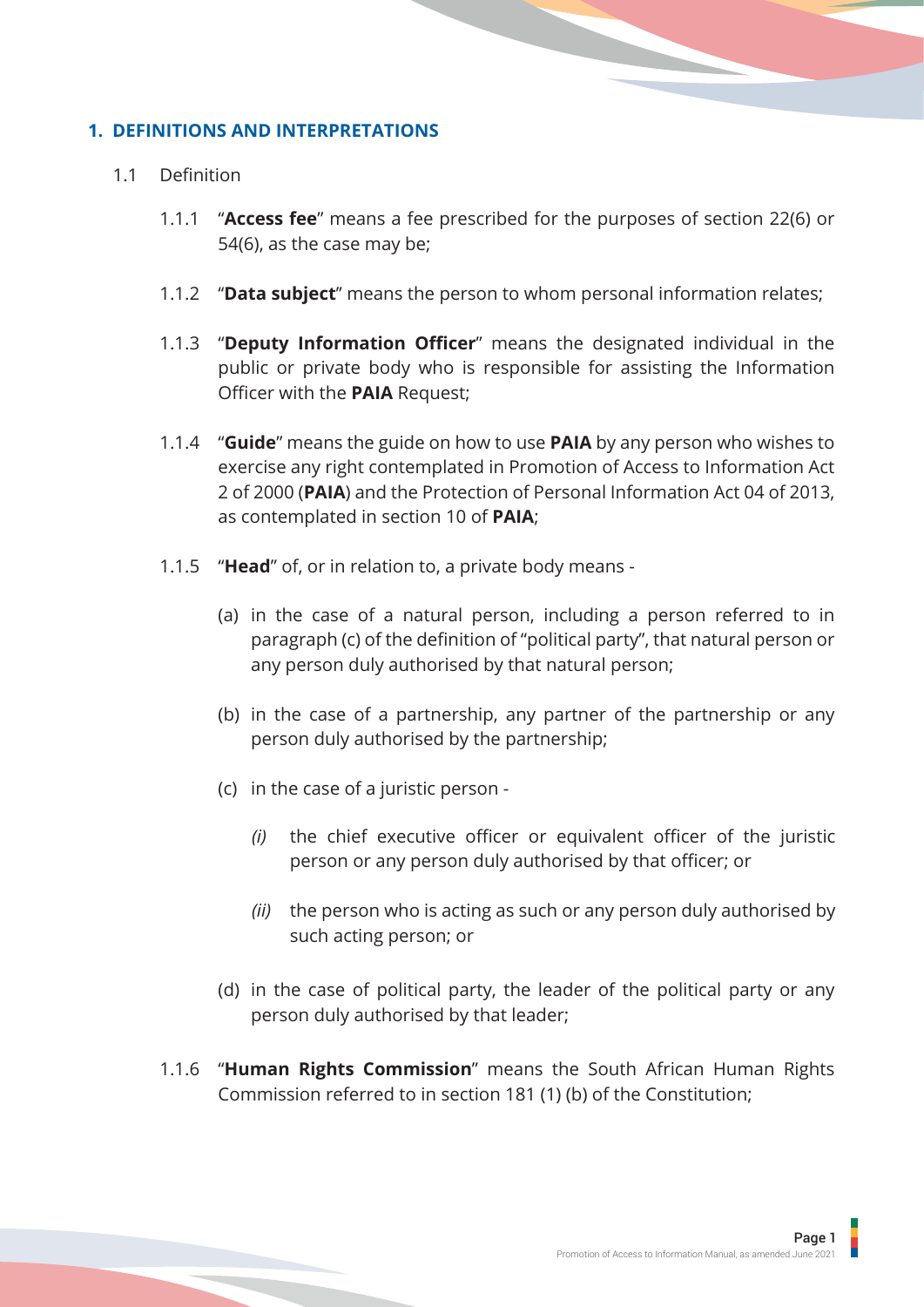# 1.1.7 "**Information Officer**"

In relation to, a public body -

- (a) in the case of a national department, provincial administration or organisational component -
	- *(i)* mentioned in Column 1 of Schedule 1 or 3 to the Public Service Act, 1994 (Proclamation 103 of 1994), means the officer who is the incumbent of the post bearing the designation mentioned in Column 2 of the said Schedule 1 or 3 opposite the name of the relevant national department, provincial administration or organisational component or the person who is acting as such; or
	- *(ii)* not so mentioned, means the Director-General, head, executive director or equivalent officer, respectively, of that national department, provincial administration or organisational component, respectively, or the person who is acting as such;
- (b) in the case of a municipality, means the municipal manager appointed in terms of section 82 of the Local Government: Municipal Structures Act, 1998 (Act 117 of 1998), or the person who is acting as such; or

in the case of any other public body, means the chief executive officer,

(c) or equivalent officer, of that public body or the person who is acting as such;

In relation to, a private body-

- (d) means the head of a private body as contemplated in section 1, of the Promotion of Access to Information Act;
- 1.1.8 "**Information Regulator**" means the Information Regulator established in terms of section 39 of the Protection of Personal Information Act, 2013;
- 1.1.9 "**Internal appeal**" means an internal appeal to the relevant authority in terms of section 74;
- 1.1.10 "**Minister**" means the Cabinet member responsible for the administration of justice;
- 1.1.11 "**Person**" means a natural person or a juristic person;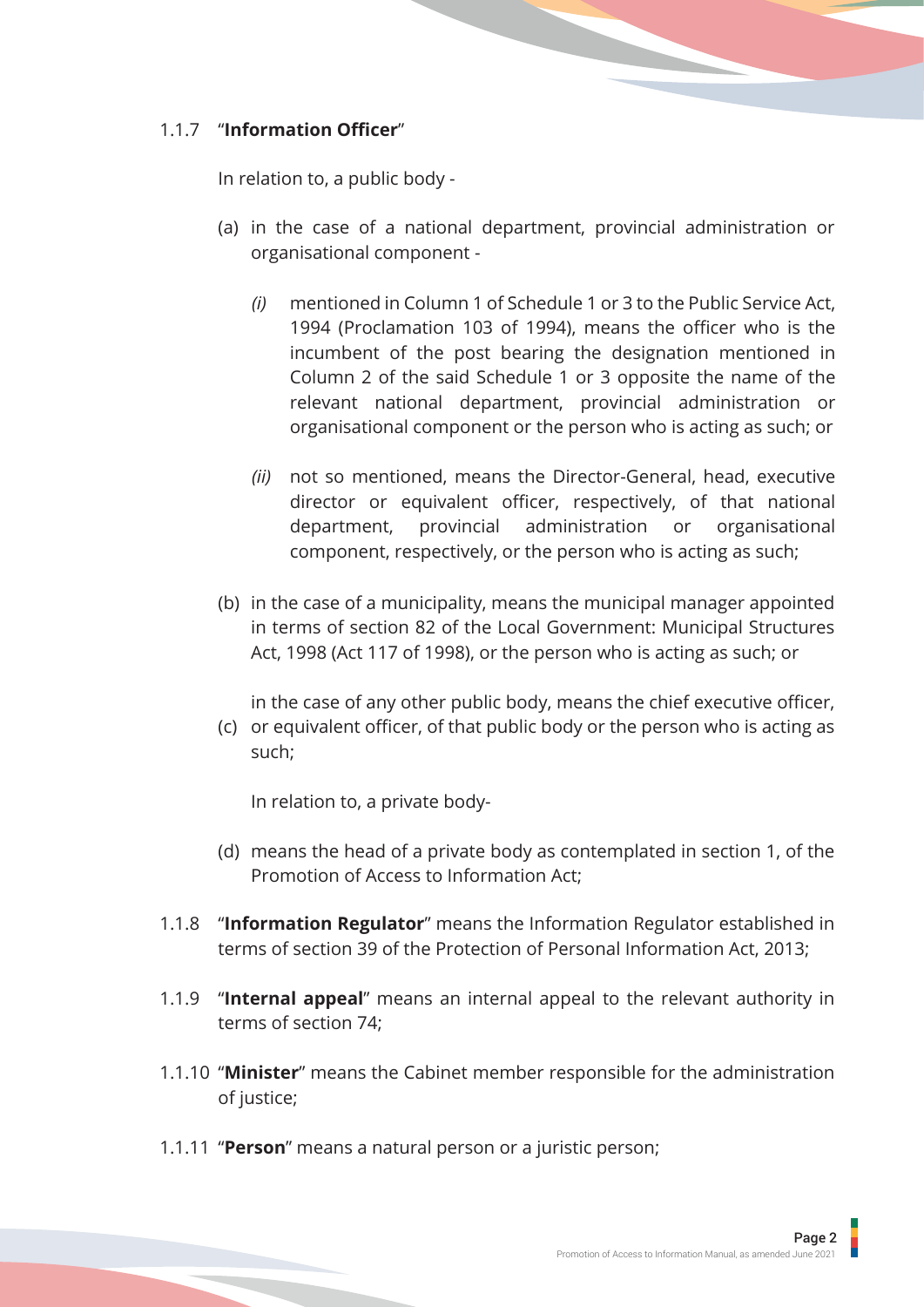- 1.1.12 "**Personal information**" means information relating to an identifiable natural person, including, but not limited to -
	- (a) information relating to the race, gender, sex, pregnancy, marital status, national, ethnic or social origin, colour, sexual orientation, age, physical or mental health, well-being, disability, religion, conscience, belief, culture, language and birth of the person;
	- (b) information relating to the education or the medical, financial, criminal or employment history of the person;
	- (c) any identifying number, symbol, email address, physical address, telephone number, location information, online identifier or other particular assigned to the person;
	- (d) the biometric information of the person;
	- (e) the personal opinions, views or preferences of the person;
	- (f) correspondence sent by the person that is implicitly or explicitly of a private or confidential nature or further correspondence that would reveal the contents of the original correspondence;
	- (g) the views or opinions of another individual about the person; and
	- (h) the name of the person if it appears with other personal information relating to the person or if the disclosure of the name itself would reveal information about the person, but excludes information about an individual who has been dead for more than 20 years;

#### 1.1.13 "**Political party**" means -

- (a) any entity that accepts donations principally to support or oppose any registered political party or its candidates, in an election as defined in section 1 of the Electoral Act, 1998 (Act No. 73 of 1998);
- (b) any registered political party as defined in the Electoral Act, 1998; or
- (c) a natural person who is an independent candidate.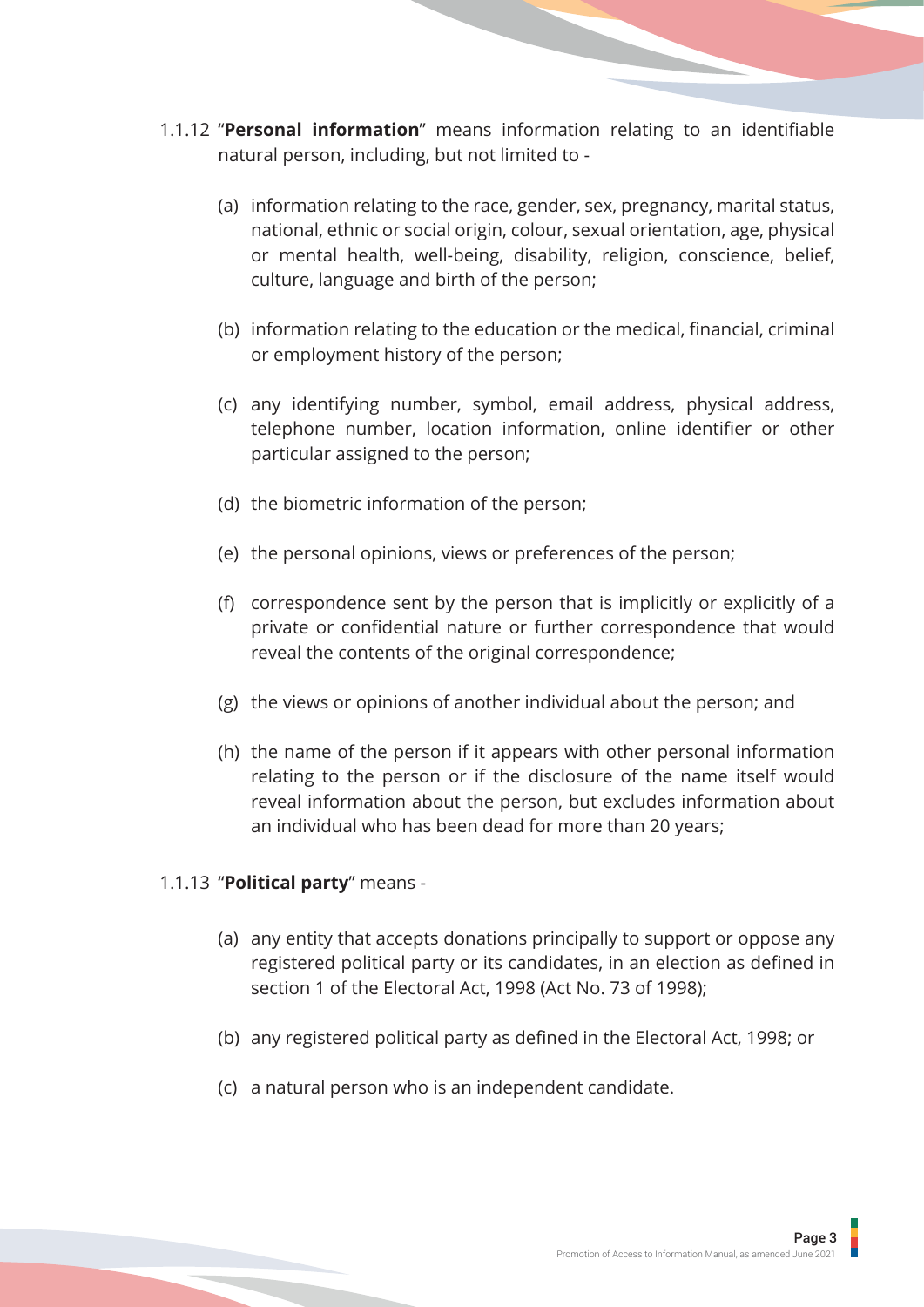#### 1.1.14 "**Private body**" means -

- (a) a natural person who carries or has carried on any trade, business or profession, but only in such capacity;
- (b) a partnership which carries or has carried on any trade, business or profession; or
- (c) any former or existing juristic person; or
- (d) a political party

but excludes a public body;

#### 1.1.15 "**Public body**" means -

- (a) any department of state or administration in the national or provincial sphere of government or any municipality in the local sphere of government; or
- (b) any other functionary or institution when
	- *(i)* exercising a power or performing a duty in terms of the Constitution or a provincial constitution; or
	- *(ii)* exercising a public power or performing a public function in terms of any legislation;
- 1.1.16 "**Record**" of, or in relation to, a public or private body, means any recorded information -
	- (a) regardless of form or medium;
	- (b) in the possession or under the control of that public or private body, respectively; and
	- (c) whether or not it was created by that public or private body, respectively;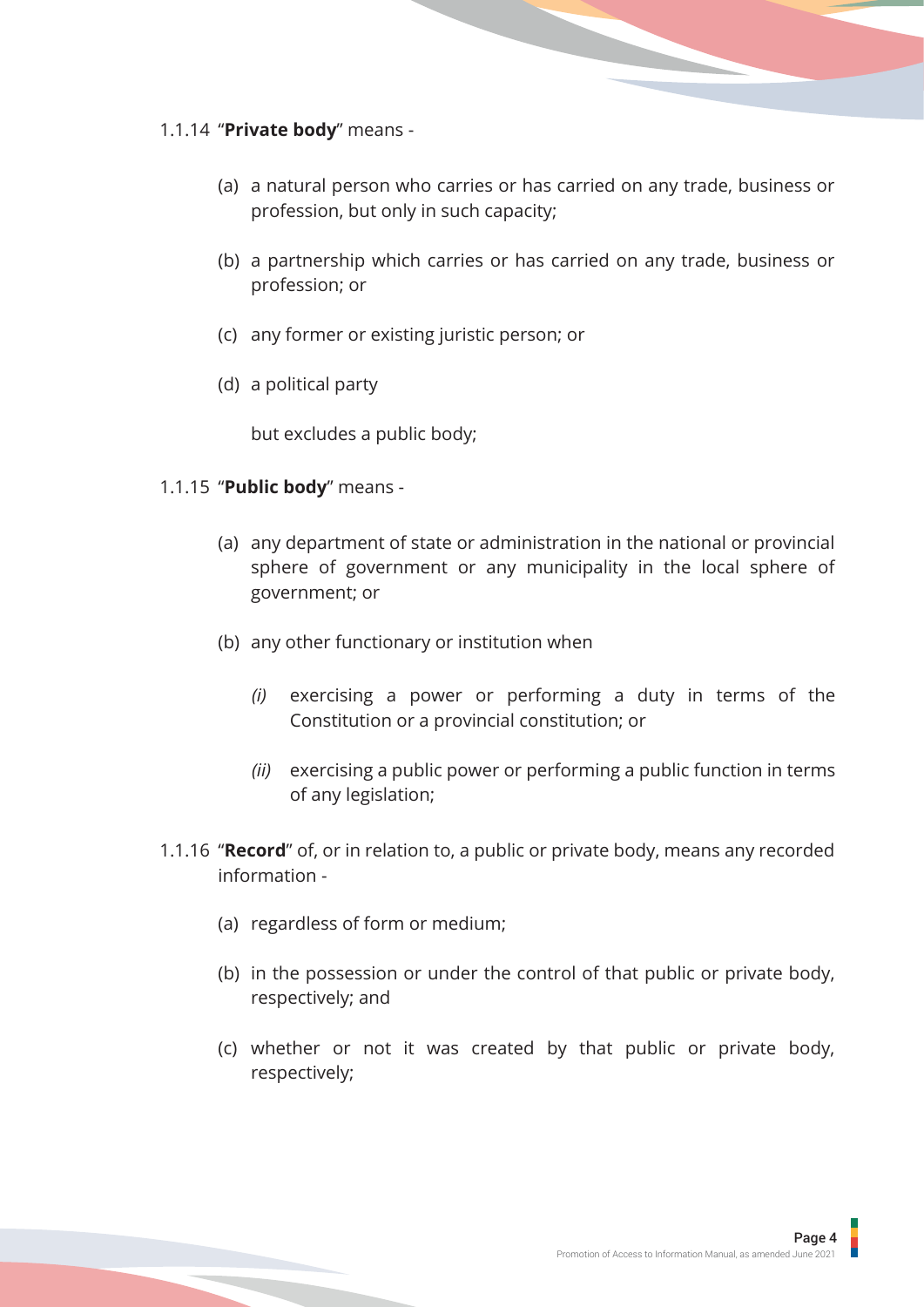#### 1.1.17 "**Request for access**", in relation to -

- (a) a public body, means a request for access to a record of a public body in terms of section 11; or
- (b) a private body, means a request for access to a record of a private body in terms of section 50;
- 1.1.18 "**Request for access**", in relation to
	- (a) a public body, means
		- *(i)* any person (other than a public body contemplated in paragraph (a) or (b)(i) of the definition of 'public body', or an official thereof) making a request for access to a record of that public body; or
		- *(ii)* a person acting on behalf of the person referred to in subparagraph (i);
	- (b) a public body, means
		- *(i)* any person, including, but not limited to, a public body or an official thereof, making a request for access to a record of that private body; or
		- *(ii)* a person acting on behalf of the person contemplated in subparagraph(i);
- 1.1.19 ''**Responsible party**'' means a public or private body or any other person which, alone or in conjunction with others, determines the purpose of and means for processing personal information;
- 1.1.20 "**Third party**', in relation to a request for access to
	- (a) a record of a public body, means any person (including, but not limited to, the government of a foreign state, an international organisation or an organ of that government or organisation) other than -
		- *(i)* the requester concerned; and
		- *(ii)* a public body; or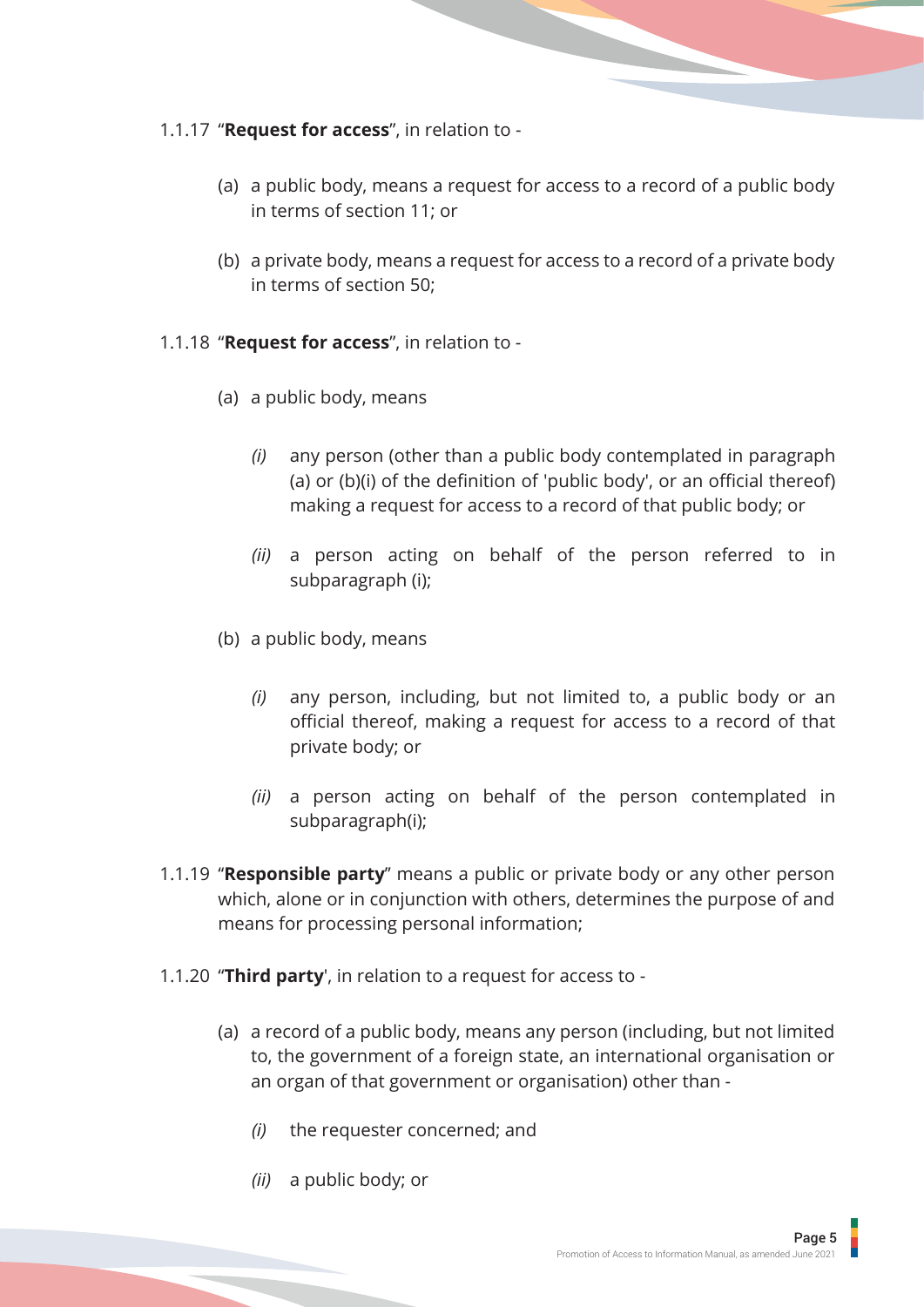(b) a record of a private body, means any person (including, but not limited to, a public body) other than the requester,

but, for the purposes of sections 34 and 63, the reference to 'person' in paragraphs (a) and (b) must be construed as a reference to 'natural person';

1.1.21 "**The Act**" means the Promotion of Access to Information Act 2 of 2000 as amended, and includes any regulation made and in force in terms of section 92.

#### **1.2 Interpretation**

- 1.2.1 any reference to any statute, regulation or other legislation shall be a reference to that statute, regulation or other legislation as at the signature date, and as amended or substituted from time to time;
- 1.2.2 if any provision in a definition is a substantive provision conferring a right or imposing an obligation on any party then, notwithstanding that it is only in a definition, effect shall be given to that provision as if it were a substantive provision in the body of this Manual;
- 1.2.3 where any term is defined within a particular clause other than this, that term shall bear the meaning ascribed to it in that clause wherever it is used in this document;
- 1.2.4 where any number of days is to be calculated from a particular day, such number shall be calculated as excluding such particular day and commencing on the next day. If the last day of such number so calculated falls on a day which is not a business day, the last day shall be deemed to be the next succeeding day which is a business day;
- 1.2.5 any reference to days (other than a reference to business days), months or years shall be a reference to calendar days, months or years, as the case may be;
- 1.2.6 the use of the word "including" followed by a specific example/s shall not be construed as limiting the meaning of the general wording preceding it and the eiusdem generis rule shall not be applied in the interpretation of such general wording or such specific example/s;
- 1.2.7 insofar as there is a conflict in the interpretation of or application of this Manual and the Act, the Act shall prevail;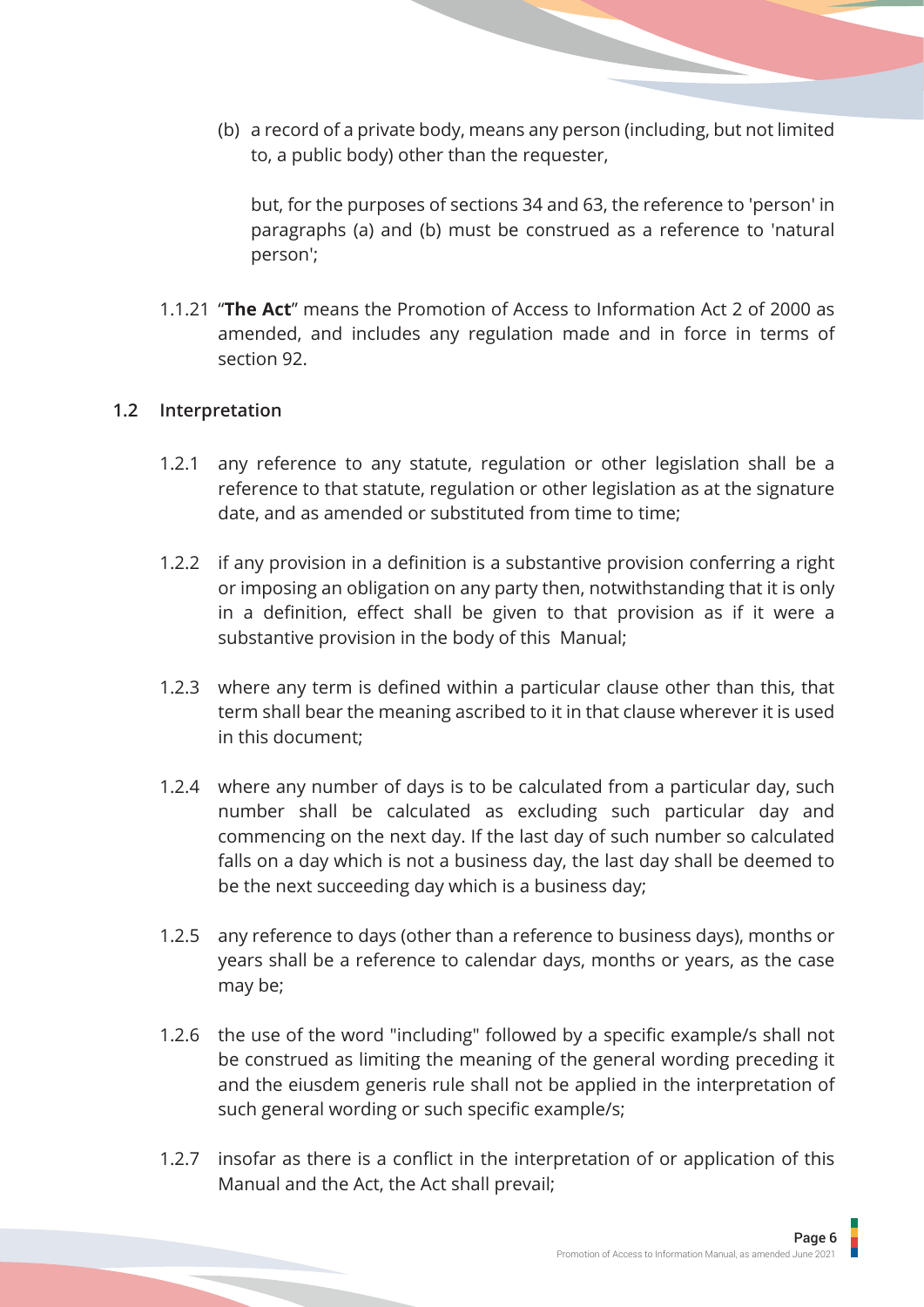<span id="page-9-0"></span>1.2.8 this Manual does not purport to be exhaustive of or to comprehensively deal with every procedure provided for in the Act. A requester is advised to familiarise his/her/itself with the provisions of the Act before lodging any request with the Regulator.

#### **2. LIST OF ACRONYMS AND ABBREVIATIONS**

| 2.1              | <b>CEO</b>      | <b>Chief Executive Officer</b>                                       |
|------------------|-----------------|----------------------------------------------------------------------|
| 2.2 <sub>2</sub> | Constitution    | Constitution of the Republic of South Africa, Act No. 108 of<br>1996 |
| 2.3              | <b>DIO</b>      | Deputy Information Officer                                           |
| 2.4              | IO              | <b>Information Officer</b>                                           |
| 2.5              | <b>Members</b>  | Members of the Information Regulator                                 |
| 2.6              | <b>Minister</b> | Minister of Justice and Correctional Services                        |
| 2.7              | <b>PAIA</b>     | Promotion of Administrative Justice Act, 2000                        |
| 2.8              | <b>PFMA</b>     | Public Finance Management Act No. 1 of 1999 as amended               |
| 2.9              | <b>POPIA</b>    | Protection of Personal Information Act No. 4 of 2013                 |
| 2.10             | Regulator       | <b>Information Regulator</b>                                         |
| 2.11             | <b>SAHRC</b>    | South African Human Rights Commission                                |

## **3. INTRODUCTION**

- 3.1 Before South Africa became a constitutional democracy with an enforceable Bill of Rights, it had a government that thrived on secrecy, clandestine activities and the suppression of information. There was no transparency or accountability.
- 3.2 The Regulator is committed to upholding the principles enshrined in the Constitution and national legislation including but not limited to **PAIA** and **POPIA**. The former contains the key principles of good governance, transparency and accountability.
- 3.3 In pursuit of its objectives, the Regulator encourages the sharing of information with requesters and members of the public as optimally as is possible. Informed public scrutiny can only strengthen the democratic ideals the Regulator advances.
- 3.4 **PAIA**, as amended by section 110 of **POPIA**, was promulgated to give effect to the constitutional right of access to information held by the State or by another person, which information is required for the exercise or protection of any rights.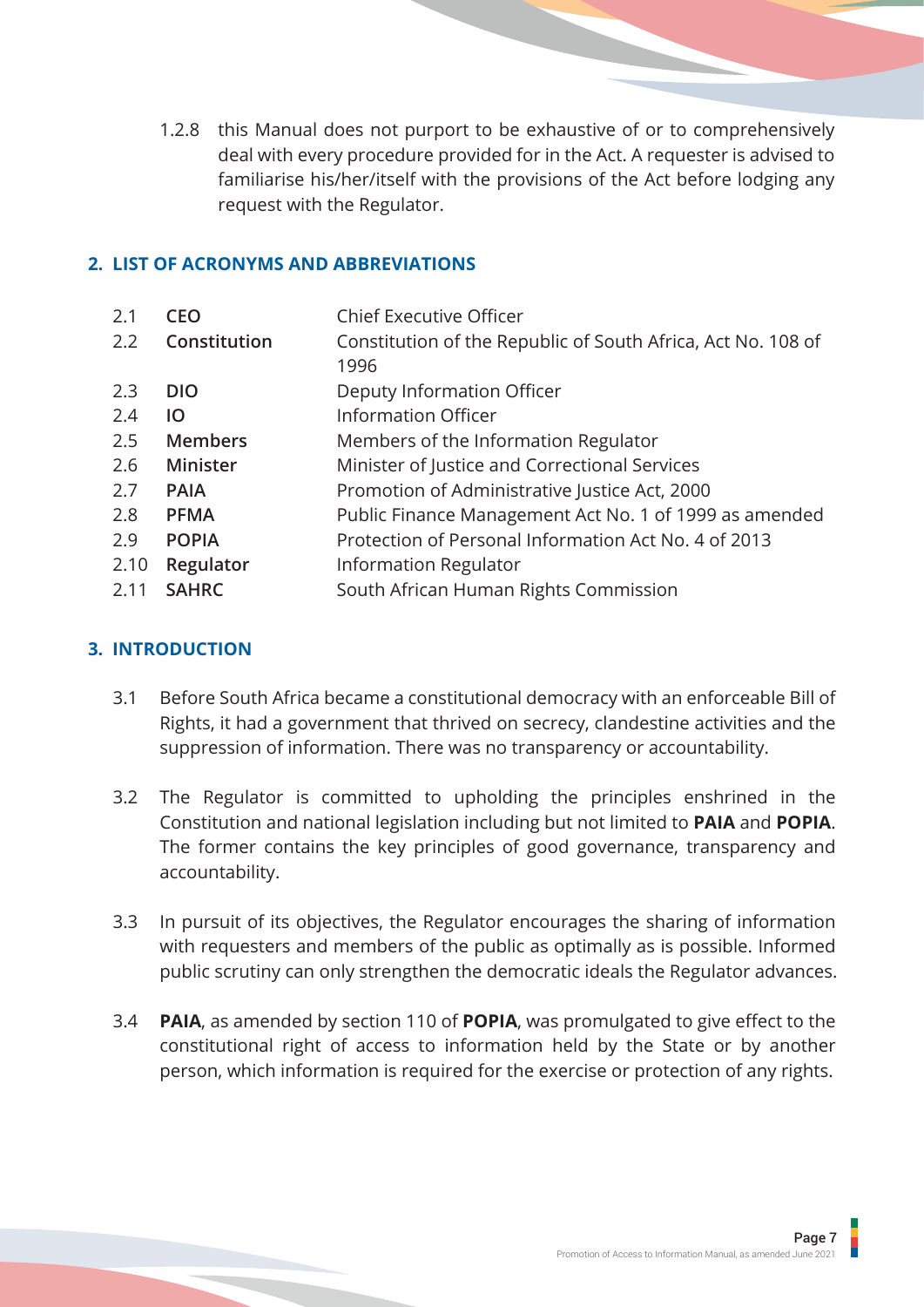#### <span id="page-10-0"></span>**4. PURPOSE OF PAIA MANUAL**

This manual can be used by members of the public to -

- 4.1 establish the nature of the records which may already be available at the Regulator, without the need for submitting a formal **PAIA** request;
- 4.2 have an understanding of how to make a request for access to a record of the Regulator;
- 4.3 access all the relevant contact details of the persons who will assist the public with the records they intend to access;
- 4.4 know all the remedies available from the Regulator regarding request for access to the records, before approaching the Courts;
- 4.5 describe the services available to members of the public from the Regulator and how to gain access to those services;
- 4.6 outline the description of the guide on how to use **PAIA**, as updated by the Regulator and how to obtain access to it;
- 4.7 understand if the Regulator will process personal information, the purpose of processing of personal information, the description of the categories of data subjects and of the information or categories of information relating thereto;
- 4.8 know if the Regulator has planned to transfer or process personal information outside the Republic of South Africa and the recipients or categories of recipients to whom the personal information may be supplied; and
- 4.9 know whether the Regulator has appropriate security measures to ensure the confidentiality, integrity and availability of the information which is to be processed.

#### **5. ESTABLISHMENT OF THE INFORMATION REGULATOR**

5.1 The Regulator is established in terms of Section 39 of **POPIA**, which enjoins the Regulator to be independent and impartial, and to perform its functions and exercise its powers without fear, favour or prejudice. It is accountable to the National Assembly.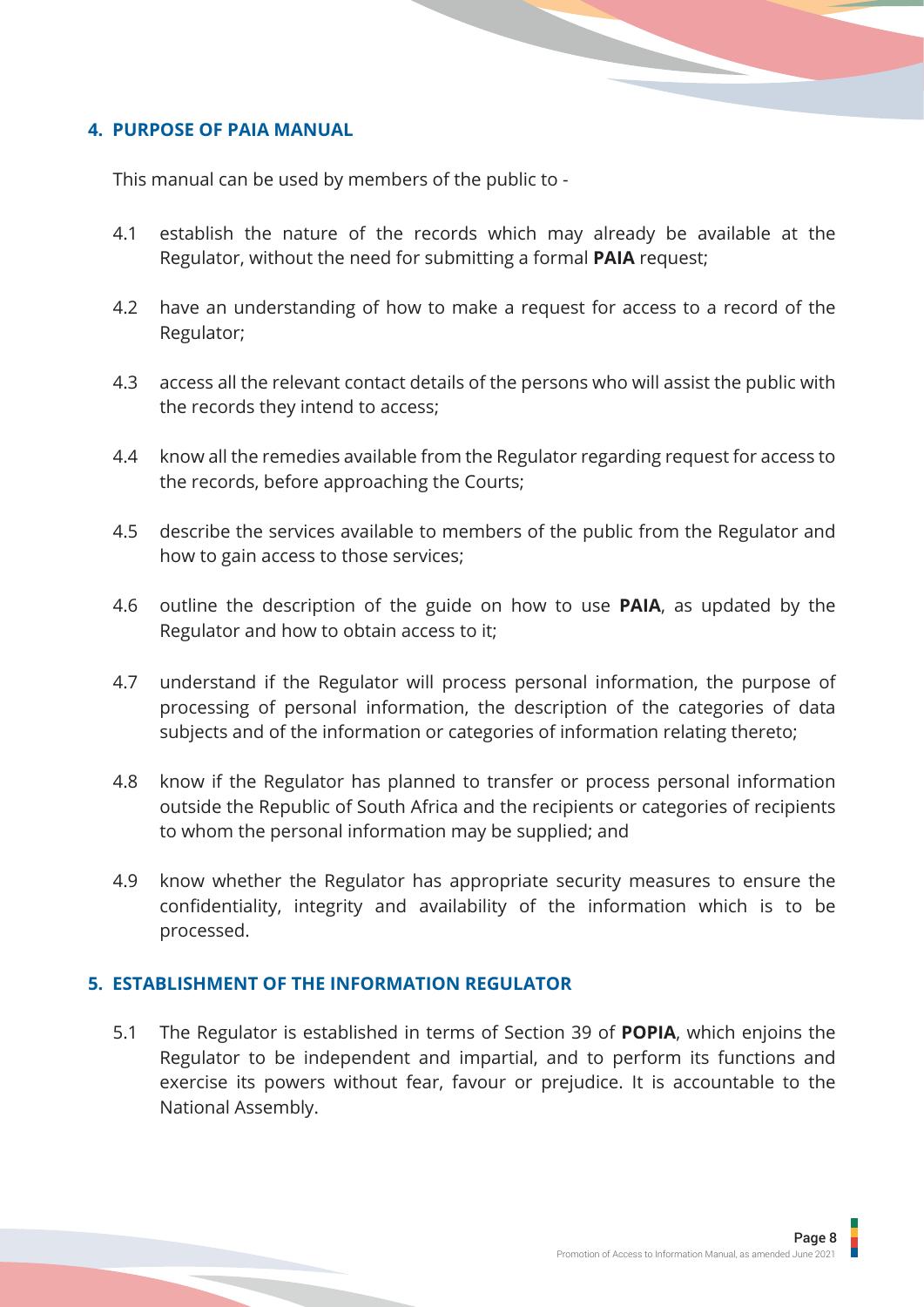- <span id="page-11-0"></span>5.2 The Regulator is responsible for the promotion and protection of the right to privacy as it relates to the protection of personal information and the right of access to information. In this regard, it exercises its powers and performs its functions in accordance with **POPIA** and **PAIA**.
- 5.3 The Regulator is an independent institution that is subject only to the Constitution and the law and its decisions can only be reviewed by a Court of law.
- 5.4 Information Regulator's Vision, Mission and Values

#### 5.4.1 **Vision**

Our vision is to be a world class institution in the protection of personal information and the promotion of access to information.

#### 5.4.2 **Mission**

Our mission to be an independent institution which regulates the processing of personal information and the promotion of access to information in accordance with the Constitution and the law so as to protect the rights of everyone.

#### 5.4.3 **Values**

Our values are Transparency; Accountability; Integrity; Excellence; Impartiality; and Responsiveness.

#### **6. STRUCTURE OF THE INFORMATION REGULATOR**

- 6.1 The Regulator consists of the National (Head) Office situated in Johannesburg and will, in the near future and subject to funding, establish Regional Offices in all nine (9) Provinces.
- 6.2 The Regulator consists of the Chairperson and four (4) ordinary Members. The Chairperson and two ordinary Members are appointed in a full-time capacity and the other two ordinary Members are appointed in a part-time capacity.
- 6.3 In terms of section 47(1) of **POPIA**, the Regulator must appoint -
	- 6.3.1 a suitably qualified and experienced person as Chief Executive Officer (CEO) of the Regulator for the purpose of assisting the Regulator, subject to the Regulator's direction and supervision, in the performance of all financial and administrative functions arising from the administration of **POPIA** and **PAIA**; and
	- 6.3.2 such other members of staff as the Regulator may deem necessary to assist the Regulator and the CEO.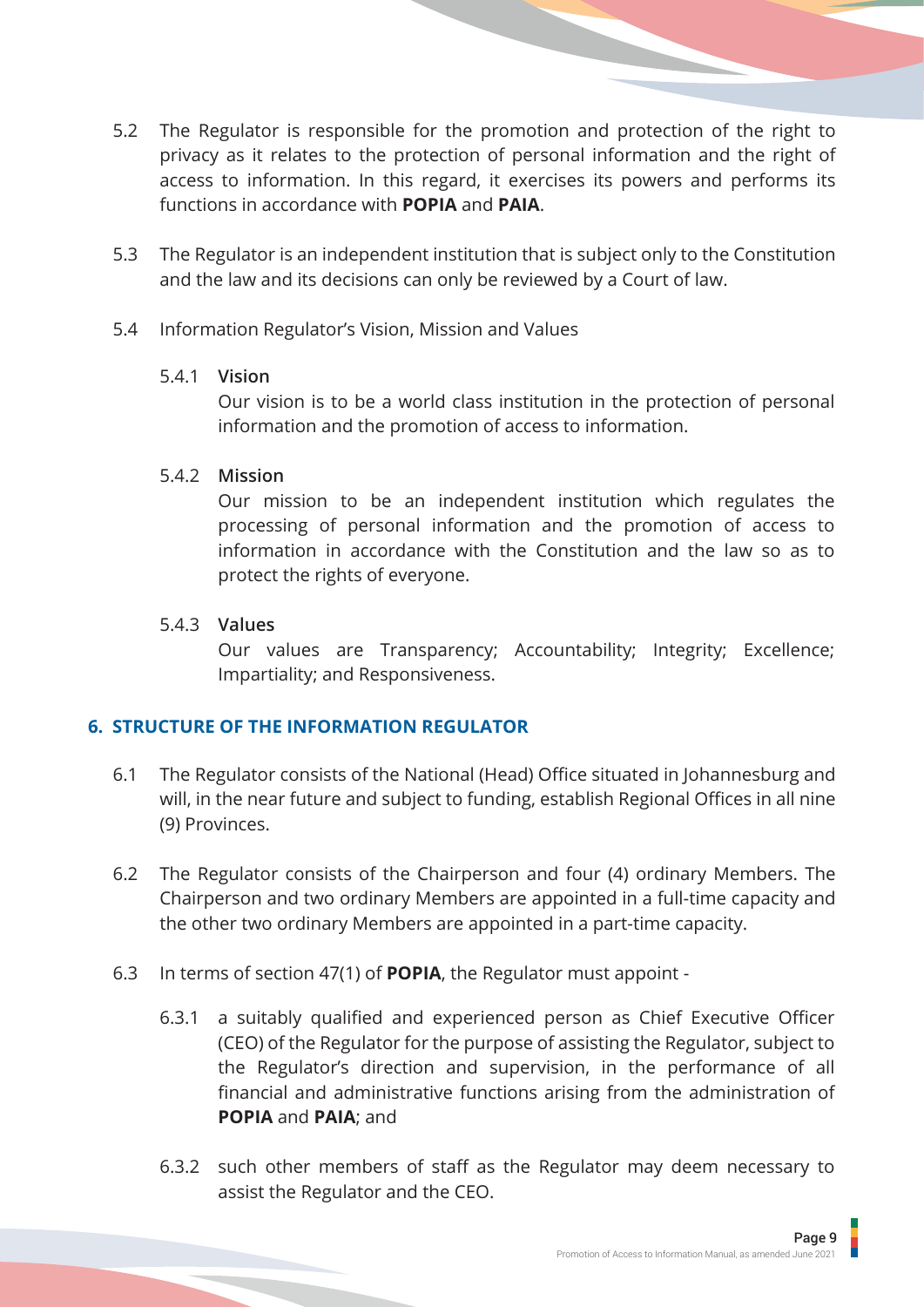- 6.4 The Executive Committee of the Regulator consist of the CEO and six (6) Executives, namely: Executive: **POPIA**; Executive: **PAIA**; Executive: Education and Communication; Executive: Legal, Policy, Research and Information Technology Analysis; Chief Financial Officer (CFO); and Executive: Corporate Services.
- 6.5 The Regulator may, in terms of section 49(1) of **POPIA**, if it considers it necessary for the proper performance of its functions, establish one or more Committees. The following Committees have been established by the Regulator -
	- 6.5.1 Policy, Governance and International Cooperation Committee;
	- 6.5.2 Compliance and Monitoring Committee;
	- 6.5.3 Complaints and Investigations Committee;
	- 6.5.4 Legal, Policy, Research and Information Technology Analysis Committee;
	- 6.5.5 Education and Communication Committee;
	- 6.5.6 Enforcement Committee;
	- 6.5.7 Risk Management Committee; and
	- 6.5.8 Corporate Services Committee.
- 6.6 The full structuer of the Regulator, as it currently exist, is attached hereto.
- 6.7 Below is the description of the organisational structure of the Regulator -

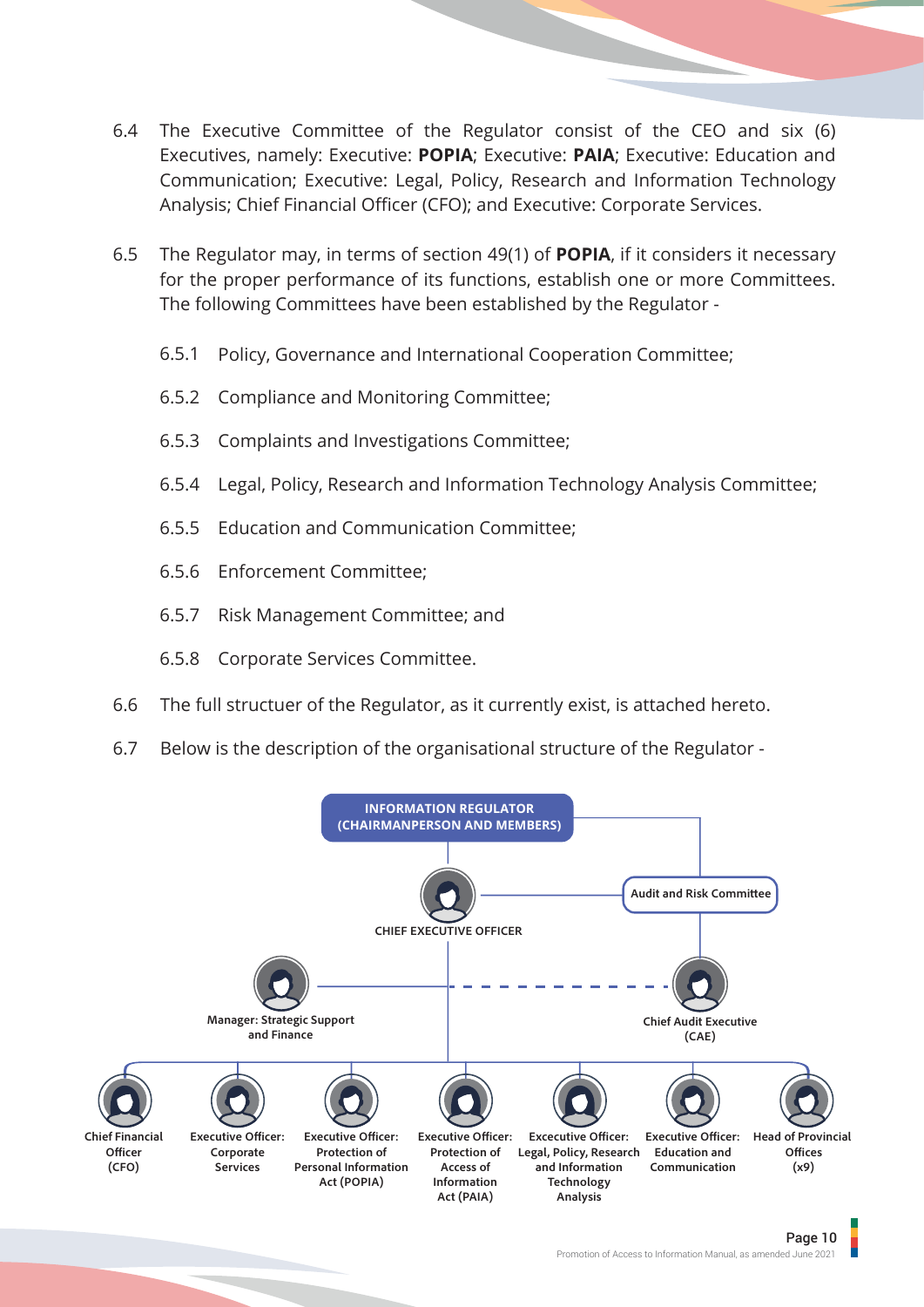#### <span id="page-13-0"></span>**7. POWERS, DUTIES AND FUNCTIONS OF THE REGULATOR**

- 7.1 The Regulator derives its Constitutional mandate from sections 14 (the right to privacy) and section 32 (the right of access to information) of the Constitution. Accordingly, the Regulator's primary objective is to promote the protection of personal information processed by any person and the promotion of the right of access to any information held by public and private bodies.
- 7.2 Section 40 of the **POPIA** makes provision for the following powers, duties and functions of the Regulator -

## 7.2.1 to **provide education** by -

- 7.2.1.1 promoting an understanding and acceptance of the conditions for the lawful processing of personal information and of the objects of those conditions;
- 7.2.1.2 undertaking educational programmes, for the purpose of promoting the protection of personal information, on the Regulator's own behalf or in co-operation with other persons or authorities acting on behalf of the Regulator;
- 7.2.1.3 making public statements in relation to any matter affecting the protection of the personal information of a data subject or of any class of data subjects;
- 7.2.1.4 giving advice to data subjects in the exercise of their rights; and
- 7.2.1.5 providing advice, upon request or on its own initiative, to a Minister or a public or private body on their obligations under the provisions, and generally on any matter relevant to the operation, of **PAIA** and **POPIA**.

#### 7.2.2 to **monitor and enforce compliance** by -

- 7.2.2.1 public and private bodies with the provisions of **PAIA** and **POPIA**;
- 7.2.2.2 undertaking research into, and monitoring developments in, information processing and computer technology to ensure that any adverse effects of such developments on the protection of the personal information of data subjects are minimised, and reporting to the Minister the results of such research and monitoring;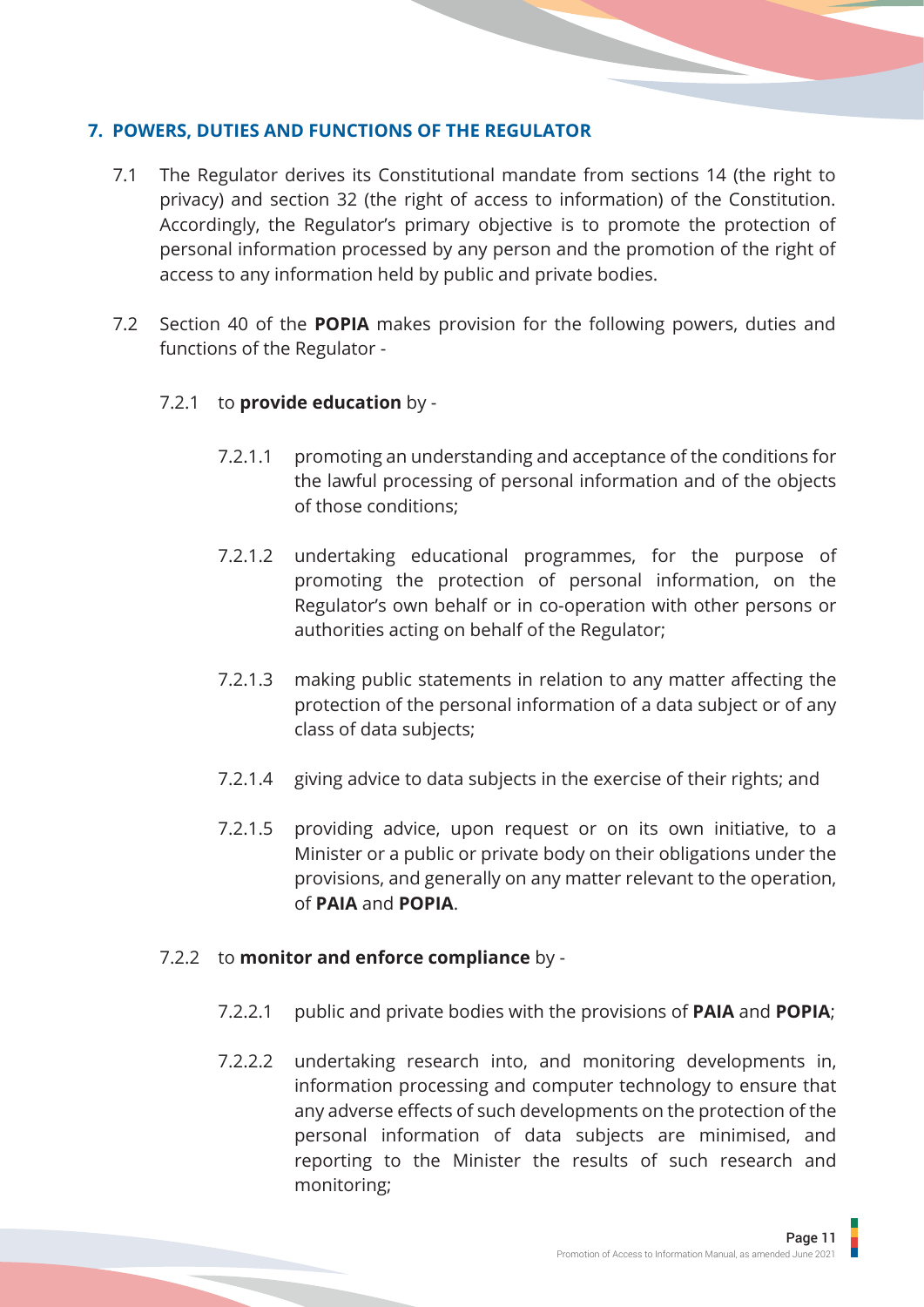- 7.2.2.3 examining any proposed legislation, including subordinate legislation, or proposed policy of the Government that the Regulator considers may affect the protection of the personal information of data subjects, and reporting to the Minister the results of that examination;
- 7.2.2.4 reporting upon request or on its own accord, to Parliament from time to time on any policy matter affecting the protection of the personal information of a data subject, including the need for, or desirability of, taking legislative, administrative, or other action to give protection or better protection to the personal information of a data subject;
- 7.2.2.5 submitting a report to Parliament, within five months of the end of its financial year, on all its activities in terms of **PAIA** and **POPIA** during that financial year;
- 7.2.2.6 conducting an assessment, on its own initiative or when requested to do so, of a public or private body, in respect of the processing of personal information by that body for the purpose of ascertaining whether or not the information is processed according to the conditions for the lawful processing of personal information;
- 7.2.2.7 monitoring the use of unique identifiers of data subjects, and reporting to Parliament from time to time on the results of that monitoring, including any recommendation relating to the need of, or desirability of taking legislative, administrative, or other action to give protection, or better protection, to the personal information of a data subject;
- 7.2.2.8 maintaining, publishing and making available and providing copies of such registers as are prescribed in **PAIA** and **POPIA**; and
- 7.2.2.9 **examining any proposed legislation** that makes provision for the -
	- 7.2.2.9.1 collection of personal information by any public or private body; or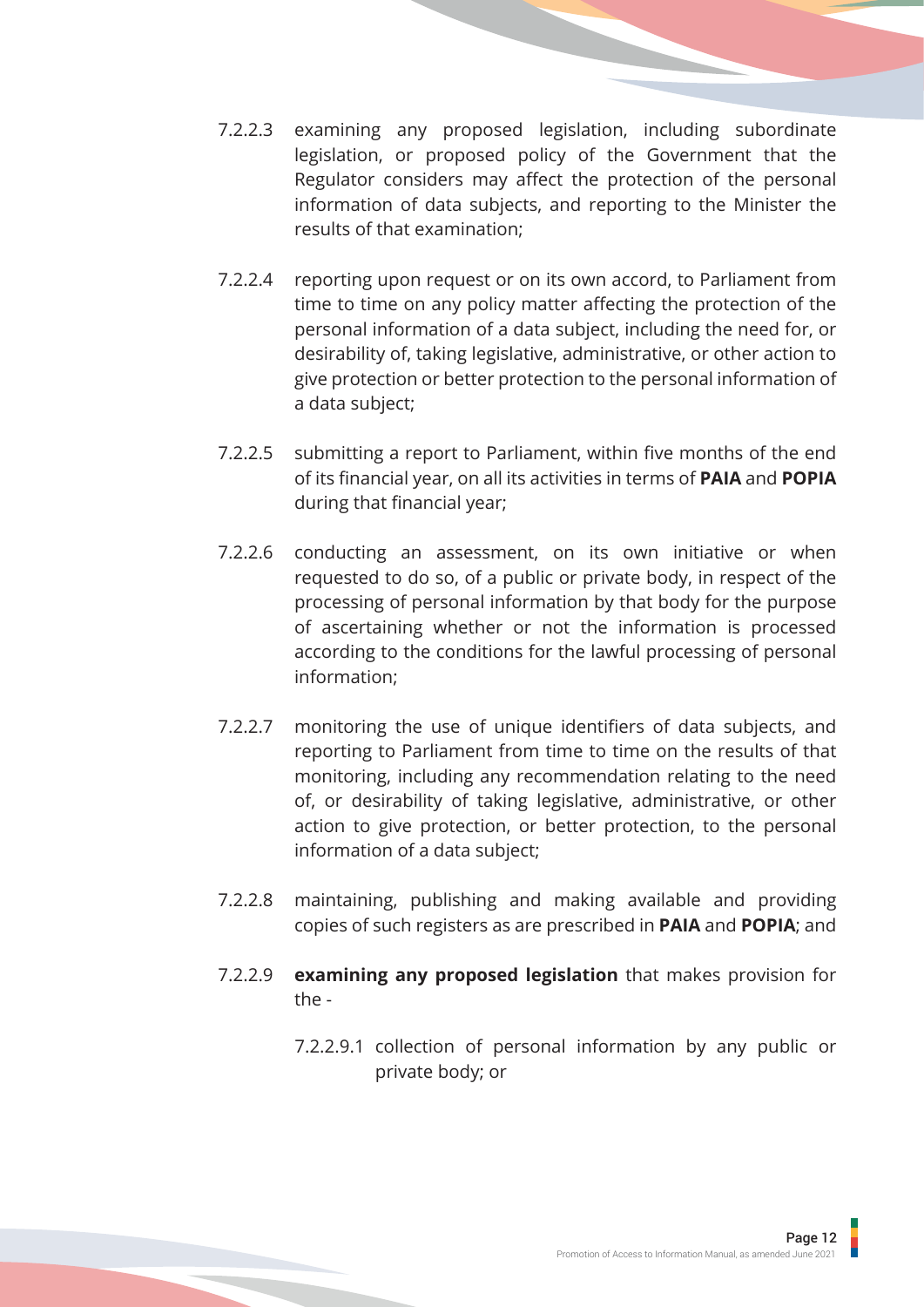7.2.2.9.2 disclosure of personal information by one public or private body to any other public or private body, or both, to have particular regard, in the course of that examination, to the matters set out in section 44(2), in any case where the Regulator considers that the information might be used for the purposes of an information matching programme, and reporting to the Minister and Parliament the results of that examination;

#### 7.2.3 to **consult with interested parties** by -

- 7.2.3.1 receiving and inviting representations from members of the public on any matter affecting the personal information of a data subject;
- 7.2.3.2 co-operating on a national and international basis with other persons and bodies concerned with the protection of personal information; and
- 7.2.3.3 acting as mediator between opposing parties on any matter that concerns the need for, or the desirability of, action by a responsible party in the interests of the protection of the personal information of a data subject.

#### 7.2.4 to **handle complaints** by -

- 7.2.4.1 receiving and investigating complaints about alleged violations of the protection of personal information of data subjects and reporting to complainants in respect of such complaints;
- 7.2.4.2 gathering such information as in the Regulator's opinion will assist the Regulator in discharging the duties and carrying out the Regulator's functions under **PAIA** and **POPIA**;
- 7.2.4.3 attempting to resolve complaints by means of dispute resolution mechanisms such as mediation and conciliation; and
- 7.2.4.4

serving any notices in terms of **PAIA** and **POPIA** and further promoting the resolution of disputes in accordance with the prescripts of **PAIA** and **POPIA**.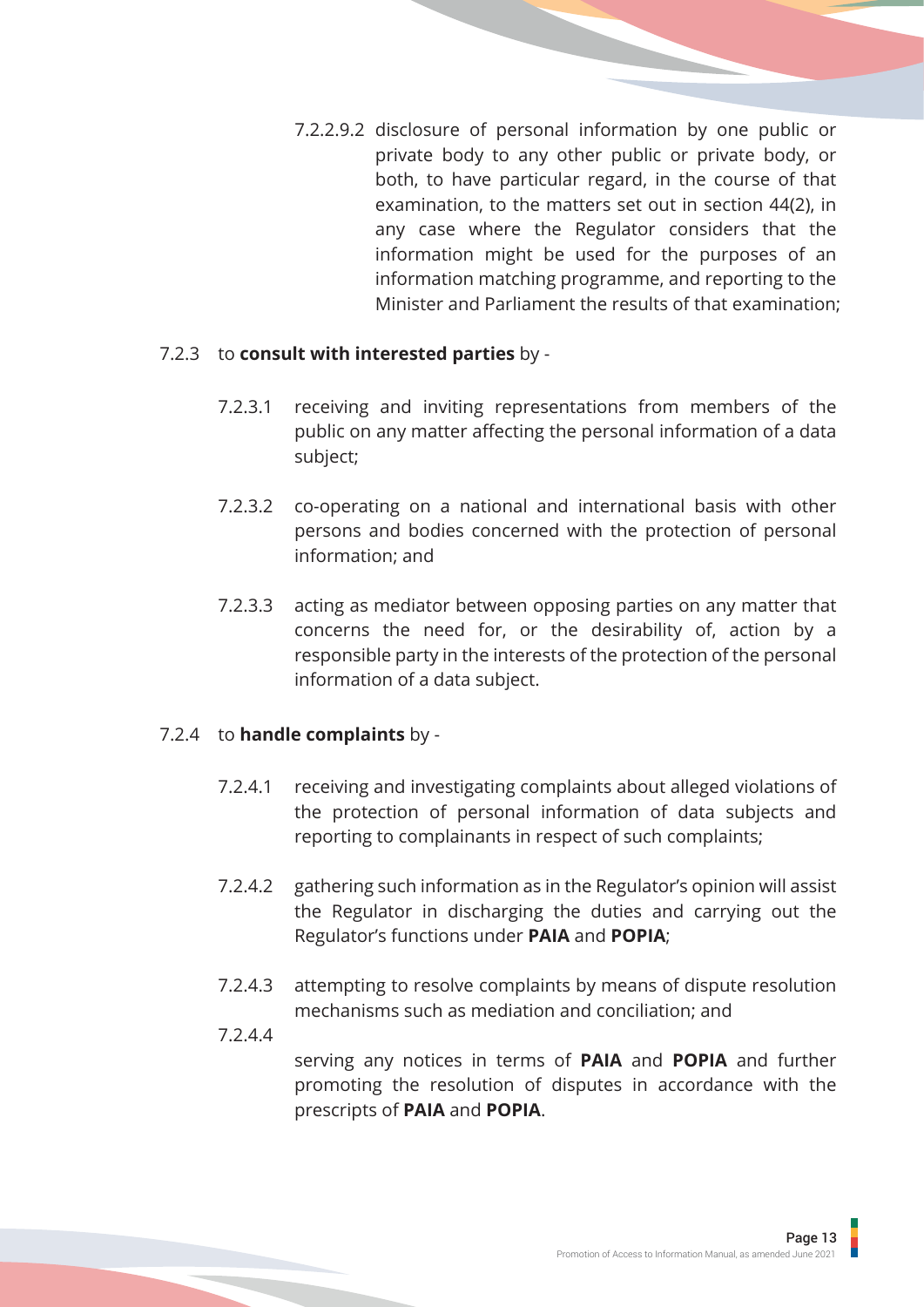- 7.2.5 to **conduct research** and to report to Parliament
	- 7.2.5.1 from time to time on the desirability of the acceptance, by South Africa, of any international instrument relating to the protection of the personal information of a data subject; and
	- 7.2.5.2 on any other matter, including necessary legislative amendments, relating to protection of personal information that, in the Regulator's opinion, should be drawn to Parliament's attention.
- 7.2.6 in respect of **codes of conduct** to
	- 7.2.6.1 issue, from time to time, codes of conduct, amend codes and to revoke codes of conduct;
	- 7.2.6.2 make guidelines to assist bodies to develop codes of conduct or to apply codes of conduct; and
	- 7.2.6.3 consider afresh, upon application, determinations by adjudicators under approved codes of conduct.
- 7.2.7 to **facilitate cross-border co-operation** in the enforcement of privacy laws by participating in any initiative that is aimed at such co-operation; and
- 7.2.8 in general to
	- 7.2.8.1 do anything incidental or conducive to the performance of any of the preceding functions;
	- 7.2.8.2 exercise and perform such other functions, powers, and duties as are conferred or imposed on the Regulator by or under **PAIA** and **POPIA** or any other legislation;
	- 7.2.8.3 require the responsible party to disclose to any person affected by a compromise to the integrity or confidentiality of personal information, such compromise in accordance with section 22 of **POPIA**; and
	- 7.2.8.4 exercise the powers conferred upon the Regulator by **PAIA** and **POPIA** in matters relating to the access of information as provided by the Promotion of Access to Information Act.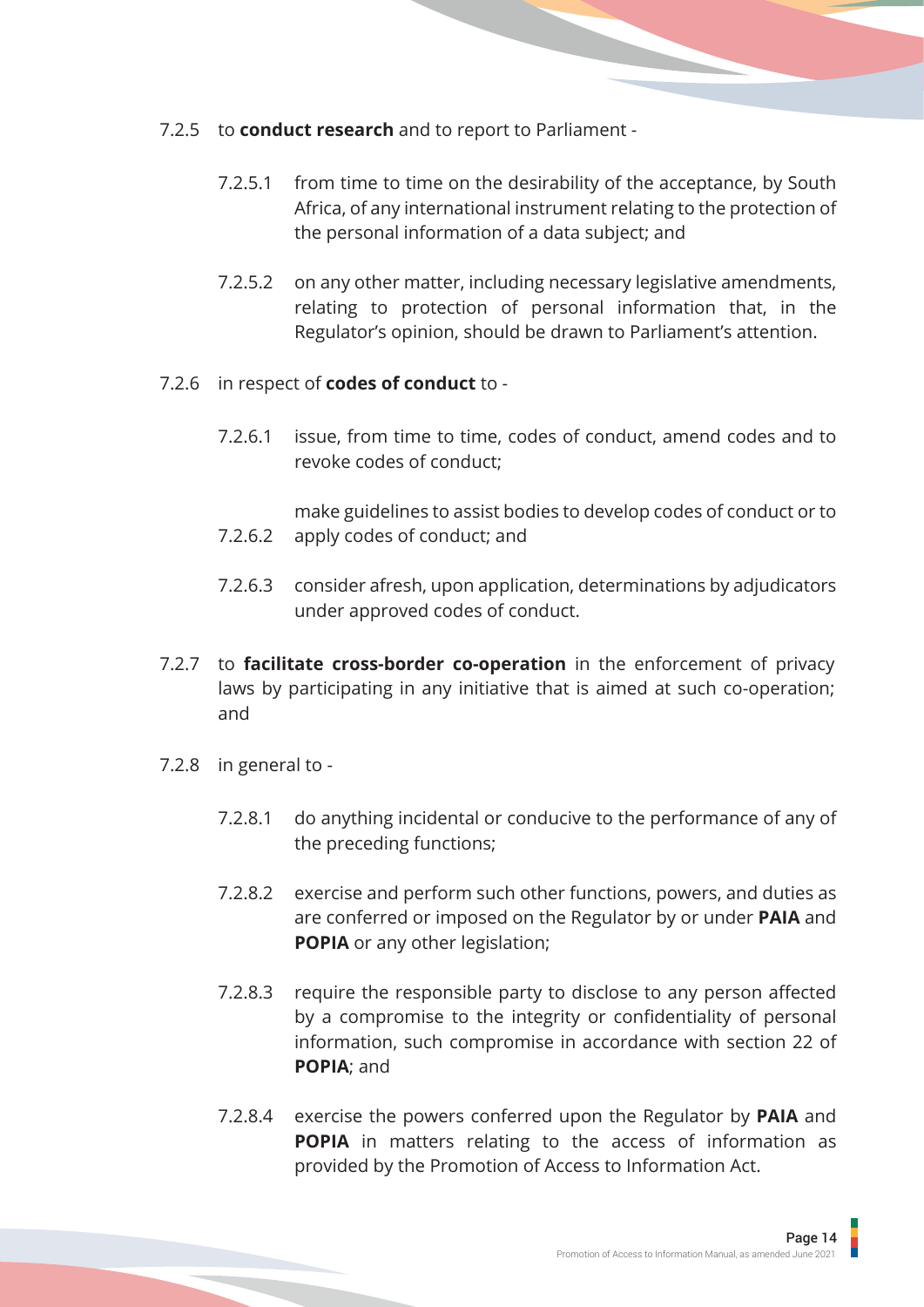- 7.2.9 To publish reports relating generally to the exercise of the Regulator's functions under **PAIA** and **POPIA** or to any case or cases investigated by the Regulator.
- 7.3 Section 77C(1) and (2) of **PAIA** makes provision for the following powers, duties and functions of the Regulator, to -
	- 7.3.1 investigate the complaint in the prescribed manner;
	- 7.3.2 refer the complaint to the Enforcement Committee established in terms of section 50 of the **POPIA**; or
	- 7.3.3 decide, in accordance with section 77D, to take no action on the complaint or, as the case may be, require no further action in respect of the complaint;
	- 7.3.4 act, where appropriate, as conciliator in relation to such complaint in the prescribed manner;
	- 7.3.5 Issue an Information Notice<sup>3</sup> requiring the Information Officer to furnish the Regulator with the information specified in the notice.
	- 7.3.6 issue an Enforcement Notices<sup>4</sup> -
		- 7.3.6.1 confirming, amending or setting aside the decision which is the subject of the complaint; or
		- 7.3.6.2 requiring the said Information Officer to take such action or to refrain from taking such action as the Regulator has specified in the notice.
- 7.4 The Regulator may, in terms of section 77H(1) of **PAIA**, and on its own initiative, or at the request by or on behalf of information officer or head of a private body or any other person conduct as an assessment whether a public or private body generally complies with the provisions of **PAIA** and **POPIA**, insofar as its policies and implementation procedures are concerned.

*3 Section 77I (1) of PAIA*

*<sup>4</sup> Section 77J (1) of PAIA*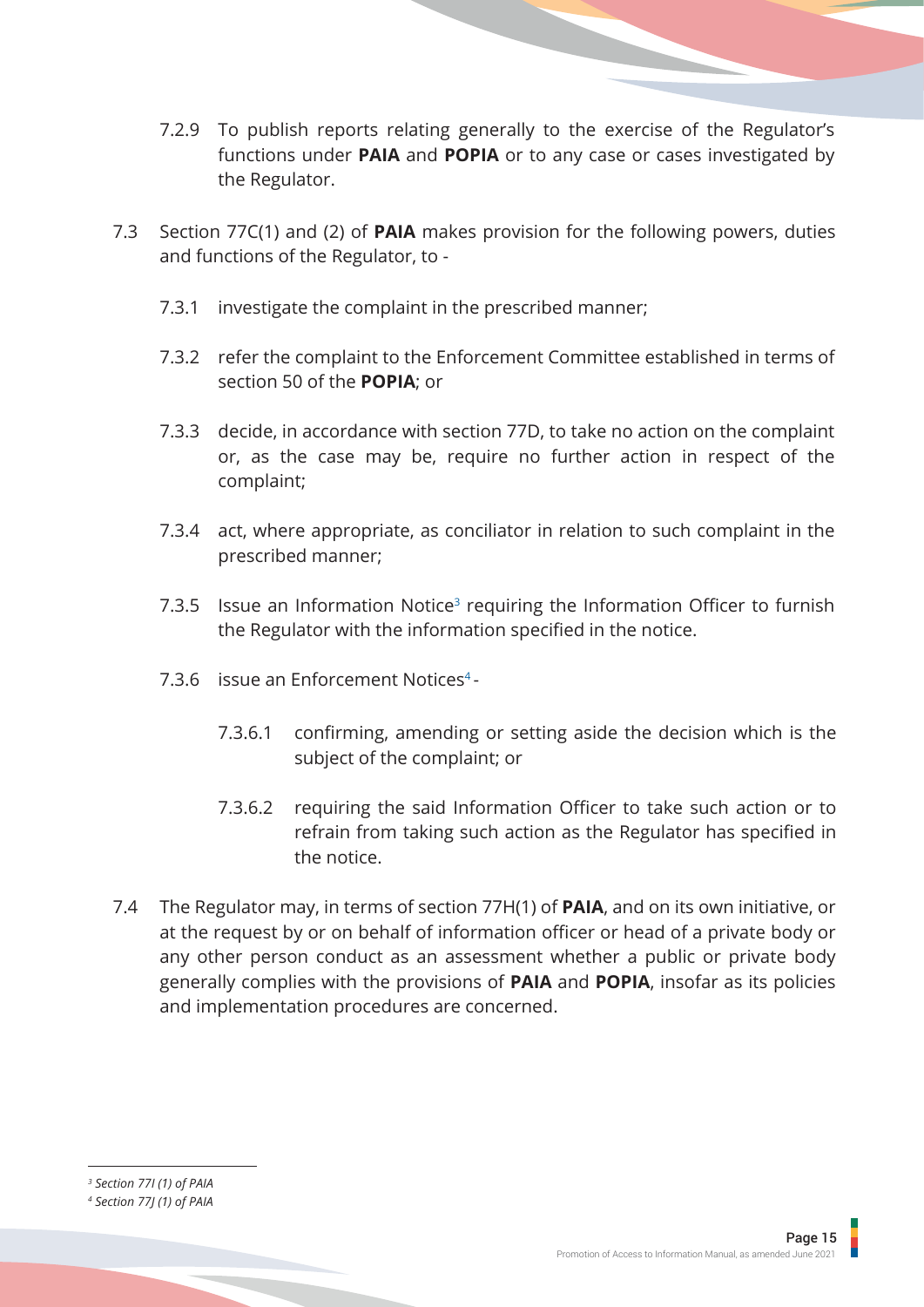- 7.5 The Regulator has the following additional functions in terms of section 83 of **PAIA**:-
	- 7.5.1 compile and make available a guide on how to use this Act as contemplated in section 10 of this Act;
	- 7.5.2 submit reports to the National Assembly as contemplated in section 84;
	- 7.5.3 to the extent that financial and other resources are available
		- 7.5.3.1 develop and conduct educational programmes to advance the understanding of the public, in particular of disadvantaged communities, of this Act and of how to exercise the rights contemplated in this Act;
		- 7.5.3.2 encourage public and private bodies to participate in the development and conduct of programmes referred to in paragraph (a) and to undertake such programmes themselves; and
		- 7.5.3.3 promote timely and effective dissemination of accurate information by public bodies about their activities.
	- 7.5.4 make recommendations for
		- 7.5.4.1 the development, improvement, modernisation, reform or amendment of this Act or other legislation or common law having a bearing on access to information held by public and private bodies, respectively;
		- 7.5.4.2 procedures in terms of which public and private bodies make information electronically available;
	- 7.5.5 monitor the implementation of this Act;
	- 7.5.6 if reasonably possible, on request, assist any person wishing to exercise a right contemplated in this Act;
	- 7.5.7 recommend to a public or private body that the body make such changes in the manner in which it administers this Act as the Regulator considers advisable;
	- 7.5.8 train information officers and deputy information officers of public bodies;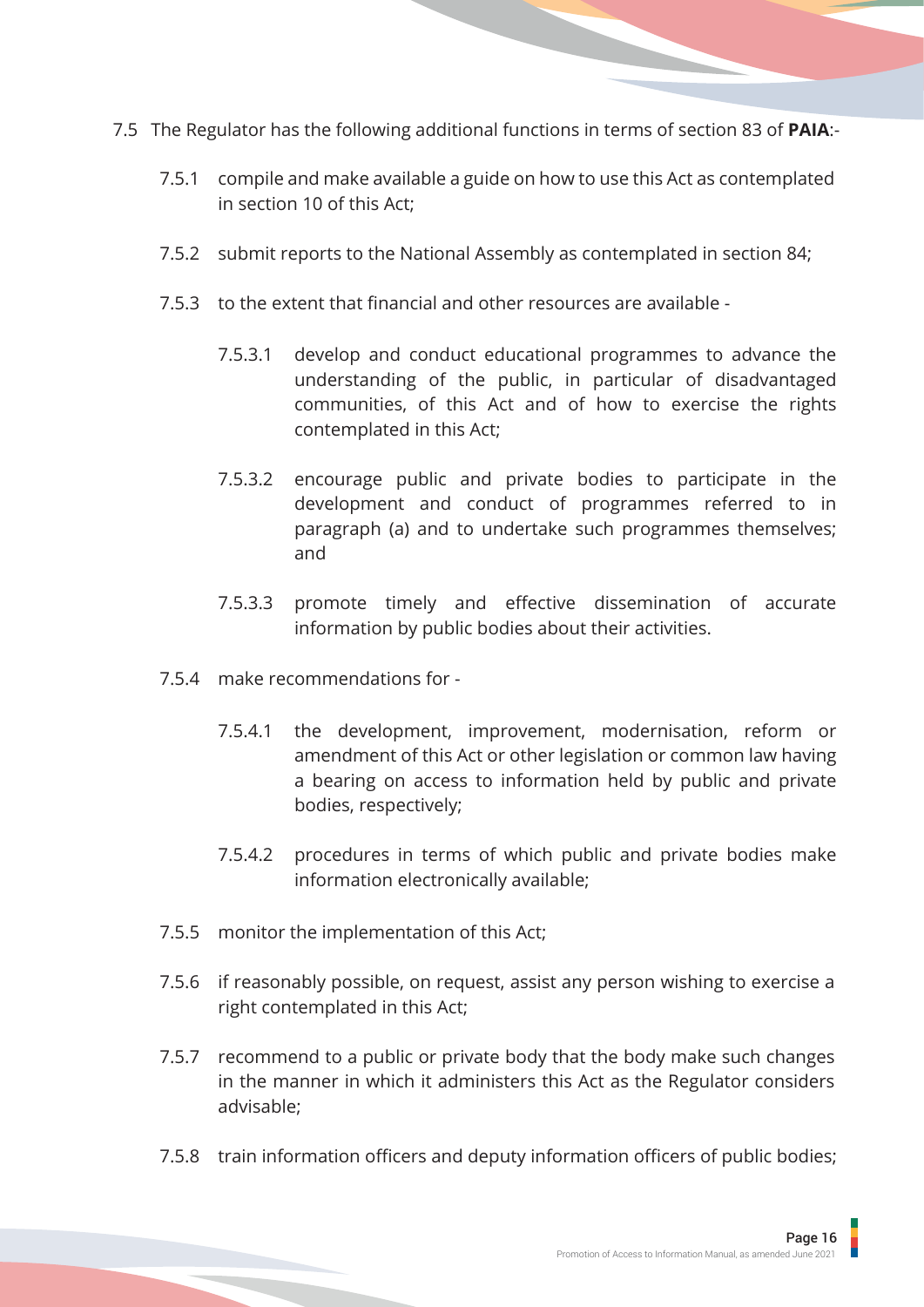- <span id="page-19-0"></span>7.5.9 consult with and receive reports from public and private bodies on the problems encountered in complying with this Act;
- 7.5.10 obtain advice from, consult with, or receive and consider proposals or recommendations from, any public or private body, official of such a body or member of the public in connection with the Regulator's functions in terms of this Act;
- 7.5.11 for the purposes of section 84(b)(x), request the Public Protector to submit to the Regulator, information with respect to -
	- 7.5.11.1 the number of complaints lodged with the Public Protector in respect of a right conferred or duty imposed by this Act;
	- 7.5.11.2 the nature and outcome of those complaints; and
	- 7.5.11.3 generally, inquire into any matter, including any legislation, the common law and any practice and procedure, connected with the objects of this Act.
- 7.6 The Information Officer of the Regulator or the Office of the Regulator can be contacted to access the aforementioned services. The Regulator's website, **https://www.justice.gov.za/inforeg/**, can also be consulted in this regard.

#### **KEY CONTACT DETAILS FOR ACCESS TO INFORMATION OF THE INFORMATION 8.REGULATOR**

#### 8.1 **Information Officer**

| Name:  | Mr Mosalanyane Mosala  |
|--------|------------------------|
| Email: | MMosala@justice.gov.za |

#### 8.2 **Deputy Information Officer**

| Name:  | Ms Varsha Sewlal         |
|--------|--------------------------|
| Email: | VarSewlal@justice.gov.za |

#### 8.3 **Access to information general contacts**

Email: PAIA.IR@justice.gov.za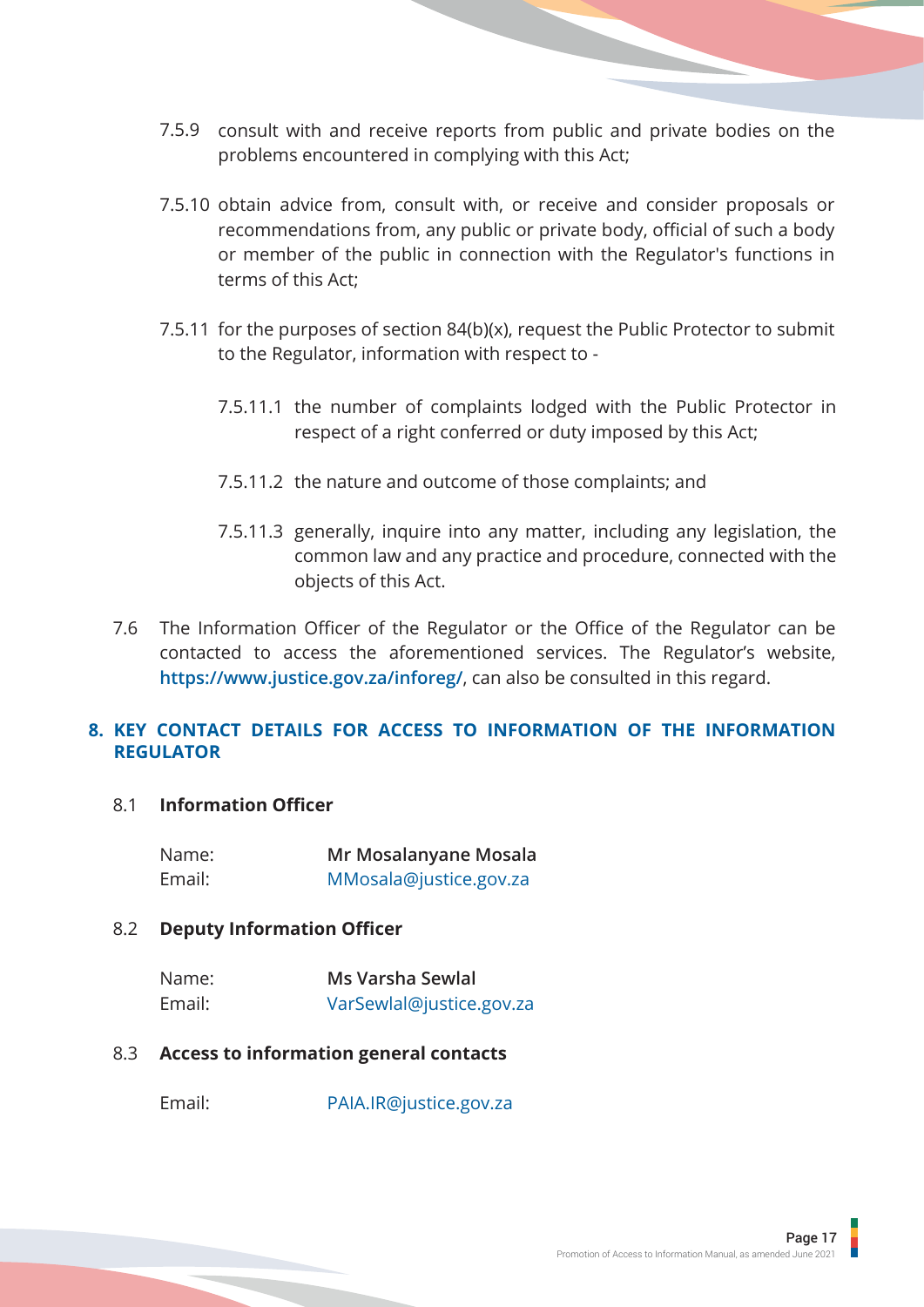#### <span id="page-20-0"></span>8.4 **National Head Office**

| Postal Address:          | P.O. Box 31533<br><b>Braamfontein</b><br>2017                                                                             |
|--------------------------|---------------------------------------------------------------------------------------------------------------------------|
| <b>Physical Address:</b> | The Information Regulator (South Africa)<br>JD House<br>27 Stiemens Street<br><b>Braamfontein</b><br>Johannesburg<br>2001 |
| Email:                   | PAIA.IR@justice.gov.za                                                                                                    |
| Website:                 | https://www.justice.gov.za/inforeg/index.html                                                                             |

#### **REMEDIES AVAILABLE IF PROVISIONS OF PAIA ARE NOT COMPLIED WITH OR IN 9.RESPECT OF AN ACT OR A FAILURE TO ACT BY THE REGULATOR**

- 9.1 If the Regulator fails to comply with the provisions of **PAIA**, the requestor or any aggrieved person may, in accordance with section 785 of **PAIA** and the Promotion of Administrative Justice Act 3 of 2000 (PAJA), approach the Court with jurisdiction for appropriate relief.
- 9.2 If the requester or third party is aggrieved by the decision of the Information Officer, he or she may, by way of an application and within 180 days, apply to a court for appropriate relief in terms of section 82 of the Act.
- 9.3 Although the Regulator is not the kind of a public body where there is an internal appeal process, as referred to in paragraph (a) of the definition of "public body" in section 1 of the Act, it has established the following appeal process, which process is not compulsory and the Requester or third party may opt to approach the court in accordance with paragraph 9.2 above -

*<sup>5</sup> Section 78(1) of PAIA- A requester or third party referred to in section 74 may only apply to a court for appropriate relief in terms of section 82 after that requester or third party has exhausted the internal appeal procedure against a decision of the information officer of a public body provided for in section 74.*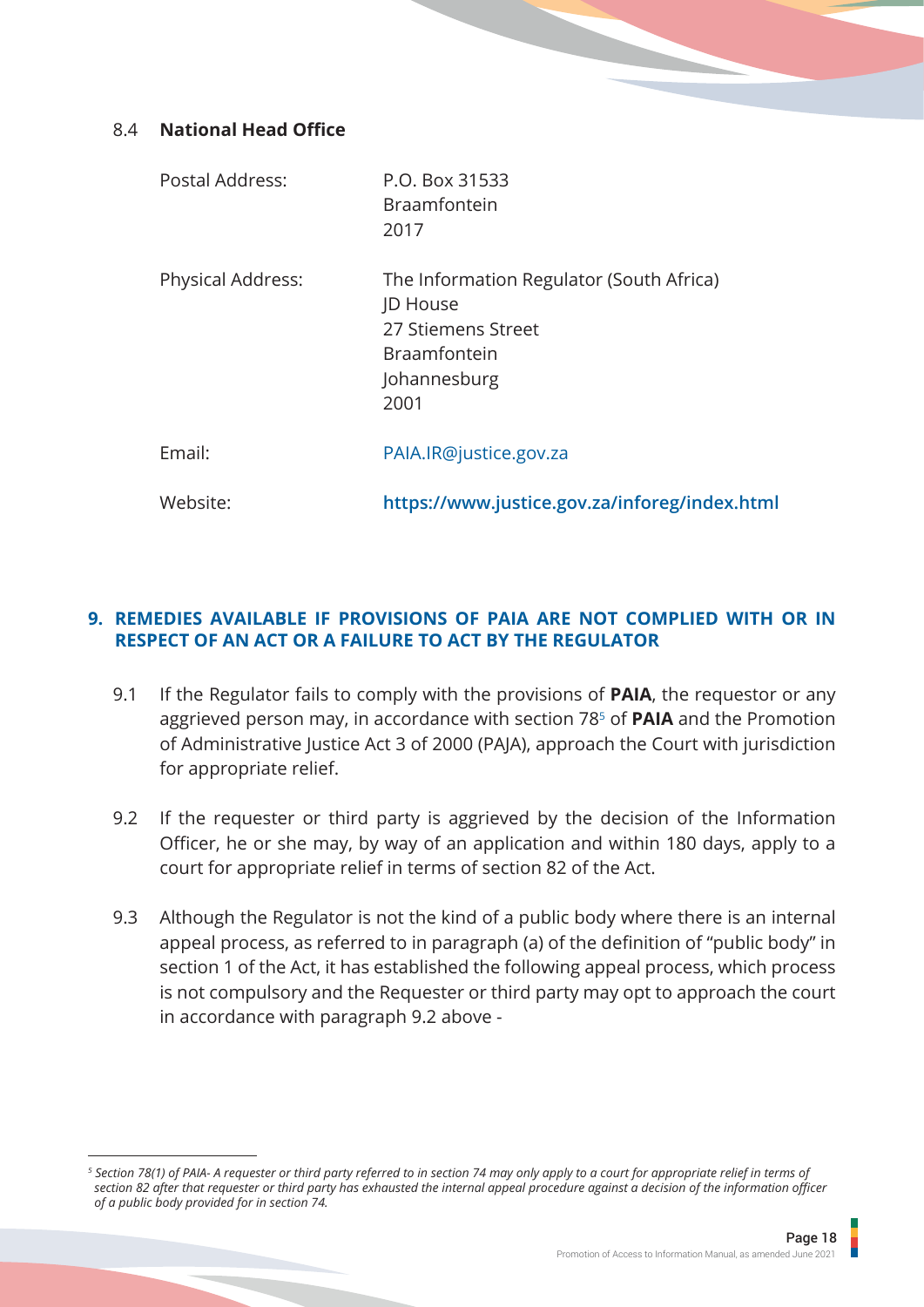#### 9.3.1 Internal Remedies

- 9.3.1.1 An internal appeal can only be lodged, in terms of section 74<sup>6</sup> of **PAIA**, with the relevant authority of the Regulator (Members of the Regulator).
- 9.3.1.2 However, the requirement of section 74(1) and (2) of **PAIA** are not exclusive (this is because of the usage of the word "may" in section 74(1) of **PAIA**) and therefore the Regulator has decided to have an internal appeal process, in order to ensure an accountable, responsive and transparent system of governance within the Regulator.
- 9.3.1.3 Accordingly, a requester may lodge an internal appeal against a decision of the Information Officer or Deputy Information Officer on the following grounds -
	- 9.3.1.3.1 refusal to grant access to the records;
	- 9.3.1.3.2 the tender or payment of the request fee in terms of section 22(1) of **PAIA**; or
	- 9.3.1.3.3 the access fee to be paid is too excessive; or
	- 9.3.1.3.4 the tender or payment of a deposit in terms of section 22(2) of **PAIA**; or
	- 9.3.1.3.5 the decision of the Information Officer to grant a request for access; or
	- 9.3.1.3.6 an extension of period in terms of section 26(1) of **PAIA**; or
	- 9.3.1.3.7 refusal to grant access to records in a particular form requested, in terms section 29 (3) of **PAIA**;
	- 9.3.1.3.8 failure to disclose records; or
	- 9.3.1.3.9 refusal to grant request to waive the fees.

*<sup>6</sup> Section 74(1) of PAIA- 1) A requester may lodge an internal appeal against a decision of the information officer of a public body referred to in paragraph (a) of the definition of 'public body' in section 1.*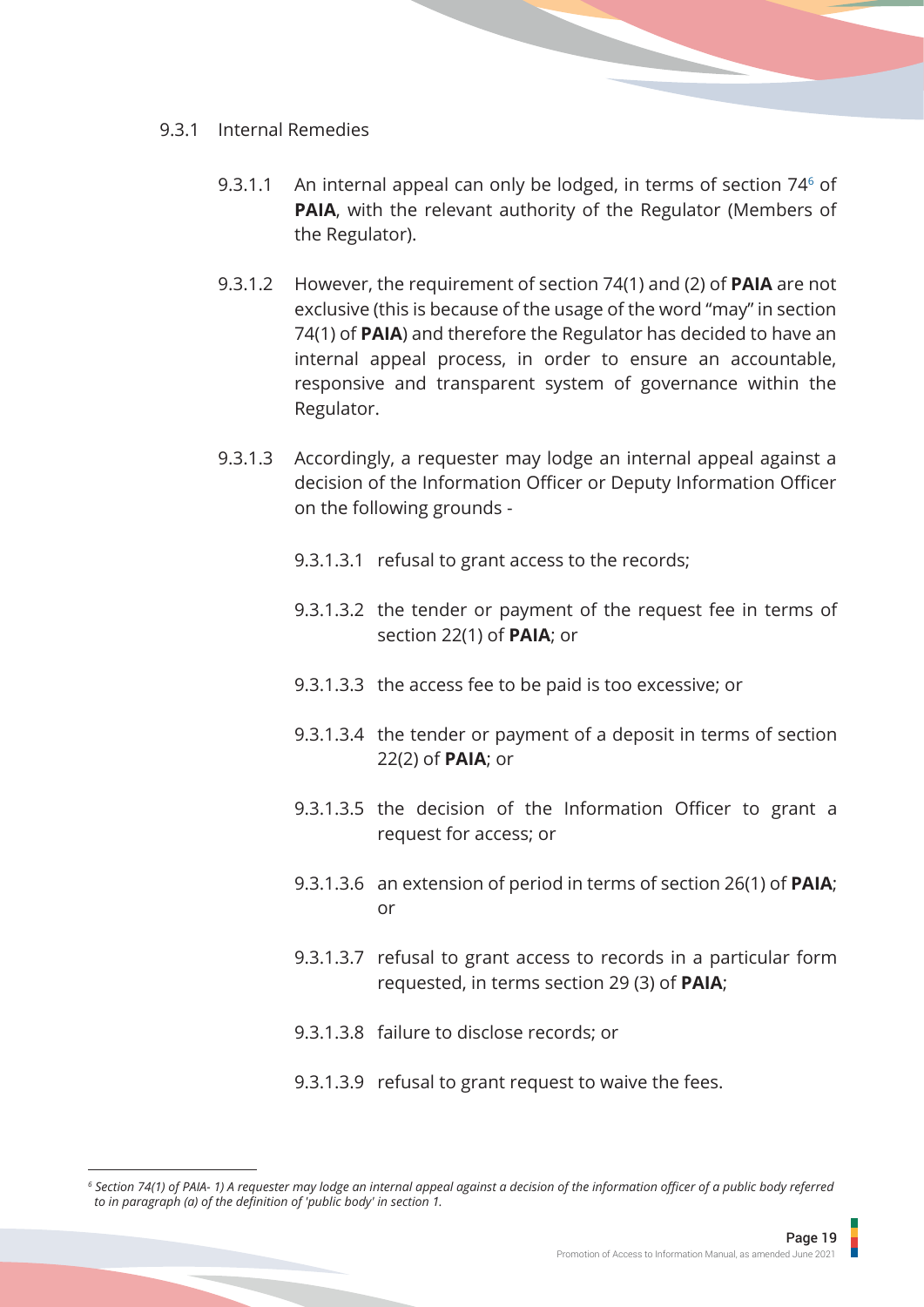- 9.3.2 A third party may lodge an internal appeal against a decision of the Information Officer or Deputy information Officer to grant a request for access to a record.
- 9.3.3 In order to appeal against any decision(s) made by the Information Officer or Deputy information Officer, referred to in paragraph 9.3.1.3 and 9.3.2 above, a requester must lodge an internal appeal by completing Form 4. Form 4, attached hereto, must be submitted to the same Information Officer or Deputy information Officer that made the original decision, who is then required to forward it to the Chairperson or a Member designated by the Chairperson within ten (10) working days after receipt of an internal appeal7.
- 9.3.4 Period within which to lodge an appeal
	- 9.3.4.1 An internal appeal form must be delivered or sent to the Information Officer or Deputy information Officer's address or fax number or electronic mail address<sup>8</sup>, contact details of which can be found in paragraph 9 above -
		- 9.3.4.1.1 within **60 days**9 after the decision was taken;
		- 9.3.1.3.2 within **30 days**10 after notice is given to the third party of the decision appealed against.
- 9.3.5 The Appeal must be submitted to the Information Officer who must in terms of **PAIA**, forward it to the Members of the Regulator, within ten (10 days, together with -
	- 9.3.5.1 his or her reasons for the decision concerned; and
	- 9.3.5.2 the name, postal address, phone and fax number and electronic mail address, whichever is available, of any third party that must be notified of the request, in terms of section 47 (1) of **PAIA**.
- 9.3.6 The Appeal must be delivered or sent to any of the contact information listed in paragraph 8 above.

*<sup>7</sup> Section 75(4) of PAIA- As soon as reasonably possible, but in any event within 10 working days after receipt of an internal appeal in accordance with subsection (1), the information officer of the public body concerned must submit to the relevant authority.*

*<sup>8</sup> Section 75(1)(b) of PAIA- An internal appeal must be delivered or sent to the information officer of the public body concerned at his or her address, fax number or electronic mail address;*

*<sup>9</sup> Section 75(1)(a)(i) of PAIA- An internal appeal must be lodged in the prescribed form, within 60 days*

<sup>&</sup>lt;sup>10</sup> Section 75(1)(a)(ii) of PAIA- An internal appeal must be lodged in the prescribed form, if notice to a third party is required by section 49  *(1) (b), within 30 days after notice is given to the appellant of the decision appealed against or, if notice to the appellant is not required, after the decision was taken.*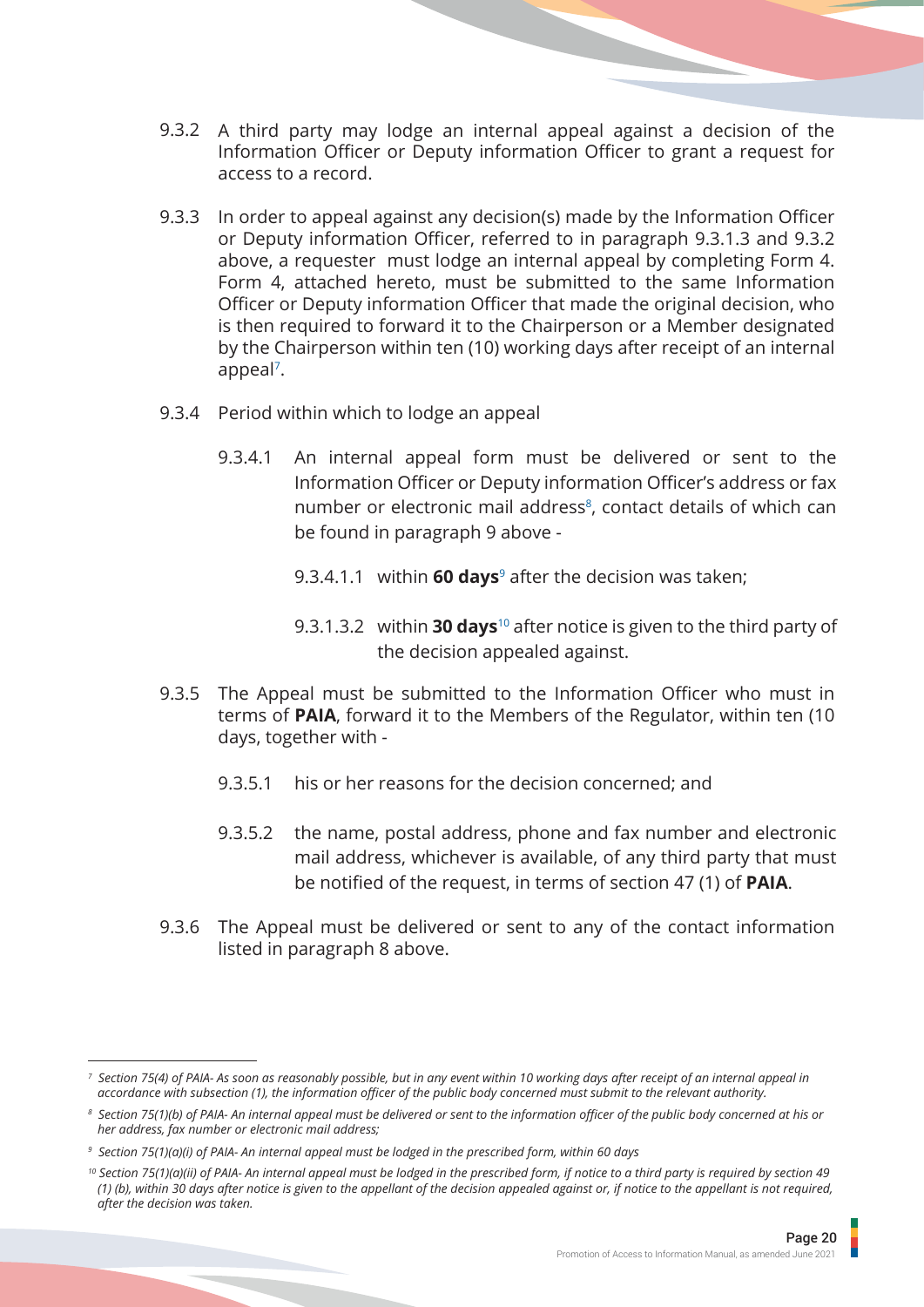- <span id="page-23-0"></span>9.3.7 The Members may, upon good cause shown, allow the late lodging of the internal appeal. If the Chairperson or a Member designated by the Chairperson is not satisfied with the reasons advanced for late lodging of the appeal, the request will be disallowed on written notice to the person that lodged the internal appeal.
- 9.3.8 A requester lodging an internal appeal against the refusal of his or her request for access may pay the prescribed appeal fee (if any or unless he/she is exempted from paying fees). If the prescribed appeal fee is payable in respect of an internal appeal, the decision on the internal appeal may be deferred until the fee is paid.
- 9.3.9 The Members, must process and decide on the internal appeal within thirty (30) days from the date in which the internal appeal was received by the Information Officer or Deputy Information Officer;

#### 9.3.10 **External Remedies**

The decision made by the Members, pertaining to any of the decisions the requester or third party is aggrieved by, is final and the requester or third party may, by way of an application, within 180 days apply to a court for appropriate relief in terms of section 82.

#### **10. GUIDE ON HOW TO USE PAIA AND HOW TO OBTAIN ACCESS THE GUIDE**

- 10.1 The Regulator has, in terms of section 10(1) of **PAIA**, as amended, updated the **PAIA** Guide, as initially compiled by the SAHRC.
- 10.2 The purpose of the aforesaid Guide is to provide information that is needed by any person who wishes to exercise any right contemplated in **PAIA** and **POPIA**.
- 10.3 This Guide will specifically assist a person, also called a data subject, on how to access his/her or its personal information in terms of section 23 of **POPIA**. The aforesaid Guide contain the description of -
	- 10.3.1 the objects of **PAIA** and **POPIA**;
	- 10.3.2 the postal and street address, phone and fax number and, if available, electronic mail address of -
		- 10.3.2.1 the Information Officer of every public body, and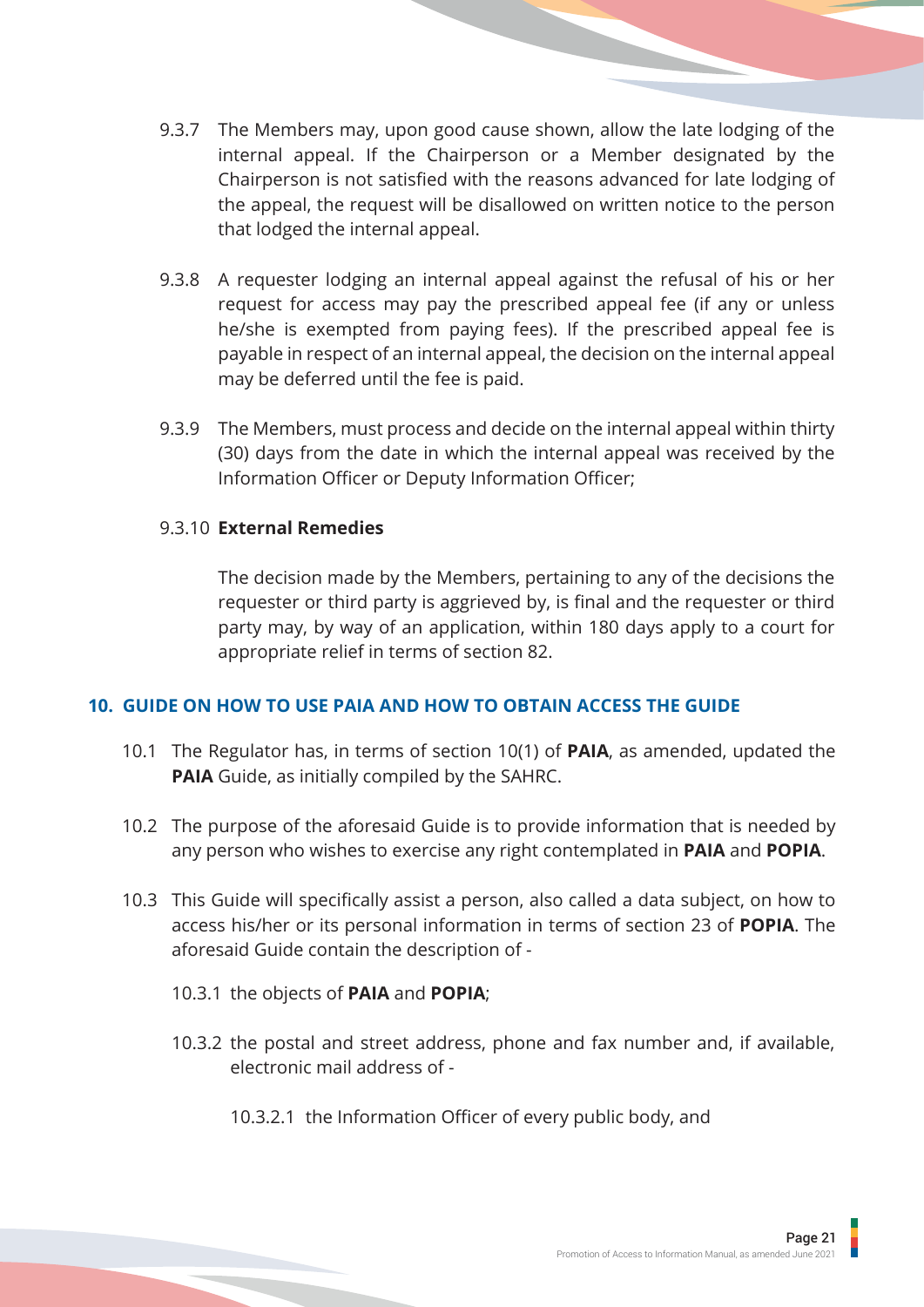- 10.3.2.1 the Information Officer of every public body, and
- 10.3.2.2 every Deputy Information Officer of every public and private body designated in terms of section 17(1) of **PAIA**11 and section 56 of **POPIA**12;
- 10.3.3 the manner and form of a request for
	- 10.3.3.1 access to a record of a public body contemplated in section 11<sup>13</sup> of **PAIA**; and
	- 10.3.3.2 access to a record of a private body contemplated in section 50<sup>14</sup> of **PAIA**;
- 10.3.4 the assistance available from the Information Officer of a public body in terms of **PAIA** and **POPIA**;
- 10.3.5 the assistance available from the Regulator in terms of **PAIA** and **POPIA**;
- 10.3.6 all remedies available in law regarding an act or failure to act in respect of a right or duty conferred or imposed by **PAIA** and **POPIA**, including the manner of lodging -
	- 10.3.6.1 an internal appeal;
	- 10.3.6.2 a complaint to the Regulator; and
	- 10.3.6.3 an application to a court against a decision by the Information Officer of a public body, a decision on internal appeal or a decision by the Regulator or a decision of the head of a private body;

 *b) that person complies with the procedural requirements in PAIA relating to a request for access to that record; and*

*<sup>11</sup> Section 17(1) of PAIA - For the purposes of PAIA, each public body must, subject to legislation governing the employment of personnel of the public body concerned, designate such number of persons as deputy information officers as are necessary to render the public body as accessible as reasonably possible for requesters of its records*

*<sup>12</sup> Section 56(a) of POPIA - Each public and private body must make provision, in the manner prescribed in section 17 of the Promotion of Access to Information Act, with the necessary changes, for the designation of such a number of persons, if any, as deputy information officers as is necessary to perform the duties and responsibilities as set out in section 55(1) of POPIA.*

<sup>&</sup>lt;sup>13</sup> Section 11(1) of PAIA - A requester must be given access to a record of a public body if that requester complies with all the procedural  *requirements in PAIA relating to a request for access to that record; and access to that record is not refused in terms of any ground for refusal contemplated in Chapter 4 of this Part.*

*<sup>14</sup> Section 50(1) of PAIA - A requester must be given access to any record of a private body if -*

*a) that record is required for the exercise or protection of any rights;*

*c) access to that record is not refused in terms of any ground for refusal contemplated in Chapter 4 of this Part.*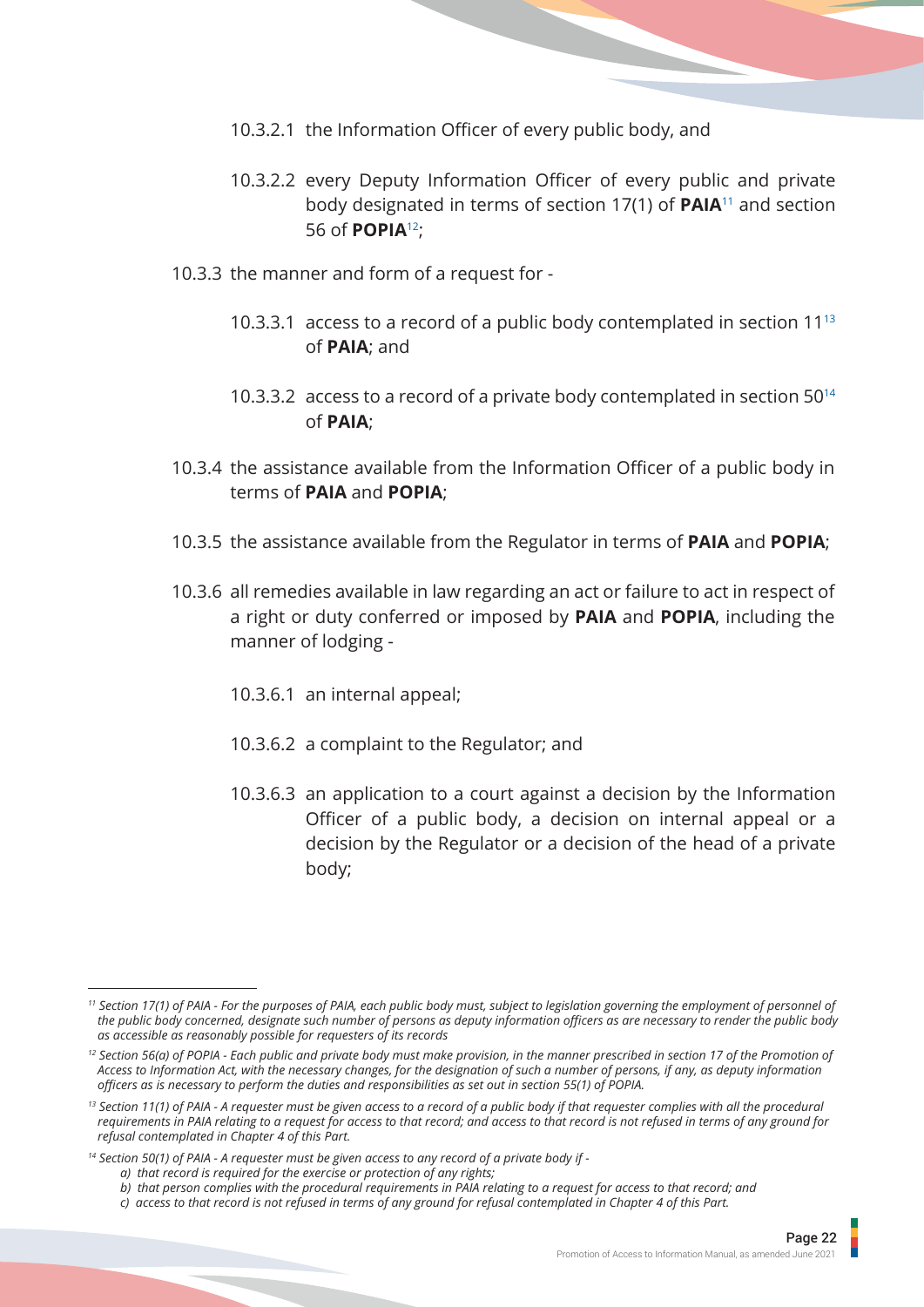- 10.3.7 the provisions of sections 1415 and 5116 requiring a public body and private body, respectively, to compile a Manual, and how to obtain access to a manual;
- 10.3.8 the provisions of sections 1517 and 5218 of **PAIA** providing for the voluntary disclosure of categories of records by a public body and private body, respectively;
- 10.3.9 the notices issued in terms of sections 2219 and 5420 of **PAIA** regarding fees to be paid in relation to requests for access; and
- 10.3.10 the regulations made in terms of section 9221 of **PAIA**.
- 10.4 Members of the public can inspect or make copies, during normal working hours, of the Guide from the offices of the public and private bodies (in at least two of the official languages), including the office of the Regulator (in each of the official languages). The Guide, in each of the official languages, can also be obtained -
	- 10.4.1 from the Government Gazette;
	- 10.4.2 upon request from the Regulator, by the information officer on a form which corresponds substantially with Form 1 of Annexure A to the Regulations;
	- 10.4.3 upon request from the Regulator, by any person, other than an information officer referred to in paragraph 10.4.2 above, on a form that corresponds substantially with Form 1 of Annexure A to the **PAIA**  Regulations. The fees in relation to a copy of the Guide as provided for in item 1 of Annexure B may apply to the aforesaid person.
	- 10.4.4 from the website of the Regulator **https://www.justice.gov.za/inforeg/** and that of any public and private bodies;

*<sup>15</sup> Section 14(1) of PAIA - The information officer of a public body must, in at least three official languages, make available a manual containing information listed in paragraph 4 above.*

*<sup>16</sup> Section 51(1) of PAIA - The head of a private body must make available a manual containing the description of the information listed in paragraph 4 above.*

*<sup>17</sup> Section 15(1) of PAIA - The information officer of a public body, must make available in the prescribed manner a description of the categories of records of the public body that are automatically available without a person having to request access.*

<sup>&</sup>lt;sup>18</sup> Section 52(1) of PAIA - The head of a private body may, on a voluntary basis, make available in the prescribed manner a description of  *the categories of records of the private body that are automatically available without a person having to request access.*

*<sup>19</sup> Section 22(1) of PAIA - The information officer of a public body to whom a request for access is made, must by notice require the requester to pay the prescribed request fee (if any), before further processing the request.*

*<sup>20</sup> Section 54(1) of PAIA- The head of a private body to whom a request for access is made must by notice require the requester to pay the prescribed request fee (if any), before further processing the request.*

*<sup>21</sup> Section 92(1) of PAIA provides that –"The Minister may, by notice in the Gazette, make regulations regarding -*

 *<sup>(</sup>a) any matter which is required or permitted by this Act to be prescribed;*

 *<sup>(</sup>b) any matter relating to the fees contemplated in sections 22 and 54;*

 *<sup>(</sup>c) any notice required by this Act;*

 *<sup>(</sup>d) uniform criteria to be applied by the information officer of a public body when deciding which categories of records are to be made available in terms of section 15; and*

 *<sup>(</sup>e) any administrative or procedural matter necessary to give effect to the provisions of this Act."*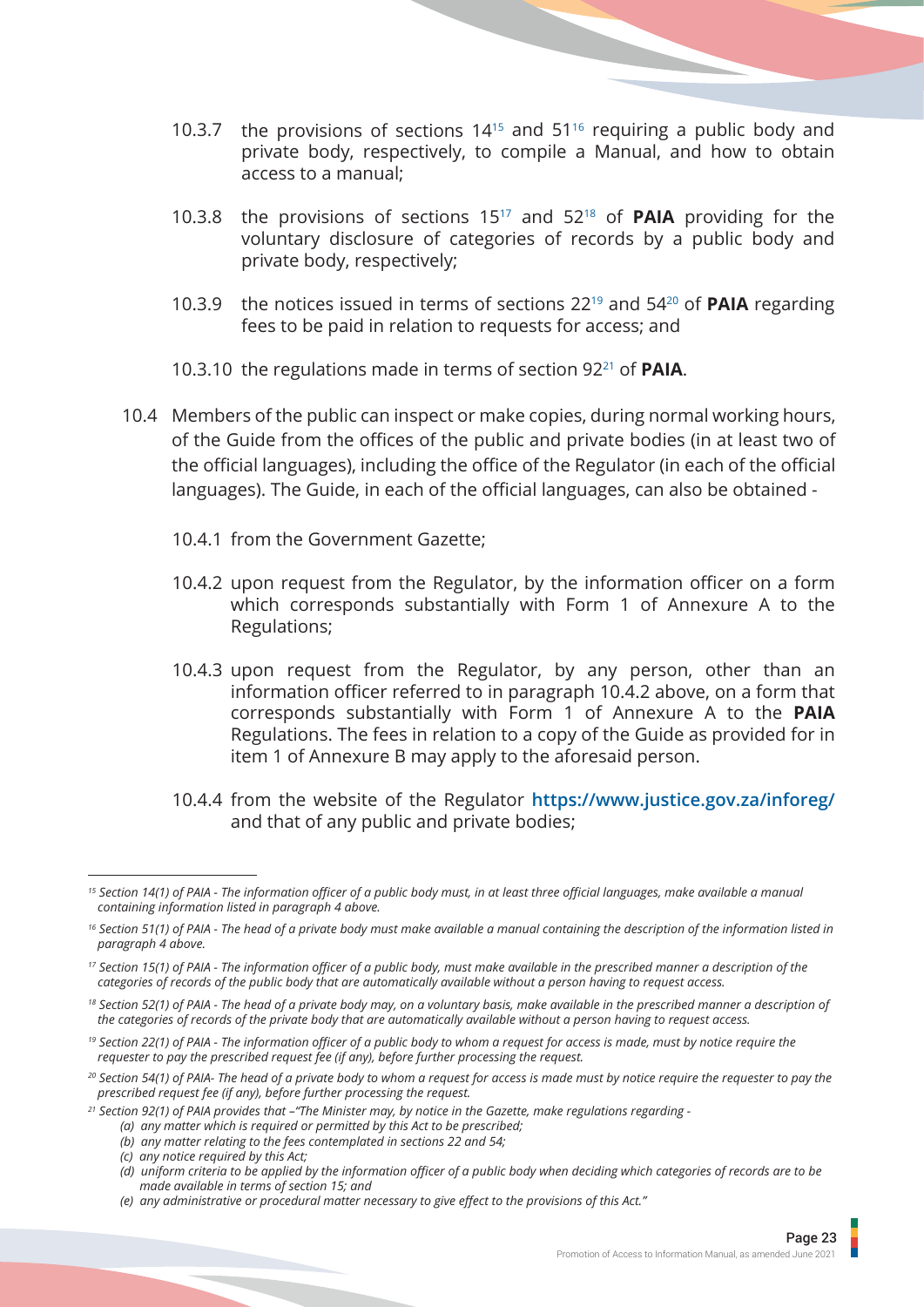<span id="page-26-0"></span>10.5 Any request for a Guide from the Regulator must be made in writing, by completing **FORM 1**, attached hereto.

#### **11. CATEGORIES OF RECORDS HELD BY THE INFORMATION REGULATOR**

- 11.1 Records held by the Regulator are generated through each of its divisions, the core operations processes under both **PAIA** and **POPIA** and also through the decisions taken by Members.
- 11.2 Each division of the Regulator generates substantive records which relate specifically to the outputs of the division and operational records in the course of organisational operations.
- 11.3 The categories of records generated in the Regulator are classified in the manner listed below -
	- 11.3.1 according to the file plan for correspondence, files on strategic support, core functions, and operational processes of the Regulator;
	- 11.3.2 the Records Control Schedule for other records including publications and audio-visual records and the electronic information systems of the Regulator.
- 11.4 Certain records of the Regulator are acquired in the course of work of the Regulator and in certain instances records are received from public and private bodies in accordance with **PAIA** and **POPIA**.
- 11.5 The Regulator reserves the right to transfer requests for records to relevant bodies where these bodies were the primary holders or generators of the information requested, or where the Regulator no longer has possession of such record.
- 11.6 The Regulator also reserves the right to create new categories of records where this is necessary. This Manual will be updated to reflect changes in categories of records accordingly.

## 11.7 **Description of the subjects on which the Regulator holds records and the categories of records held on each subject**

11.7.1 The Regulator holds the following records, which are available from the Regulator and may be requested by way of the **PAIA** request process prescribed in paragraph 12 below. Such records usually do not have information which can reasonably be said to be of a confidential nature.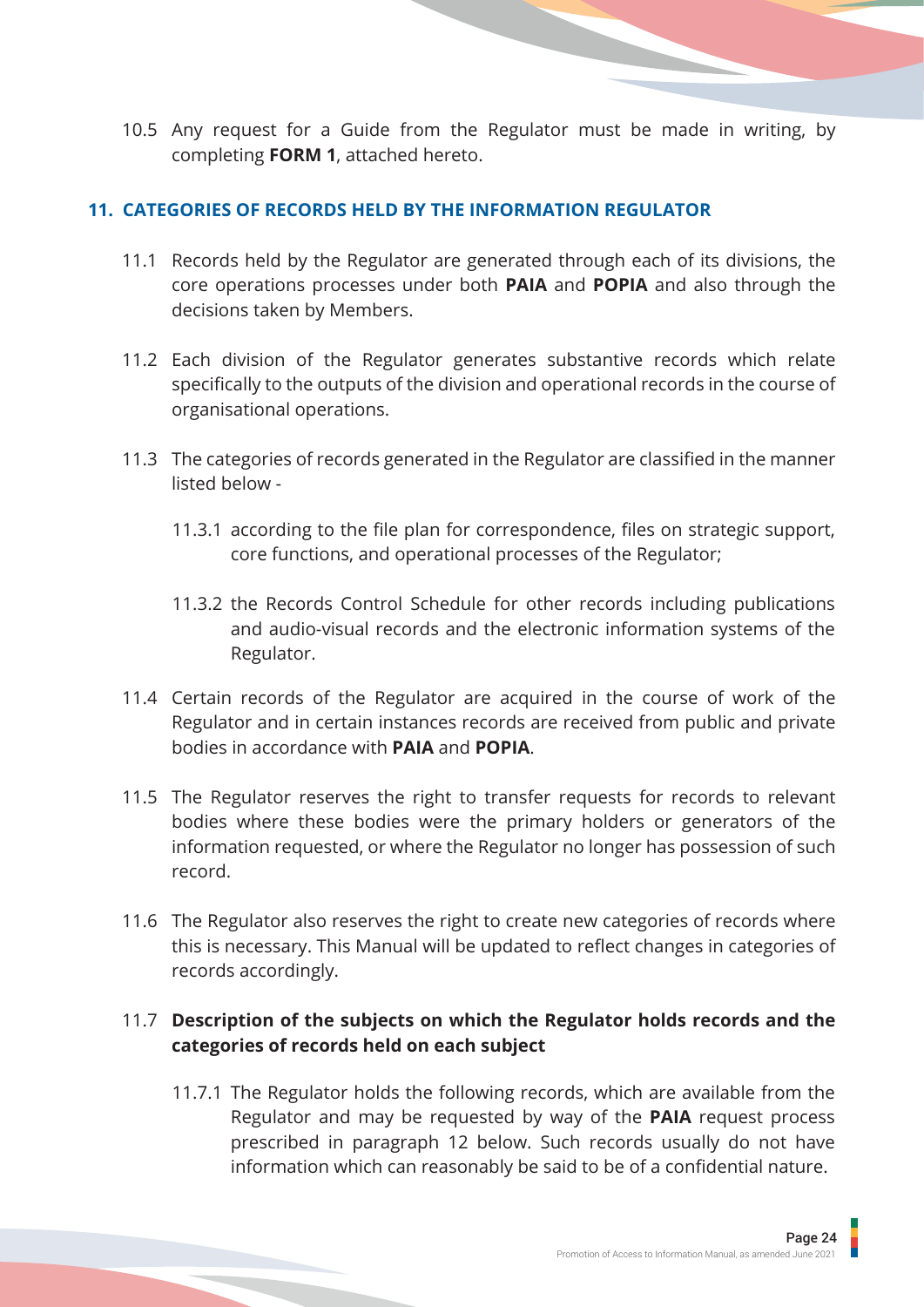- 11.7.2 Most records which fall into this category of information are available from the central registry of the Regulator at its Head Office or on the Regulator's website: **https://www.justice.gov.za/inforeg/index.html**
- 11.7.3 Below is the list of records and information that may be formally requested in terms of **PAIA** or downloaded from the above-mentioned website of the Regulator -

| <b>Subjects</b>                                                                         | <b>Categories of records</b>                                                                                                                                                                                                                                  | <b>Request</b><br>for<br><b>Access</b> | <b>Download</b><br>from<br><b>Website</b> |
|-----------------------------------------------------------------------------------------|---------------------------------------------------------------------------------------------------------------------------------------------------------------------------------------------------------------------------------------------------------------|----------------------------------------|-------------------------------------------|
| <b>Strategic</b><br>Documents, Plans,<br>Proposals                                      | Annual Reports, Strategic Plan, Annual<br>Performance Plan.                                                                                                                                                                                                   | X                                      | X                                         |
| <b>Human Resources</b>                                                                  | - HR policies and procedures;<br>- Advertised posts;<br>- Employees records;<br>- Learning and Development e.g.:<br>Skills Development and Training<br>Plans<br>- Employment Equity Plan and<br><b>Statistics</b>                                             | X                                      |                                           |
| Operational<br><b>Policies or Plans or</b><br><b>Procedures or</b><br><b>Frameworks</b> | Protocols Agreements, Supply Chain<br>Management, Procurement Plans,<br>Specific Tenders & Contracts,<br>Donations, Funds, Suppliers, Risk<br>Management, Audit, IT, Finance<br>Management, Human Resources,<br>Marketing and Branding Records<br>Management. | X                                      |                                           |
| Legal, Policy,<br>Research                                                              | - Research Strategy and Plan<br>- Research Papers                                                                                                                                                                                                             | X                                      |                                           |
| Corporate<br>Governance                                                                 | - Organisational and Business Plans;<br>- Memorandum of Understanding;<br>- Regulator's Policies and Procedures;<br>- Occupational Health and Safety Plan;<br>- Loss Control Register;<br>- Evacuation procedures.                                            | X                                      |                                           |
| <b>Manual and Guide</b>                                                                 | Regulator's Manual and Guide on how<br>to use PAIA                                                                                                                                                                                                            | X                                      | X                                         |
| <b>Publicity and</b><br><b>Marketing Material</b>                                       | Publications, Investigation and<br>Assessment Reports, Frequently<br>Asked Questions (FAQ's) etc.                                                                                                                                                             | X                                      | X                                         |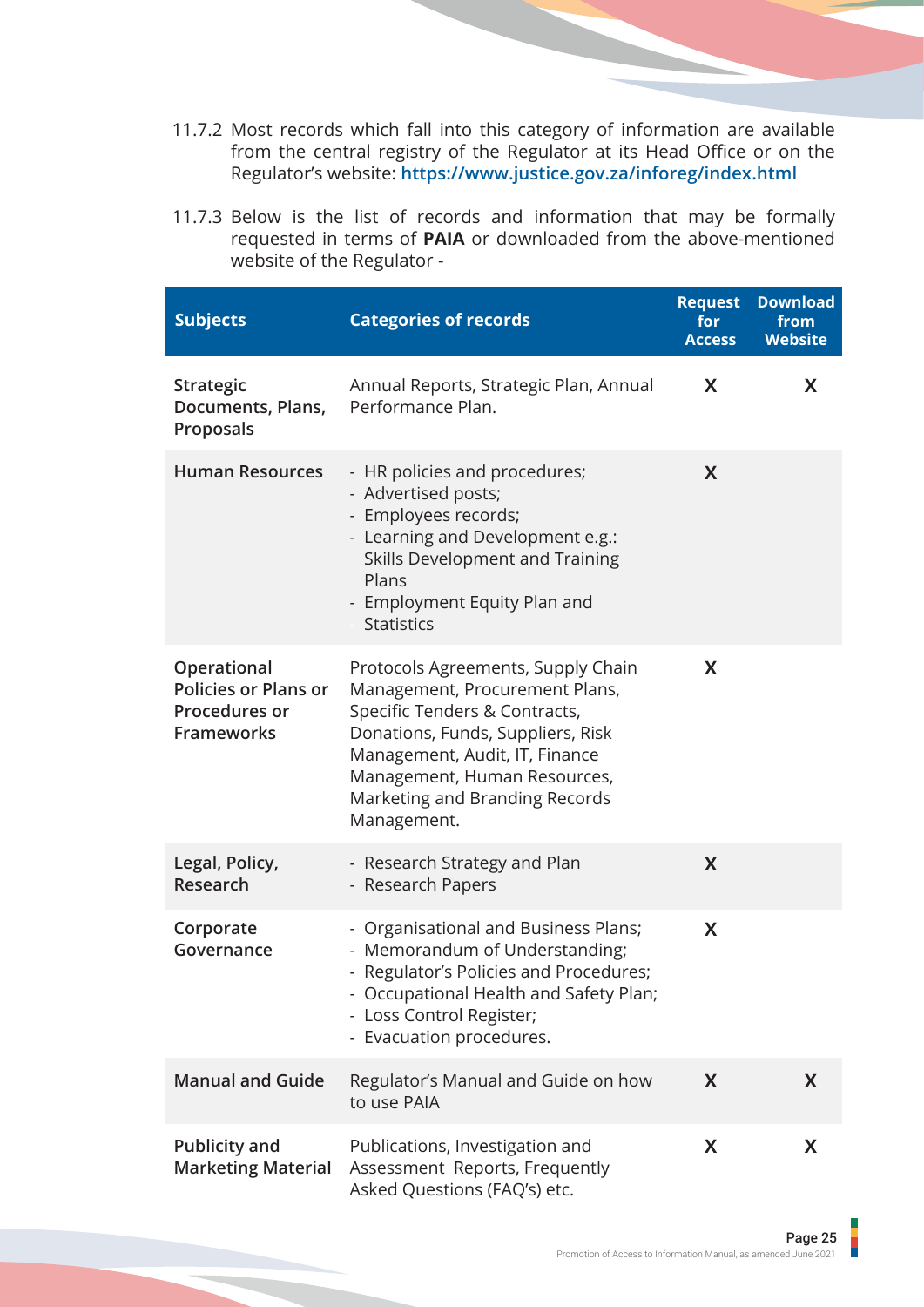| <b>Subjects</b>                                   | <b>Categories of records</b>                                                                                                                                                                                                                                                                                                                                      | <b>Request</b><br>for<br><b>Access</b> | <b>Download</b><br>from<br><b>Website</b> |
|---------------------------------------------------|-------------------------------------------------------------------------------------------------------------------------------------------------------------------------------------------------------------------------------------------------------------------------------------------------------------------------------------------------------------------|----------------------------------------|-------------------------------------------|
| Information<br><b>Technology</b>                  | - Incidents and Service Requests;<br>- Asset Issuing and Custodian<br>Information;<br>- System Event Logs;<br>- System Performance Logs;<br>- Systems Maintenance Check lists;<br>- Monthly Operations Reports;<br>- Service Level Agreements;<br>- ICT Policies and Procedure Manuals;<br>- Network maintenance;<br>- System Development lifecycle<br>documents. | X                                      | X                                         |
| <b>Publications</b>                               | Booklets, Books, Periodicals, Journals,<br>Reports, Newsletters, Bulletins,<br>Magazines, Pamphlets, E- Publications                                                                                                                                                                                                                                              | X                                      | X                                         |
| Media                                             | Press releases, Radio and TV<br>Interviews, Statements, Participation<br>details, Official Speeches and<br>Messages, Gifts and Awards, Website<br>content and Corporate identity and<br>infographs.                                                                                                                                                               | X                                      | X                                         |
| Events, Functions,<br>Seminars and<br>Conferences | Presentations, Discussions,<br>Documents.                                                                                                                                                                                                                                                                                                                         | X                                      | X                                         |
| <b>Registers</b>                                  | Information Officers,                                                                                                                                                                                                                                                                                                                                             | X                                      | X                                         |
|                                                   | Issued Codes of Conduct,                                                                                                                                                                                                                                                                                                                                          | X                                      | X                                         |
|                                                   | Internal Directories, File Plan, Records<br>Control Schedule.                                                                                                                                                                                                                                                                                                     | X                                      |                                           |
| <b>Reports / Minutes /</b><br><b>Decisions</b>    | Conferences Research and Findings,<br>Monitoring and Evaluation,<br>Statistics, Surveys, Submissions on<br>Legislation.                                                                                                                                                                                                                                           | X                                      |                                           |
| <b>Supply Chain</b><br><b>Matters</b>             | BID Documents, Contracts, Purchase<br>Orders, Quotations, Tenders, Terms of<br>Reference and Leases, List of<br>applicants for Tenders, List of Tenders<br>Awarded.                                                                                                                                                                                               | X                                      |                                           |

j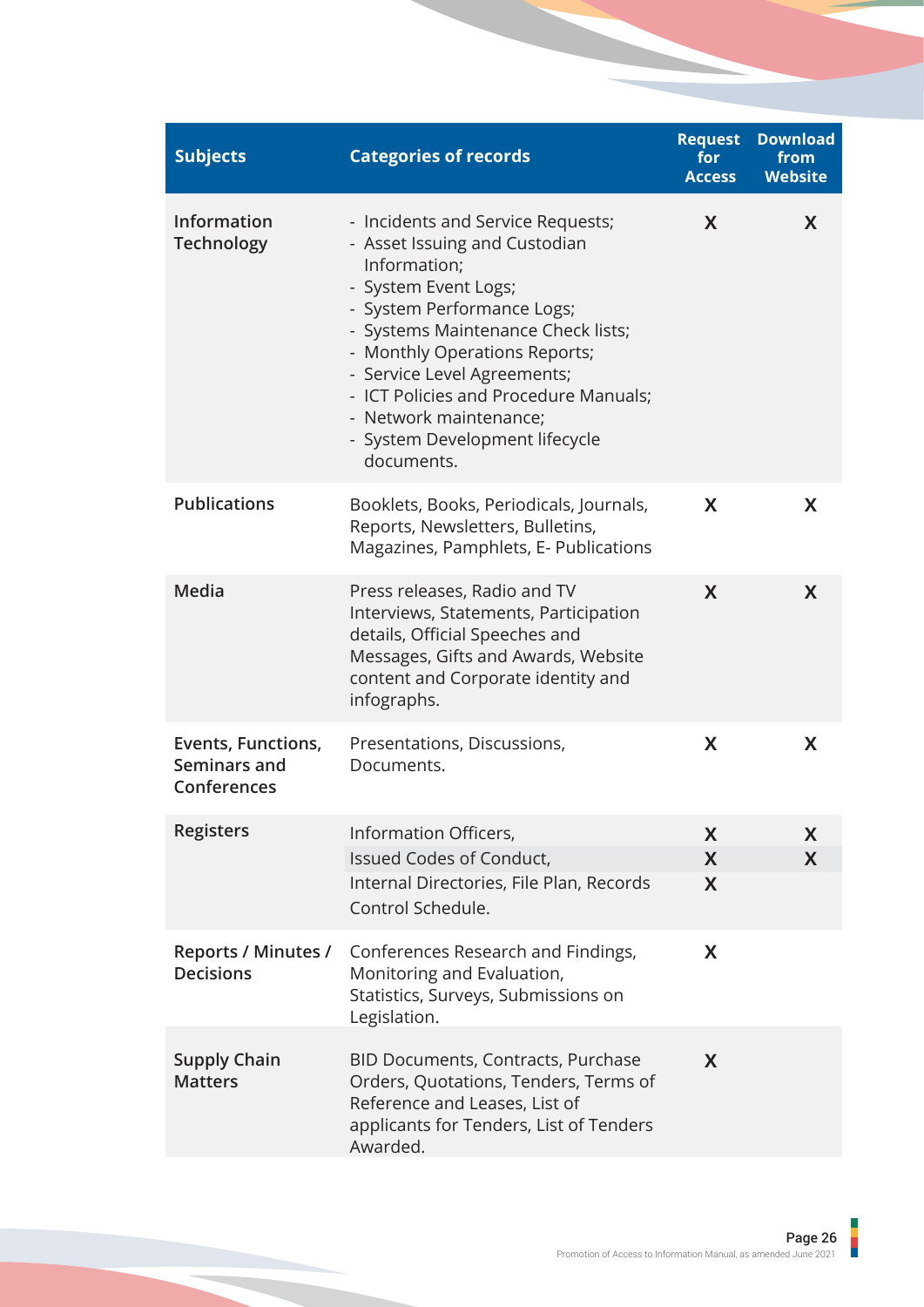| <b>Subjects</b>                          | <b>Categories of records</b>                                                                                                                                                                                                                           | <b>Request</b><br>for<br><b>Access</b> | <b>Download</b><br>from<br><b>Website</b> |
|------------------------------------------|--------------------------------------------------------------------------------------------------------------------------------------------------------------------------------------------------------------------------------------------------------|----------------------------------------|-------------------------------------------|
| Investigation and<br>compliance          | Subpoena based Hearings, Summons,<br>Warrants to search and seize items,<br><b>Enforcement Notices, Information</b><br>Notices, HR Interventions, Public<br>Hearings, Plenary Reports and<br>investigation report.                                     | X                                      |                                           |
| <b>Finances</b>                          | Financial Accounting, Financial<br>Reporting, Contracts and Tender<br>Administration, Asset Management /<br>Register, Management Accounting,<br>Estimates, Statements, Budgets,<br>Reports, Audit Records, Revenue<br>Statements, Reports and Returns. | X                                      |                                           |
| <b>Audio-Visual</b><br><b>Recordings</b> | Slides, Photographs, Films, Videos.                                                                                                                                                                                                                    | X                                      |                                           |

- 11.8 Categories of records that may be subject to the grounds for refusal of access to records
	- 11.8.1 The records listed in the categories below may be formally requested, but access to parts of these records or the whole record may be refused on legal grounds listed in sections 33 to 46 and sections 62 to 70 of **PAIA**. Please refer to **PAIA** Guide on how to use **PAIA**.
	- 11.8.2 The Regulator further reserves the right to refuse access to records where the processing of the record will result in a substantial and unreasonable diversion of its resources.
	- 11.8.3 Access will also be refused where requests are clearly frivolous and or vexatious.
	- 11.8.4 However, the Information Officer or Deputy Information Officer(s) of the Regulator may grant a request for access to a record of the Regulator, if -
		- 11.8.4.1 the disclosure of the record would reveal evidence of a substantial contravention of, or failure to comply with the law; and
		- 11.8.4.2 the public interest in the disclosure of the record clearly outweighs the harm contemplated in any of the grounds for refusal of access to records.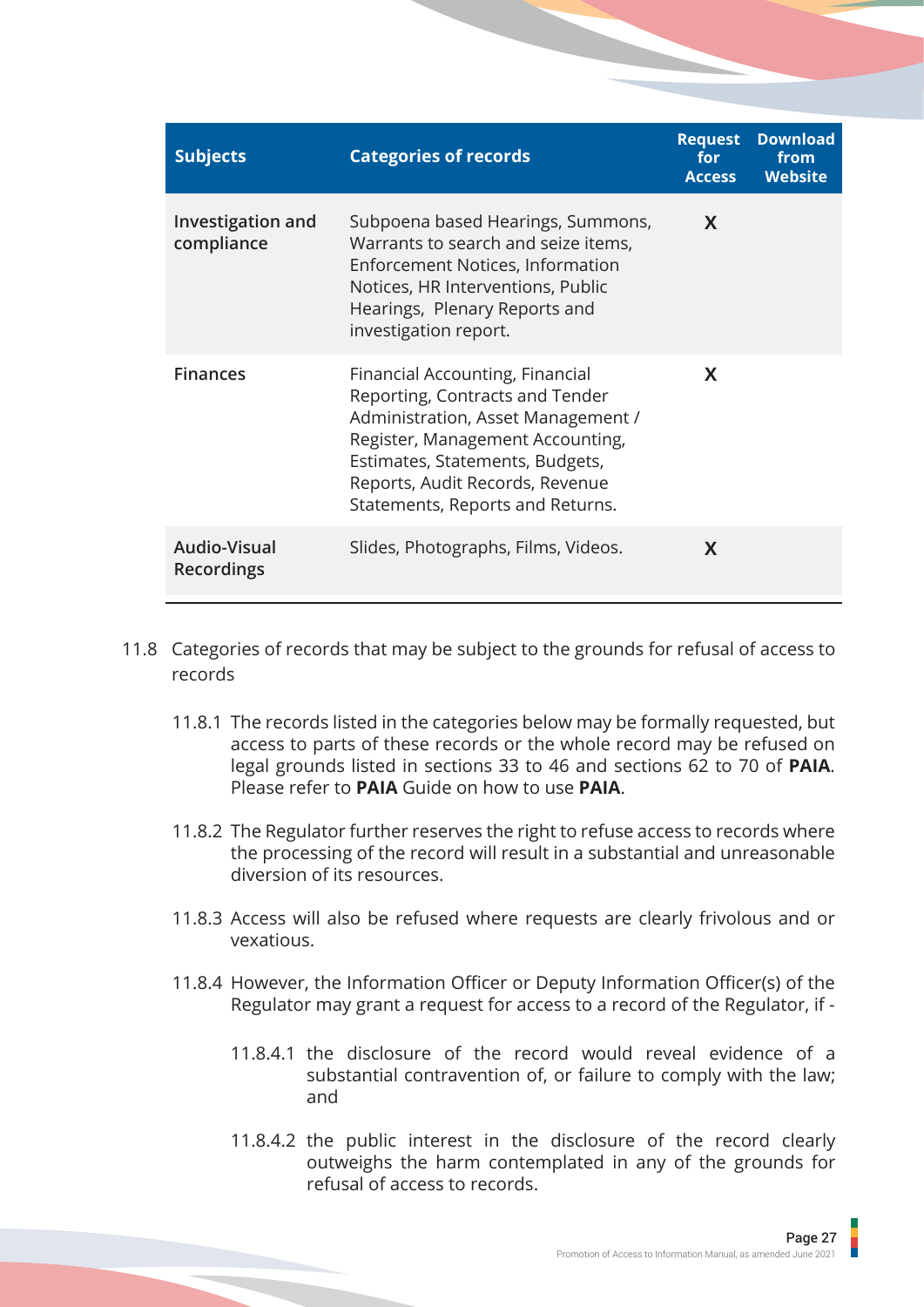| <b>Category of Record</b>                                                                                                                                                                      | <b>On Request</b><br>form Only |
|------------------------------------------------------------------------------------------------------------------------------------------------------------------------------------------------|--------------------------------|
| Regulator's Compliance Assessment Reports (PAIA and POPIA)                                                                                                                                     | X                              |
| Security related information                                                                                                                                                                   | X                              |
| Regulator internal communiqués                                                                                                                                                                 | X                              |
| Records held by Legal Services Department                                                                                                                                                      | X                              |
| Executive Management internal confidential communication                                                                                                                                       | X                              |
| Research conducted by Service Providers for the Regulator or<br>programs subject to contractual exemptions on disclosure                                                                       | X                              |
| Confidential client communications                                                                                                                                                             | X                              |
| Privileged information: held in the course of investigations,<br>conciliation, closed hearings, attorney client information, national<br>security based information or third party information | X                              |
| Specific Human Resource Personnel information, including, but not<br>limited to files relating to disciplinary process and records, medical<br>information and personal information            | X                              |
| Asset disclosures and asset protection procedures                                                                                                                                              | X                              |
| Certain Service Level Agreements                                                                                                                                                               | X                              |
| <b>Certain Tender Documentation</b>                                                                                                                                                            | X                              |
| Agendas and Minutes of Meetings and correspondence                                                                                                                                             | X                              |
| Draft reports, policies and discussions documents                                                                                                                                              | X                              |
| Research papers and Legal opinions<br>- Enforcement Notices;<br>- settlement between the parties;<br>- Assessment report;<br>- Information Notice;<br>- Search warrants; and<br>- Subpoenas.   | X                              |
| Invoices and proof of payments                                                                                                                                                                 | X                              |
| Certain forensic reports                                                                                                                                                                       | X                              |

ı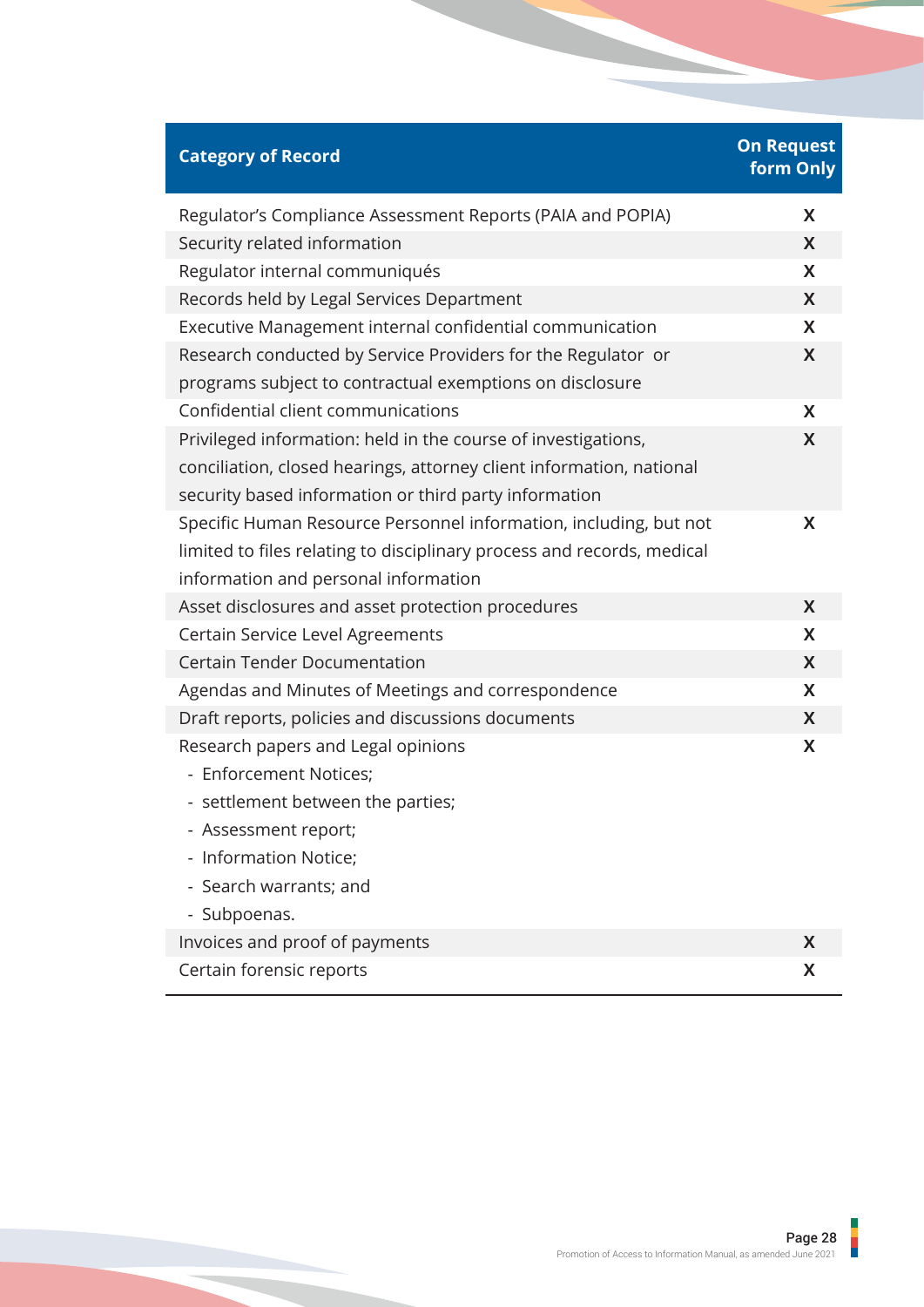#### <span id="page-31-0"></span>**RECORDS OF THE REGULATOR WHICH ARE AVAILABLE WITHOUT A PERSON 12.HAVING TO REQUEST ACCESS, IN TERMS OF SECTION 15(2) OF THE ACT**

| <b>Category</b>                                                                          | <b>Document Type</b>                                                                                                                                                                                                                                                                                                                                                                                                                                                                                                              | <b>Website</b> |
|------------------------------------------------------------------------------------------|-----------------------------------------------------------------------------------------------------------------------------------------------------------------------------------------------------------------------------------------------------------------------------------------------------------------------------------------------------------------------------------------------------------------------------------------------------------------------------------------------------------------------------------|----------------|
| Legislation                                                                              | - Promotion of Access to Information Act 2 of 2000;<br>- Promotion of Access to Information Amendment Act 54 of<br>2002;<br>- Protection of Personal Information Act 4 of 2013;<br>- Promotion of Access to Information Amendment Act 31 of<br>2019;<br>- The Political Party Funding Act 6 of 2018)                                                                                                                                                                                                                              | X              |
| <b>Regulations</b>                                                                       | - Government Notice R.187 in GG 23119-15 February 2002;<br>- Government Notice No. R. 1244 -22 September 2003;<br>- Government Notice R.991 in GG 28107-14 October 2005;<br>- Government Notice No. R. 990-13 October 2006;<br>- Government Notice No. R. 466-1 June 2007;<br>- Government Notice 1222 in GG 39504-11 December 2015;<br>- Government Notice 1217 in GG 42717-19 September 2019;<br>- Government Notice R. 1284 in GG 42740-4 October 2019;<br>- GG 42110, RG 10897, GoN 1383, 14 Dec 2018 (POPIA:<br>Regulations) | X              |
| <b>Forms</b>                                                                             | - PAIA Complaints Form to the Regulator;<br>- POPIA Complaints Form to the Regulator;<br>- PAIA Request for access to records Forms (Form 2);                                                                                                                                                                                                                                                                                                                                                                                     | X              |
| <b>Committees of</b><br>the Regulators                                                   | - Terms of Reference for Committees<br>- Charter of Roles and Responsibilities of Members of the<br><b>Information Regulators</b>                                                                                                                                                                                                                                                                                                                                                                                                 | X              |
| Policies,<br>Guidelines, Code - PAIA Manual;<br>of Conduct, and<br><b>Guidance Notes</b> | - PAIA Guide;<br>- Guidance Notes;<br>- Guidelines;<br>- Policy on Website Privacy;<br>- Code of Ethics and Conduct;<br>- Policy on Disclosure of Interests;<br>- Policy on Formulation of Policies;<br>- Approved and issued Codes of Conduct;<br>- Notices;<br>- Exemptions and<br>- Authorisations.                                                                                                                                                                                                                            | X              |
| <b>Strategic</b><br><b>Documents</b><br>(Plans and<br>Report)                            | - Organisational Profile (Overview, Objectives, Functions,<br>Organogram)<br>- Annual Reports;<br>- Strategic Plan;<br>- Annual Performance Plan;<br>- Strategic and Performance Plans.                                                                                                                                                                                                                                                                                                                                           | X              |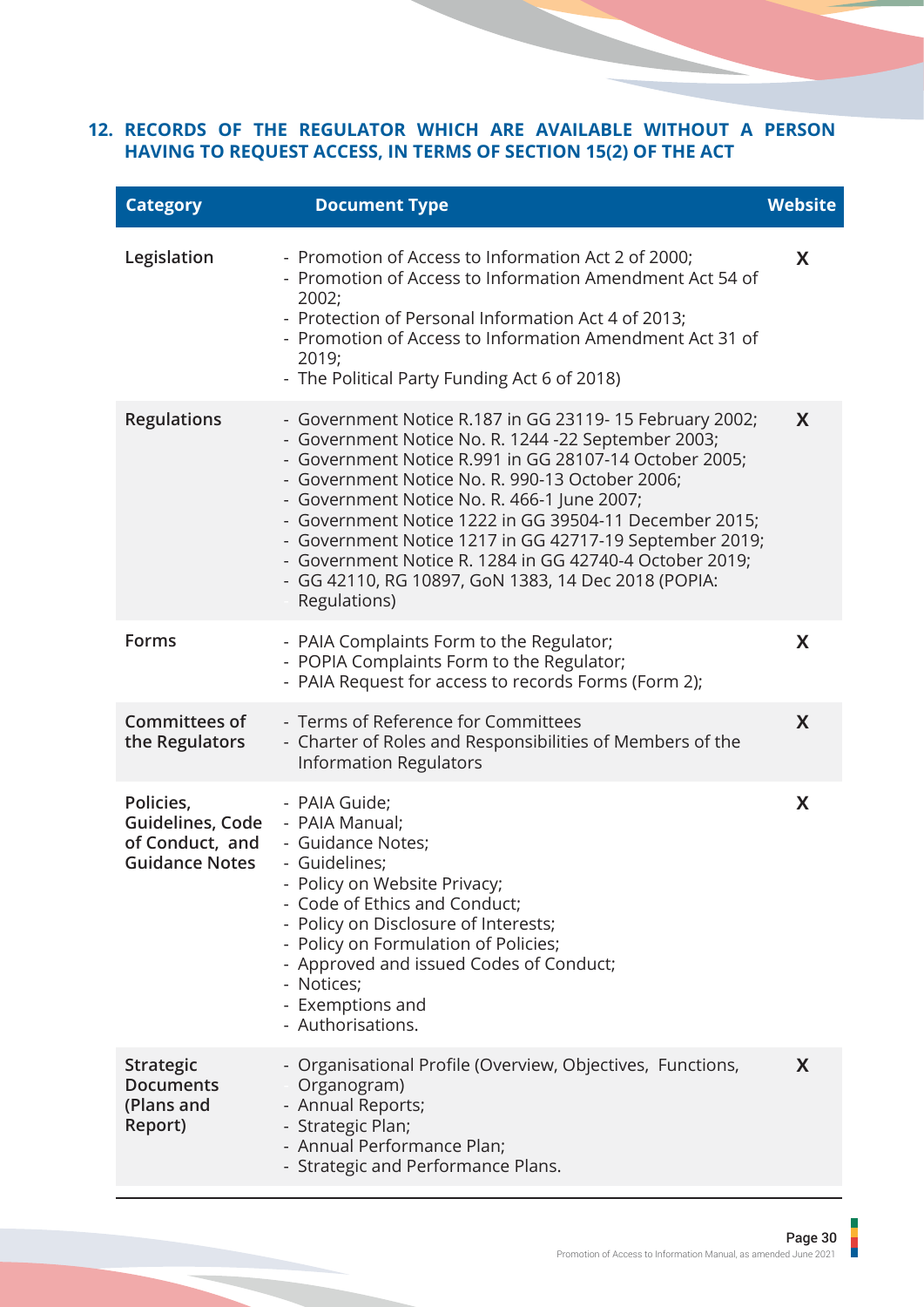#### <span id="page-32-0"></span>**PROCEDURE FOR ACCESS TO RECORDS HELD BY THE INFORMATION REGULATOR 13.**

- 13.1 Section 18 of **PAIA** prescribes the procedure to be followed in making a request for access to information held by the Regulator. Section 23(1) of **POPIA**22 also provides the procedure to access personal information. Manner of access to personal information in terms of section 23 of **POPIA** should be in accordance with section 18 of **PAIA**23.
- 13.2 A requester or data subject must use the prescribed form, **FORM 2**, when requesting access to a record or personal information. Form 2 is annexed hereto.
- 13.3 A requester is any person making a request for access to a record of the Regulator and in this regard, **PAIA** distinguishes between two types of requesters for access to information, i.e. Personal Requester, (data subject) and Other Requester.
	- 13.3.1 A data subject is a requester who, having provided adequate proof of identity, is seeking access to a record containing personal information about the data subject. Subject to the provisions of **PAIA** and **POPIA**, the Regulator will provide the requested information, or give access to any record with regard to the data subject's personal information within a reasonable time, (at a prescribed fee, if any) in a reasonable manner and format and in a form that is generally understandable. The prescribed fee24 for reproduction of the personal information requested will be charged by the Regulator;
	- 13.3.2 A person falling in the category of Other Requester is entitled to request access to information pertaining to third parties. However, the Regulator is not obliged to grant access prior to the requester fulfilling the requirements for access to information in terms of **PAIA** and **POPIA**.
- 13.4 The **Form 2** must be addressed and submitted to the Information Officer by hand, post, per fax or e-mail, which details are set out in paragraph 8 above.

*<sup>22</sup> Section 23(1) of POPIA provides that a data subject, having provided adequate proof of identity, has the right to -* 

*a) request a responsible party to confirm, free of charge, whether or not the responsible party holds personal information about the data subject; and* 

*b) (b) request from a responsible party the record or a description of the personal information about the data subject held by the responsible party, including information about the identity of all third parties, or categories of third parties, who have, or have had, access to the information*

*<sup>23</sup> Section 25 of POPIA*

*<sup>24</sup> Section 23(1)(b)(ii) of the POPIA*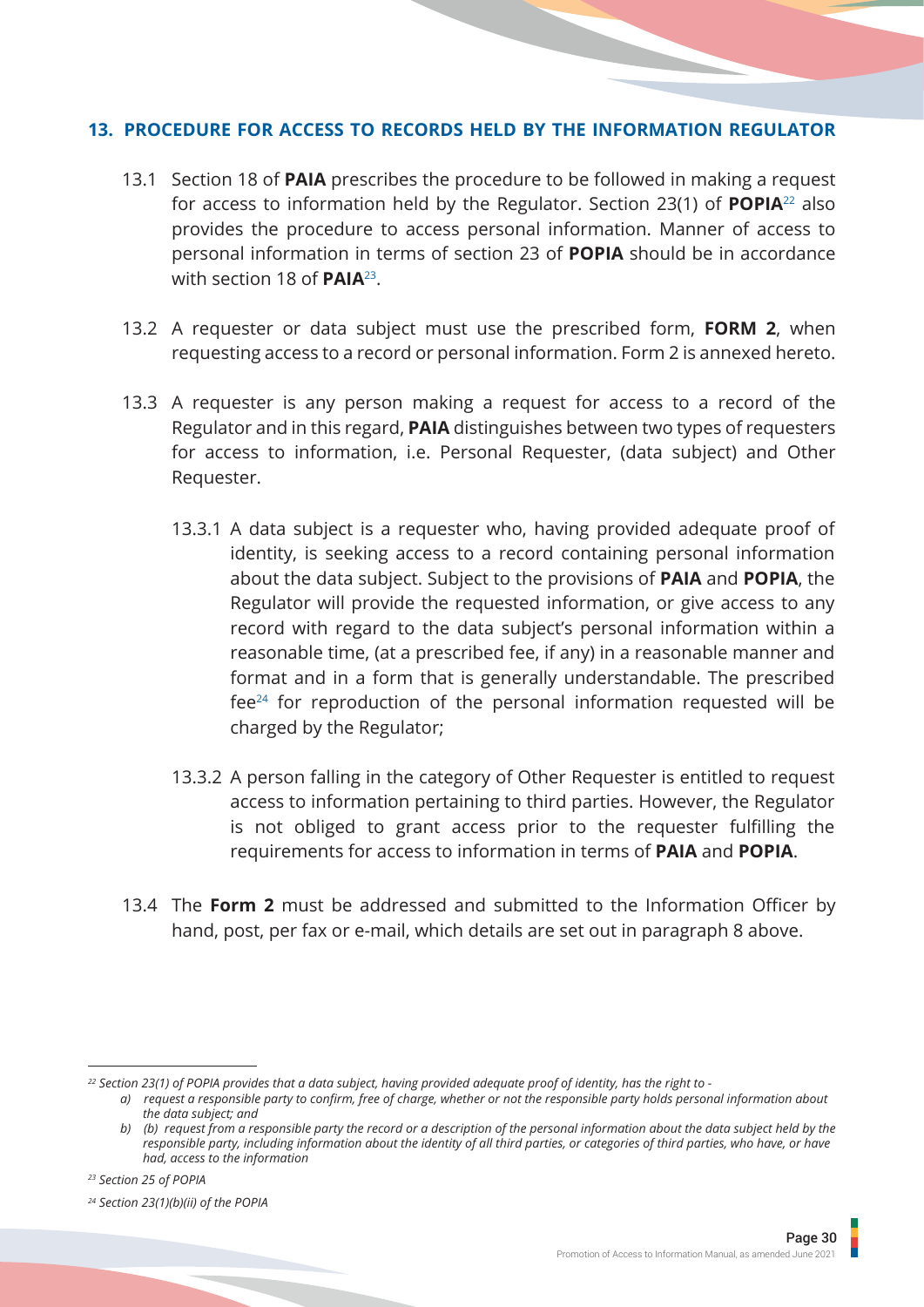- 13.5 The requester must provide sufficient information of the record(s) requested in order for the Information Officer or Deputy Information Officer, if any, to identify the record(s). The prescribed form must be filled in with enough particularity to at least enable the Information Officer to identify:
	- 13.5.1 the identity of the requester;
	- 13.5.2 particulars of record requested;
	- 13.5.3 type of record;
	- 13.5.4 form of access; and
	- 13.5.5 manner of access.
- 13.6 Some additional important points to remember when completing the request form:
	- 13.6.1 each section of the form contains instructions that should be followed to improve the likelihood of the request being granted with minimal delay being experienced;
	- 13.6.2 if records are requested on behalf of another person, please provide a copy of the mandate authorising you to act on behalf of another person;
	- 13.6.3 a detailed description of the records being requested must be provided to enable the Information Officer or Deputy Information Officer to identify it accurately.
- 13.7 The requester must indicate, as per section 29(2) of **PAIA**25, the form of access that is required.
- 13.8 The requester must indicate whether the requested record(s) is preferred in any particular language.
- 13.9 The requester should indicate the manner in which he/she wishes to be informed of the decision on the request and the necessary particulars to be informed accordingly.

*<sup>25</sup> Section 29(2)(a) of PAIA provides that "record must be provided in written or printed form or visual images or printed transcriptions, by supplying a copy of the record or by making arrangements for the inspection of the record.*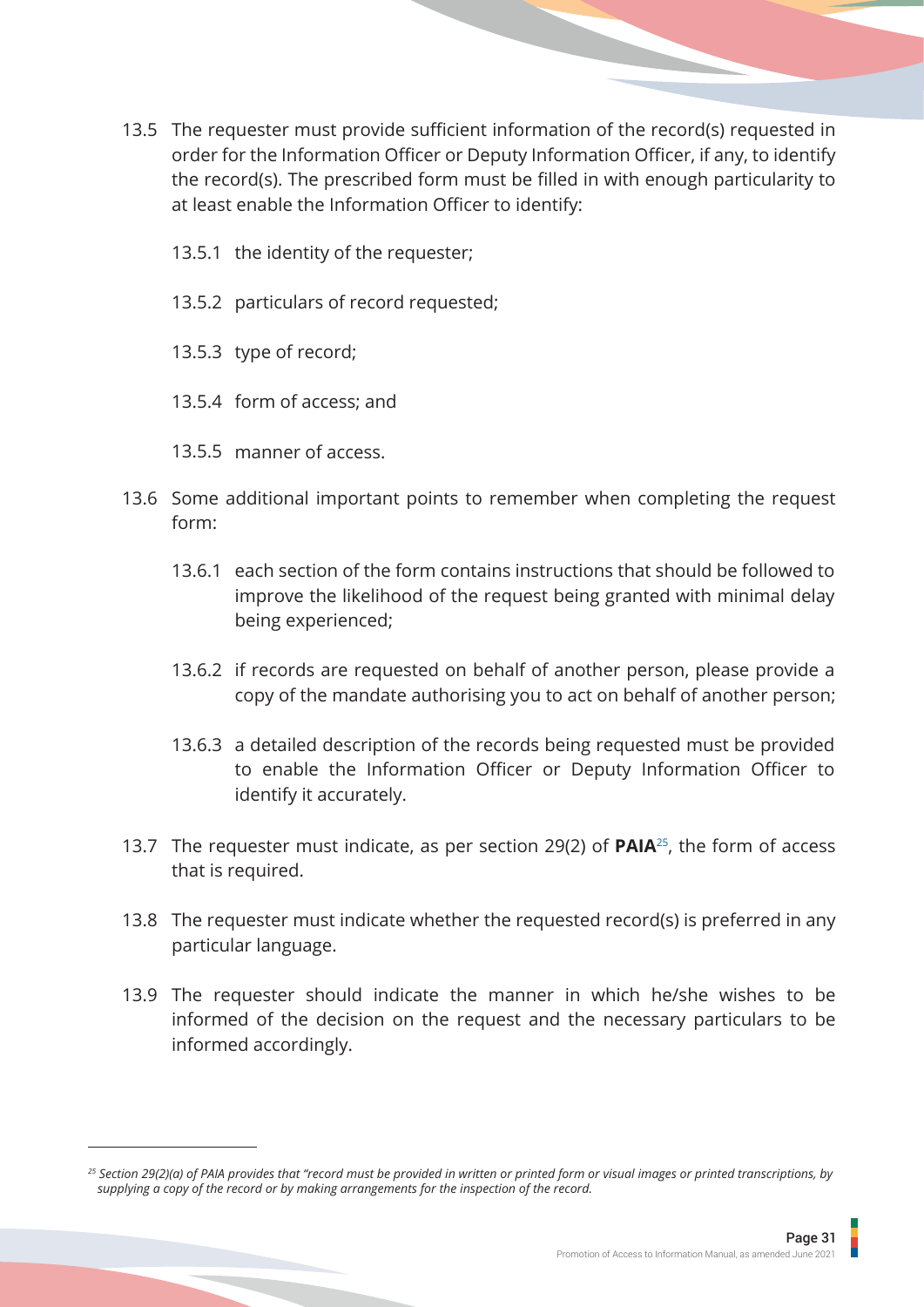- 13.10 The requester will receive the information in such manner as indicated. Section 29(3) of **PAIA**26 indicates that making available the information will depend on whether the request will not interfere unreasonably with the effective administration of the Regulator, be detrimental to the preservation of the record(s) or infringe any copyright not owned by the State.
- 13.11 The requester must indicate, as per section 29(2) of **PAIA** , the form of access that is required.
- 13.12 The requester must indicate whether the requested record(s) is preferred in any particular language.
- 13.13 The requester should indicate the manner in which he/she wishes to be informed of the decision on the request and the necessary particulars to be informed accordingly.
- 13.14 An oral request for access to a record(s) may be made, if the requester does not have a formal education or has a disability. The Information Officer or Deputy Information Officer will assist the requester to complete the prescribed form on behalf of such requester and provide him/her with a copy of the completed form.
- 13.15 The requester will be notified of the prescribed fee payable, if any, the method of payment and the office to which he/she can make such payment or submit proof of payment before a request for information is processed further. Please note that the requester is exempted from paying an access fee $27$  to the Regulator if -
	- 13.15.1 the requester is a single person whose annual income, after permissible deductions, such as PAYE and UIF, is less than **R14 712** a year, or
	- 13.15.2 the requester is married and his/her joint income, after permissible deductions, such as PAYE and UIF, is less than **R27 192** per year.

*<sup>26</sup> Section 29(3) of PAIA provides that- If a requester has requested access in a particular form, access must, subject to section 28, be given in that form, unless to do so would* 

 *<sup>(</sup>a) interfere unreasonably with the effective administration of the public body concerned;* 

 *<sup>(</sup>b) be detrimental to the preservation of the record; or* 

 *<sup>(</sup>c) amount to an infringement of copyright not owned by the State or the public body concerned.*

*<sup>27</sup> as per Government Notice R991 of 14 October 2005*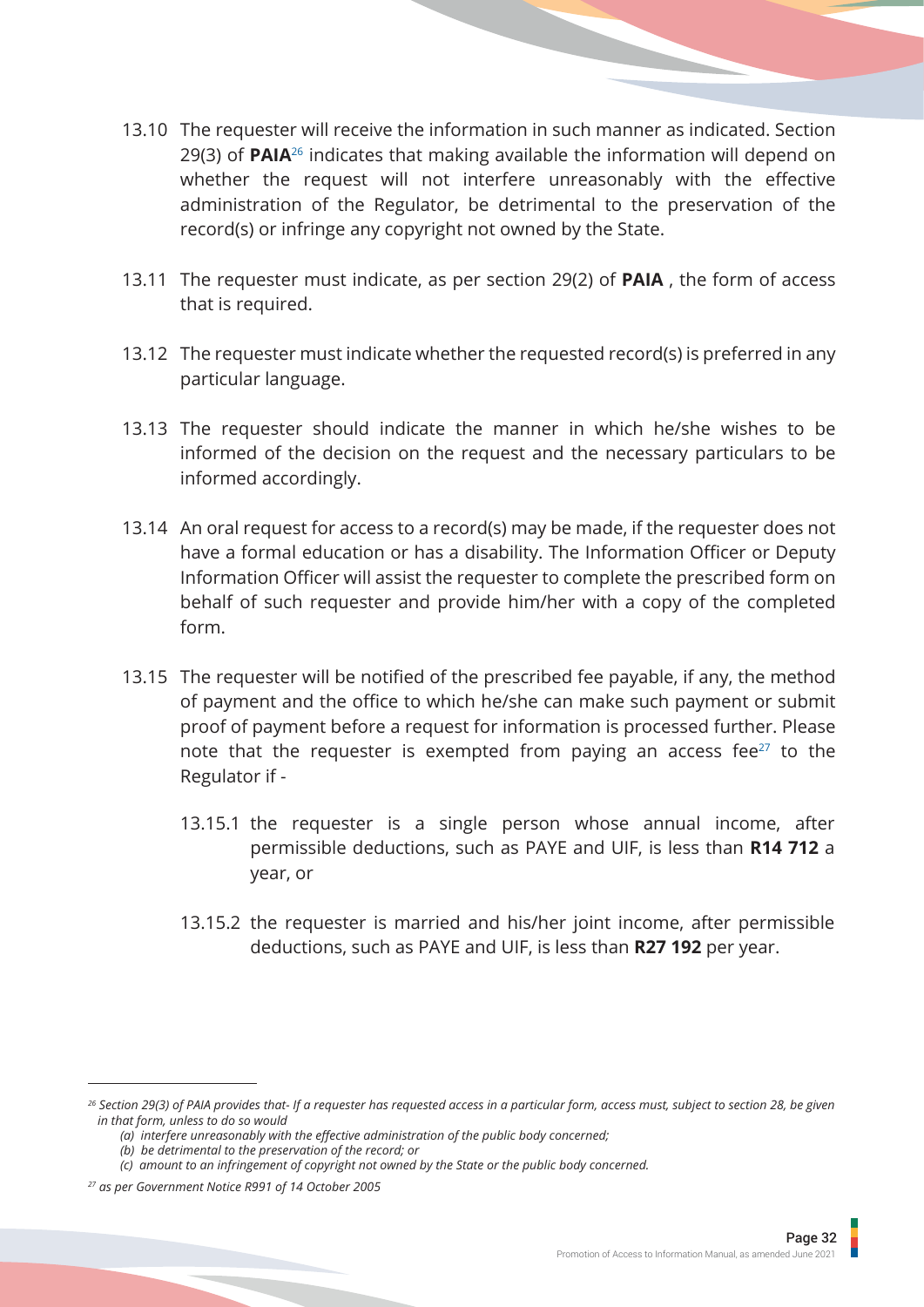- 13.16 The request for information will, in terms of Section 25 of **PAIA**, be processed by the Information Officer within 30 days after receipt of the request or as soon as is reasonably possible, whereafter the Information Officer will inform the requester of his/her decision, either to grant or reject the request for access to records. The decision must, if it is reasonably possible, be communicated in the manner requested by the requester.
- 13.17 Section 26 of **PAIA**28 prescribes the instances where the period of thirty (30) days referenced in Section 25 of **PAIA**29, may be extended once for a further 30 days. The period of 30 days may be extended once for a further period of not more than 30 days, if -
	- 13.17.1 the request is for a large number of records or requires a search through a large number of records and compliance with the original period would unreasonably interfere with the activities of the Regulator;
	- 13.17.2 the request requires a search for records in, or collection thereof from, an office of the Regulator not situated in the same town or city as the office of the Information Officer and cannot reasonably be completed within the original period;
	- 13.17.3 consultation among divisions of the Regulator or with another public body is necessary or desirable to decide upon the request and such decision-making process cannot reasonably be completed within the original period;
	- 13.17.4 more than one of the circumstances contemplated in paragraphs 13.17.1, 13.17.2 and 13.17.3 exist in respect of the request making compliance with the original period not reasonably possible; or
	- 13.17.5 the requester consents in writing to such extension.

*<sup>28</sup> Section 26(1) - The information officer to whom a request for access has been made or transferred, may extend the period of 30 days referred to in section 25 (1) (in this section referred to as the 'original period') once for a further period of not more than 30 days, if -*

 *<sup>(</sup>a) the request is for a large number of records or requires a search through a large number of records and compliance with the original period would unreasonably interfere with the activities of the public body concerned;* 

 *<sup>(</sup>b) the request requires a search for records in, or collection thereof from, an office of the public body not situated in the same town or city as the office of the information officer that cannot reasonably be completed within the original period;* 

 *<sup>(</sup>c) consultation among divisions of the public body or with another public body is necessary or desirable to decide upon the request that cannot reasonably be completed within the original period;* 

 *<sup>(</sup>d) more than one of the circumstances contemplated in paragraphs (a), (b) and (c) exist in respect of the request making compliance with the original period not reasonably possible; or* 

 *<sup>(</sup>e) the requester consents in writing to such extension.*

*<sup>29</sup> Section 25 of PAIA deals with the requirement for a decision on request to be taken within 30 days and the requirement of notifying the requester about the decision to his or her request.*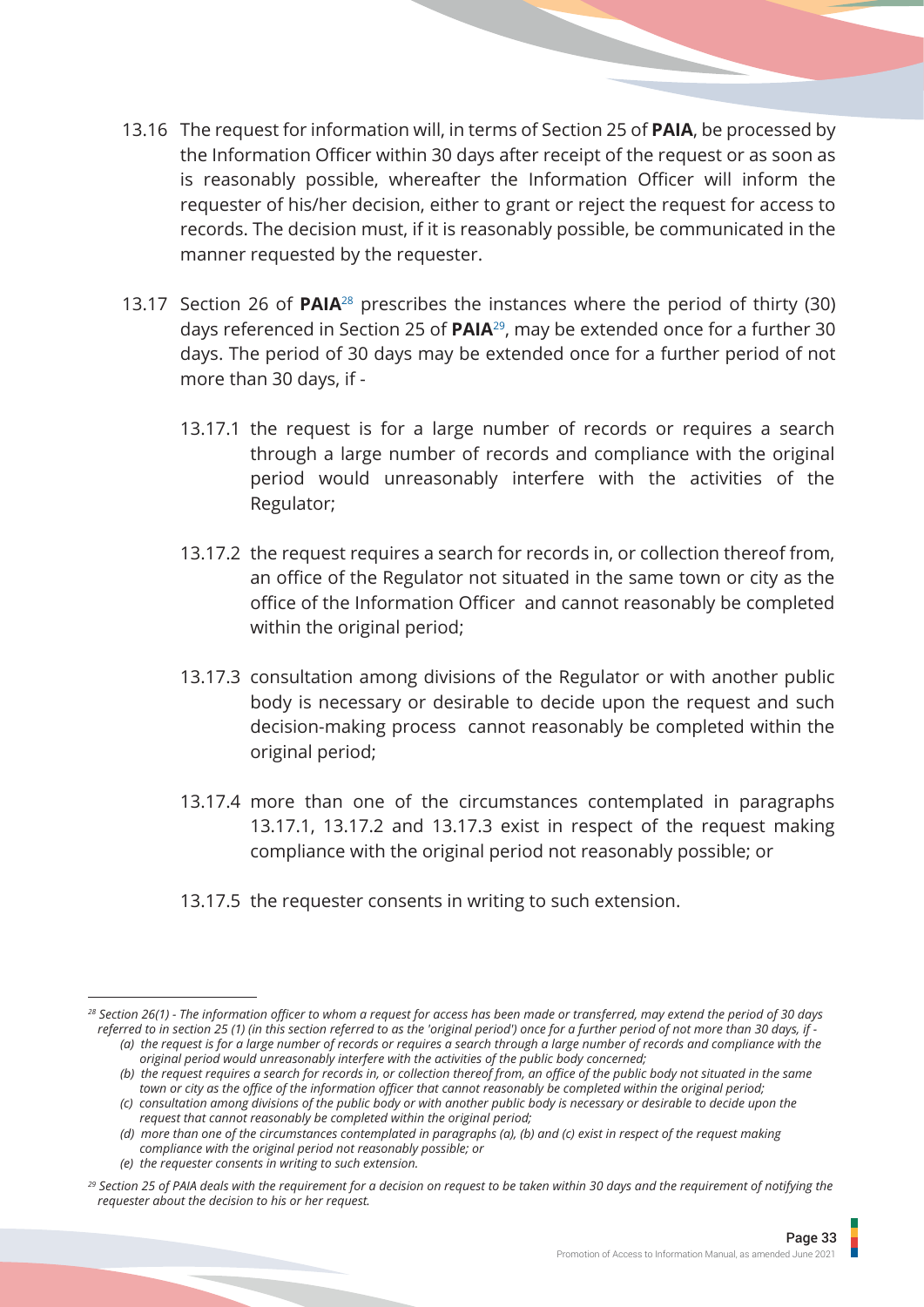- 13.18 If the period has been extended, the information officer must as soon as possible and within 30 days of first receiving the request inform the requester of that extension.
- 13.19 If a request for access to a record has been refused, delayed or granted subject to unreasonable fees or is granted in an unacceptable form, the requester may lodge an internal appeal as per Section 74 of **PAIA**.
- 13.20 Section 74 of **PAIA** allows for appeals against the decision of the Information Officer of the Regulator and the appeal processes (which are not compulsory) are detailed in paragraph 9.3 above.
- 13.21 According to Section 78 of **PAIA**, a requester or third party referred to in Section 74, may only apply to a Court for appropriate relief in terms of Section 82 of the Act, after having exhausted the internal appeal procedure against a decision of the Information Officer. As indicated in paragraph 9.3 above, appeal processes are not compulsory and the requester or thirds party may, at any time, within the prescribed period of 180 days, approach the court for appropriate relief.
- 13.22 A requester, who is aggrieved by the decision of the information officer of the Regulator under **PAIA**, cannot lodge a complaint with the Regulator and must proceeds in accordance with paragraph 9.3.10 above.

## **SERVICES AVAILABLE TO MEMBERS OF THE PUBLIC FROM THE INFORMATION 14.REGULATOR AND HOW TO GAIN ACCESS TO THOSE SERVICES**

- 14.1 Complaints under **POPIA**
	- 14.1.1 Any person alleging interference with the protection of the personal information of a data subject may, in terms of section 74(1) of **POPIA**, submit a complaint to the Regulator. Any person who wishes to submit a complaint contemplated in section 74(1) of **POPIA** must submit such a complaint to the Regulator on **Form 5 (Part I thereof)**, which form is available on the Regulator's website.
	- 14.1.2 A responsible party or data subject who is aggrieved by a determination, including any declaration, order or direction that is included in the determination, made by an adjudicator, may submit a complaint to the Regulator against the determination in terms of section 74(2) of **POPIA**. Please note that there is a fee payable by a responsible party or data subject in respect of a complaint lodged against the adjudicator's determination.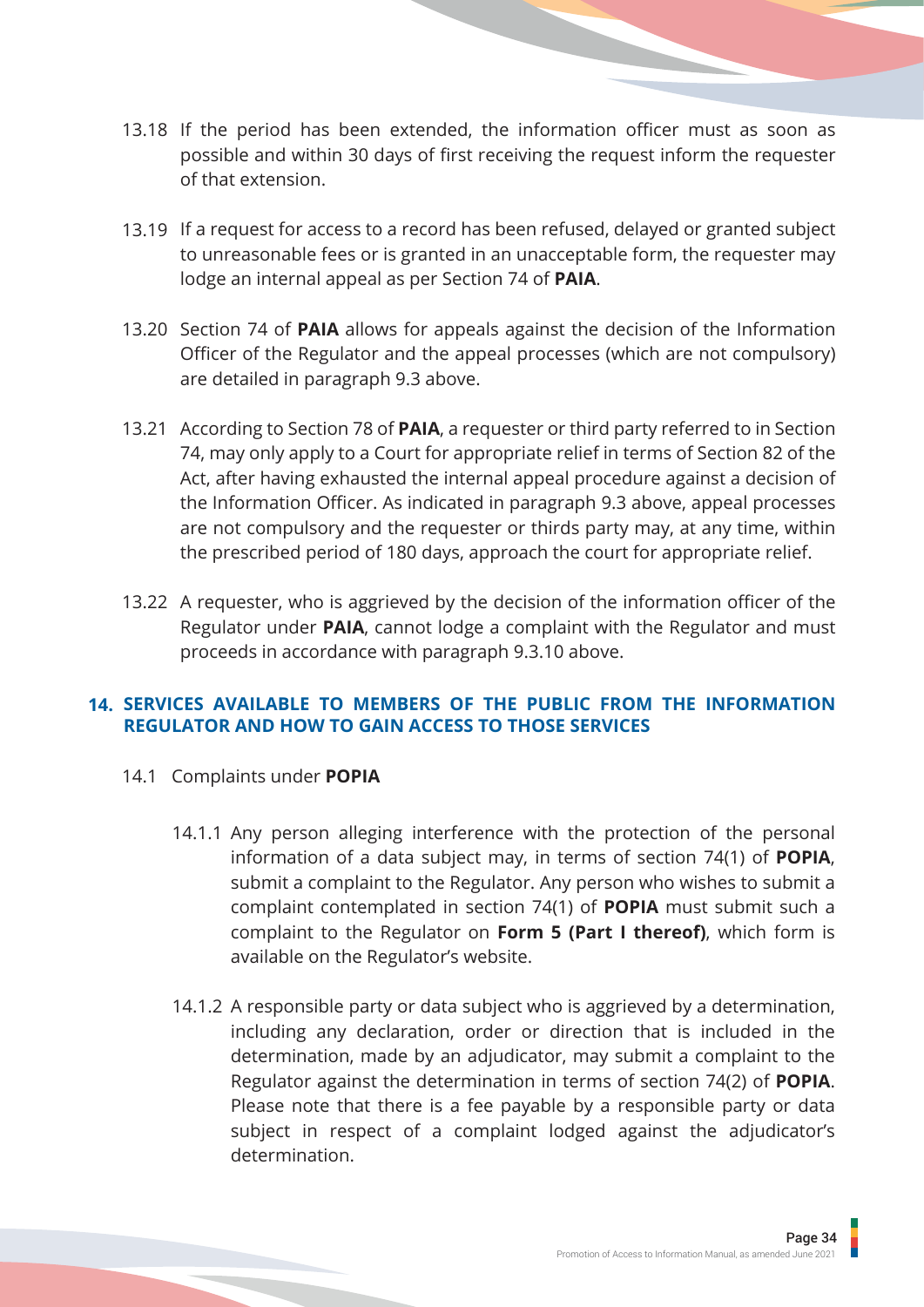14.1.3 A responsible party or a data subject who wishes to submit a complaint contemplated in paragraph 14.1.2 above, must submit such a complaint to the Regulator on **Form 5 (Part II thereof)**, which form is available on the Regulator's website.

## 14.2 Complaints under **PAIA**

- 14.2.1 A requester or third party may only submit a complaint to the Regulator after that requester or third party has exhausted the internal appeal procedure against a decision of the Information Officer of a National, Provincial or Local sphere of government.
- 14.2.2 However, with regard to a public body, in respect of which an internal appeal is not applicable and a private body, a requester or third party may submit a complaint to the Regulator, if not satisfied by the decision of the body concerned.
- 14.2.3 A complaint to the Regulator by a requester or third party must be lodged within **180 days** of receipt of the decision from the body and must be submitted using **Form 5**, attached hereto.

## **PUBLIC INVOLVEMENT IN THE FORMULATION OF POLICY AND THE EXERCISE OF 15.POWERS OR PERFORMANCE OF DUTIES BY THE INFORMATION REGULATOR**

- 15.1 In the exercise of its powers or performance of its duties in terms of **PAIA** and **POPIA**, the public are from time to time invited to make representations or to participate or influence the development of Regulations, Codes of Conduct and Guidelines.
- 15.2 Members of the public can, at any time, make representations to the Regulator regarding the conduct of any person that falls within the jurisdiction of any of the Regulator's mandate.
- 15.3 Members of the public are also encouraged to submit proposals for the development of a Code of Conduct or any legislative reform or representations on any matter affecting the personal information of a data subject. The public are also encouraged to participate in public consultation and stakeholder's engagement arranged by the Regulator.
- 15.4 The platform utilised for public participation may either be through public hearings (physical or virtually), email or written submissions.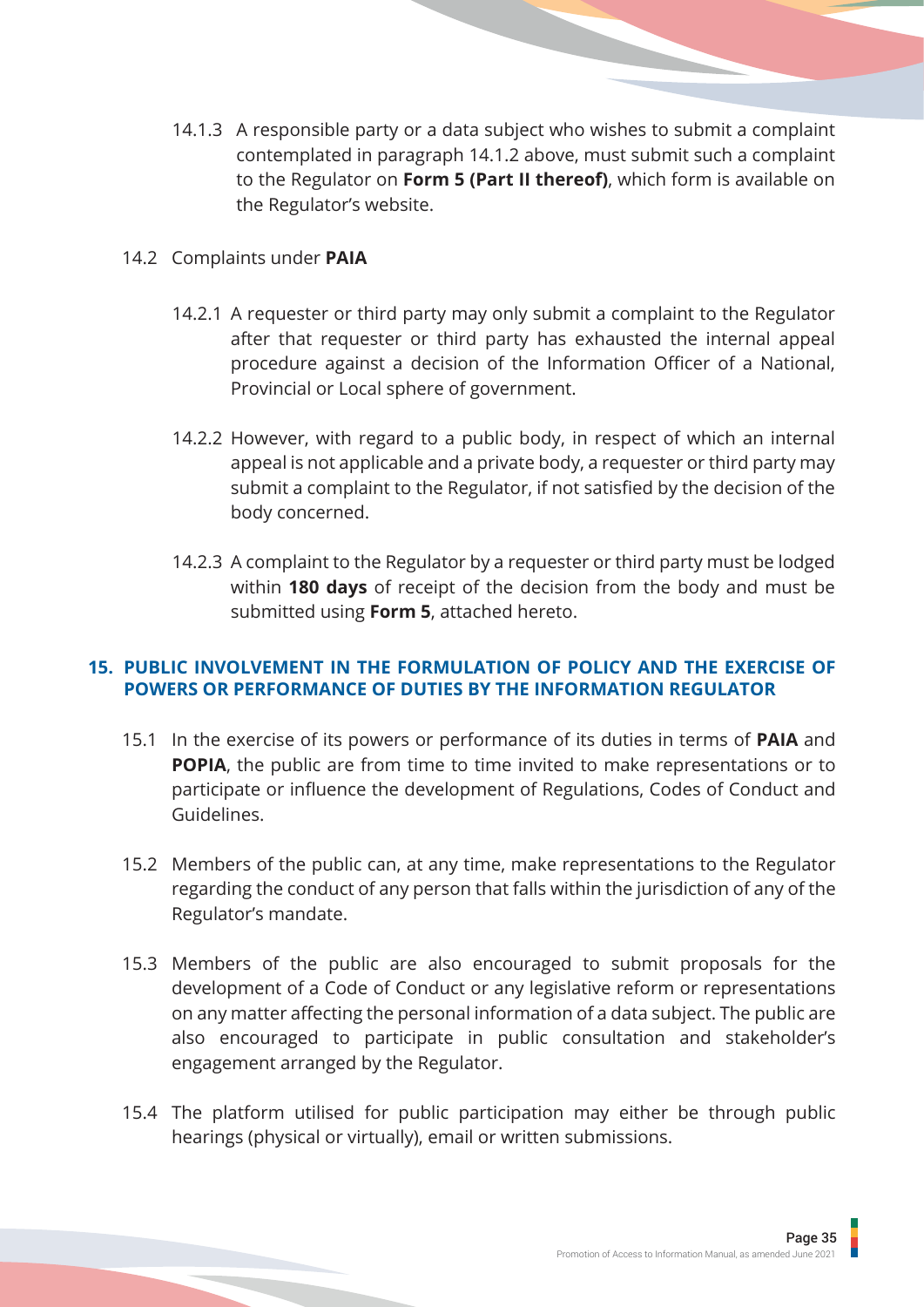- 15.5 The inputs and submissions of members of the public are considered intensively during the formulation of the Regulations, Guidelines and Codes of Conduct.
- 15.6 The Regulator disseminates information to the public via electronic and print media, government gazette as well as social media.

## **16. PROCESSING OF PERSONAL INFORMATION**

- 16.1 **Purpose of processing of personal information of data subject by the Regulator**
	- 16.1.1 The Regulator process personal information of data subjects under its care in the following ways -
		- 16.1.1.1 Fulfilling or executing its statutory obligations under **PAIA** and **POPIA**, through -
			- 16.1.1.1.1 Receiving of complaints;
			- 16.1.1.1.2 investigation of complaints;
			- 16.1.1.1.3 conducting compliance assessment;
			- 16.1.1.1.4 enforcement mechanism;
			- 16.1.1.1.5 processing of application for
				- (a) a codes of conduct;
				- (b) Exemptions;
				- (c) Prior Authorisations;
				- (d) Authorisation for processing of special personal information; and
				- (e) Authorisation for processing personal information of children.
		- 16.1.1.2 Staff administration and Job applicants;
		- 16.1.1.3 Keeping of accounts and records;
		- 16.1.1.4 Procurement process;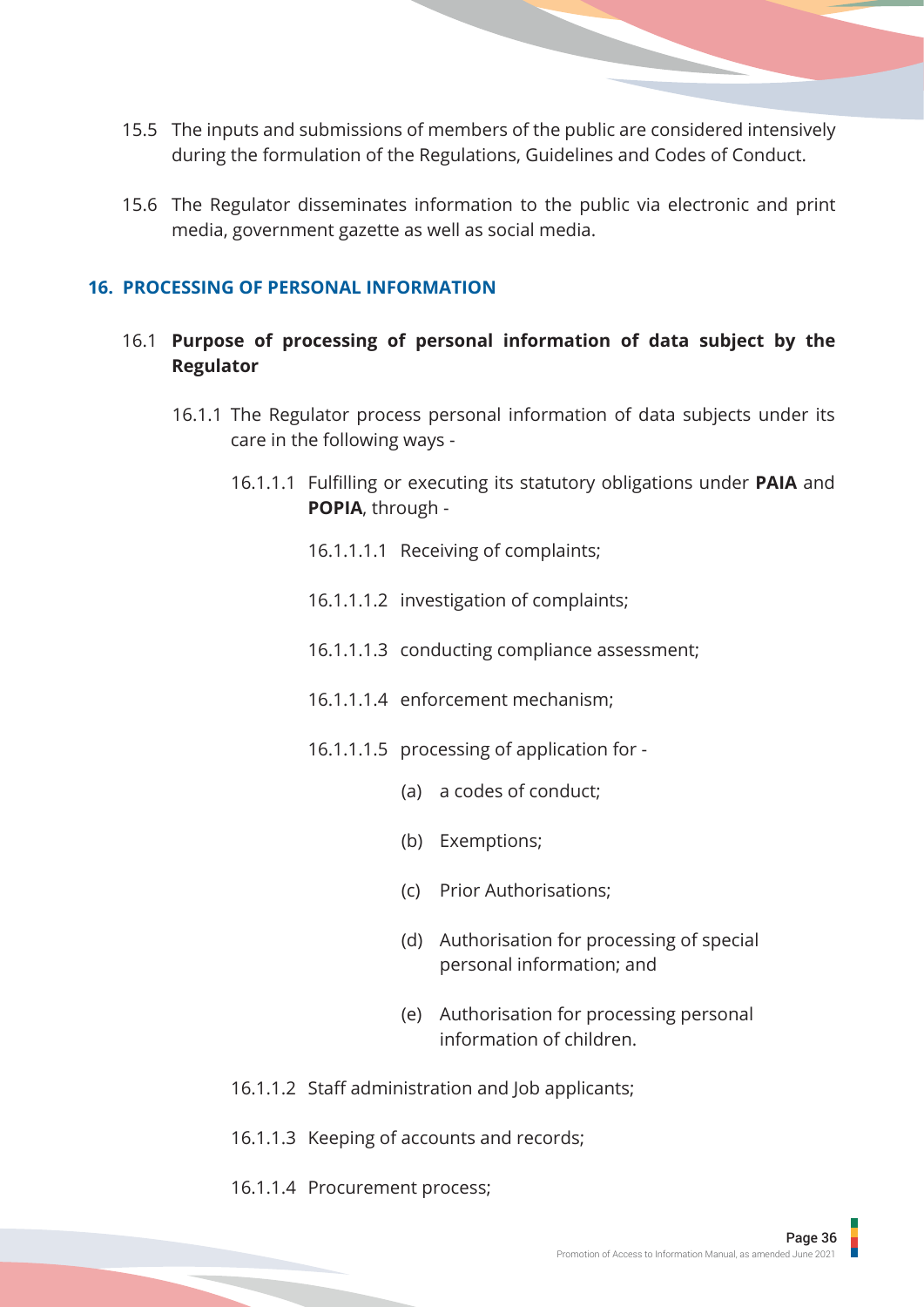- 16.1.1.5 Visitors to any premises of the Regulator;
- 16.1.1.6 Complying with other relevant legislations, such as PFMA, Regulations under it and National Treasury Instruction Notes.

## 16.2 **Categories of Data Subjects and their Personal Information**

The Regulator may process records relating to suppliers, shareholders, contractors, service providers, staff and clients:

| <b>Categories of</b><br><b>Data Subjects</b>                                                    | <b>Personal Information that may be processed</b>                                                                                                                                                                                                                                                                                                                                                                                                                                                                |
|-------------------------------------------------------------------------------------------------|------------------------------------------------------------------------------------------------------------------------------------------------------------------------------------------------------------------------------------------------------------------------------------------------------------------------------------------------------------------------------------------------------------------------------------------------------------------------------------------------------------------|
| Complainants:<br><b>Natural Persons</b>                                                         | Names and surname; contact details (contact number(s), fax<br>number, email address); Residential, postal or business<br>address; Unique Identifier/Identity Number, and confidential<br>correspondence.                                                                                                                                                                                                                                                                                                         |
| Complainants:<br>Responsible<br>parties, Juristic<br><b>Persons / Public</b><br><b>Entities</b> | Names of contact persons; Name of Legal Entity; Physical and<br>Postal address; contact details (contact number(s), fax<br>number, email address) and Registration Number.                                                                                                                                                                                                                                                                                                                                       |
| <b>Foreign Persons /</b><br><b>Entities</b>                                                     | Name; contact details (contact number(s), fax number, email<br>address); physical and postal addresses.                                                                                                                                                                                                                                                                                                                                                                                                          |
| Intermediary /<br>Advisor/<br>Consultants                                                       | Names of contact persons; Name of Entity; Physical and Postal<br>address and contact details (contact number(s), fax number,<br>email address); Registration Number.                                                                                                                                                                                                                                                                                                                                             |
| <b>Contracted Service</b><br><b>Providers</b>                                                   | Names of contact persons; name of entity; name of directors<br>and shareholders, physical and postal address and contact<br>details (contact number(s), fax number, email address);<br>information; registration number;<br>financial<br>founding<br>documents; tax related information; authorised signatories,<br>broad-based black economic empowerment (B-BBEE) status,<br>affiliates entities, business strategies.                                                                                         |
| <b>Employees /</b><br>Members /<br>Committee<br><b>Members</b>                                  | Gender, pregnancy; marital status; race, age, language,<br>education information (qualifications); financial information;<br>employment history; ID numbers; physical and postal address;<br>contact details (contact number(s), fax number, email<br>address); criminal record; well-being and family members,<br>medical, nationality, ethnic or social origin, physical or mental<br>health, disability, biometric information of the person,<br>employment history, professional affiliation and references. |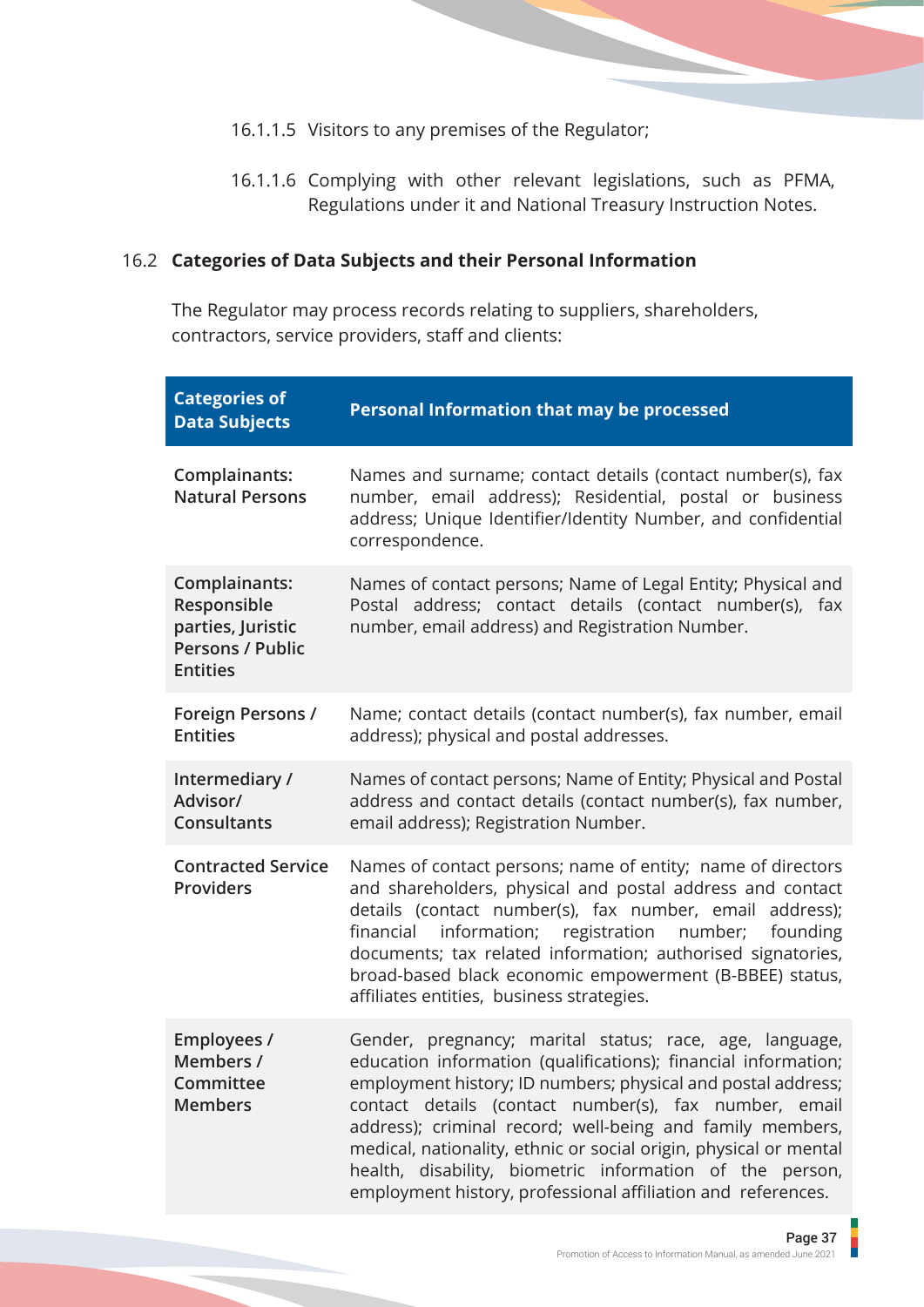## 16.3 **The recipients or categories of recipients to whom the personal information may be supplied by the Regulator**

- 16.3.1 The Regulator may supply the personal information of data subject to the Employees of the Regulator, as part of executing its statutory mandate.
- 16.3.2 The Regulator may supply the personal information of data subject to the Service Providers who render the following services -
	- 16.3.2.1 Capturing and organising of personal information;
	- 16.3.2.2 Storing of personal information;
	- 16.3.2.3 Sending of emails and other correspondence to the public;
	- 16.3.2.4 Conducting due diligence checks;
	- 16.3.2.5 Conducting criminal checks;
	- 16.3.2.6 Conducting qualification verifications;
	- 16.3.2.7 Forensic investigation and any other investigation relating to the activities of the Regulator;
	- 16.3.2.8 Auditing;
	- 16.3.2.9 Administration of the Provident, Pension Funds and medical aids; and
	- 16.3.2.10 ICT Infrastructure.
- 16.4 The Regulator may also supply the personal information of data subjects to
	- 16.4.1 any person whom a complaint has been lodged against;
	- 16.4.2 any regulatory authority or tribunal, in respect of any matter or part thereof, that falls under their jurisdiction;
	- 16.4.3 law enforcement agencies, such as the National Prosecuting Authority or South African Police Service, for criminal investigation; and
	- 16.4.4 to Courts, in respect of any matter taken on judicial review.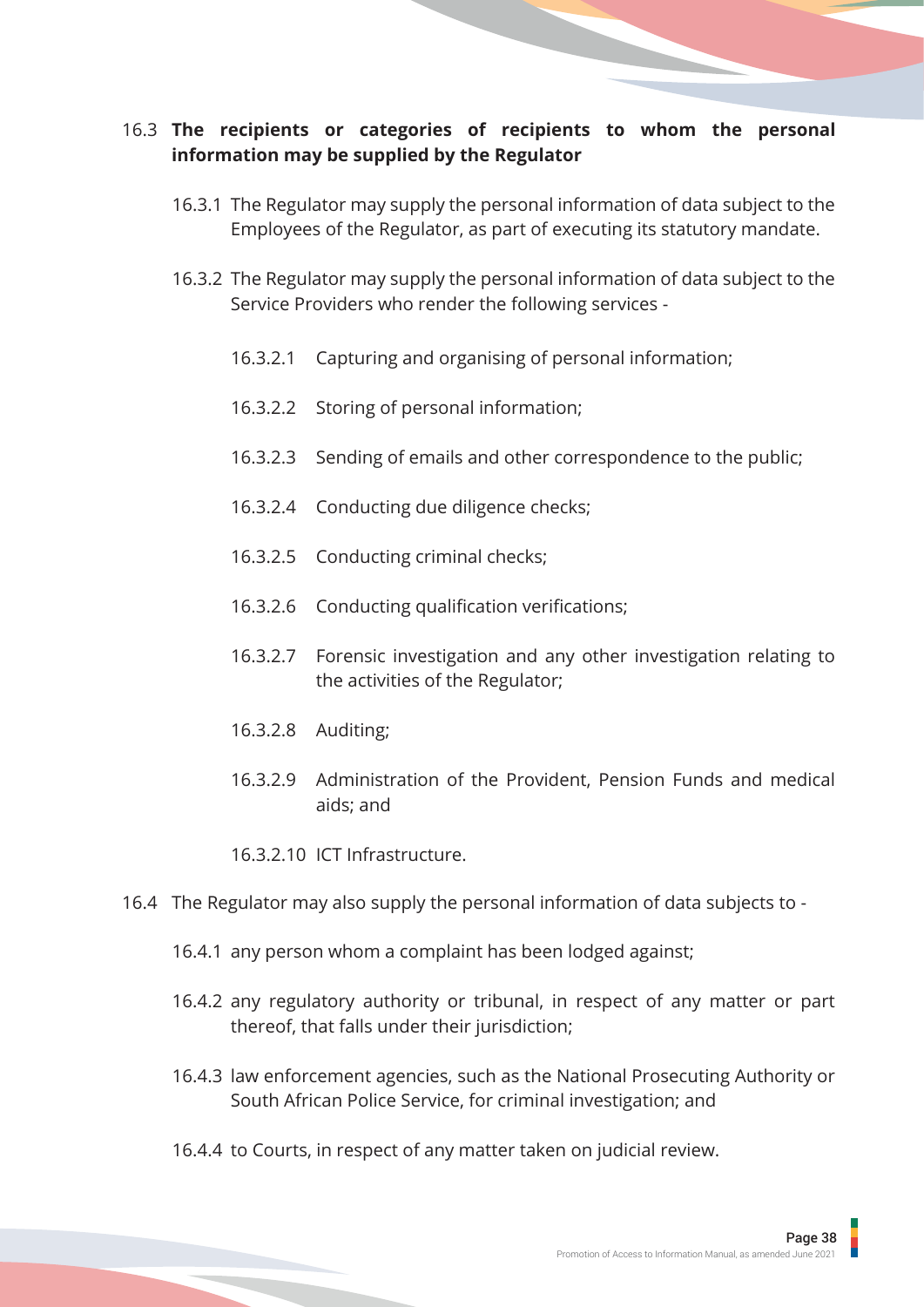## 16.5 **Planned transborder flows of personal information**

- 16.5.1 The Regulator has not planned Transborder flows of personal information. However, should it become necessary to transfer personal information to another country for any lawful purposes, the Regulator will ensure that anyone to whom it pass personal information is subject to a law, binding corporate rules or binding agreement which provides an adequate level of protection and the third party agrees to treat that personal information with the same level of protection as the Regulator is obliged under **POPIA**.
- 16.5.2 Any transfer of personal information cross border shall be with data subject's consent, however should it not be reasonably practicable to obtain data subject's consent, the Regulator shall transfer the personal information if -
	- 16.5.2.1 it will be for the data subject's benefit; and
	- 16.5.2.2 the data subject would have given consent should it have been reasonably practicable to obtain such consent.

## 16.6 **General Description of Information Security Measures**

- 16.6.1 The Regulator continuously establishes and maintains appropriate, reasonable technical and organisational measures by taking appropriate, reasonable technical and organisational measures to prevent -
	- 16.6.1.1 loss of, damage to or unauthorised destruction of personal information; and
	- 16.6.1.2 unlawful access to or processing of personal information.
- 16.6.2 The Regulator has taken reasonable measures, as contained paragraph 16.6.3 below, to -
	- 16.6.2.1 identify all reasonably foreseeable internal and external risks to personal information in its possession or under its control;
	- 16.6.2.2 establish and maintain appropriate safeguards against the risks identified;
	- 16.6.2.3 regularly verify that the safeguards are effectively implemented; and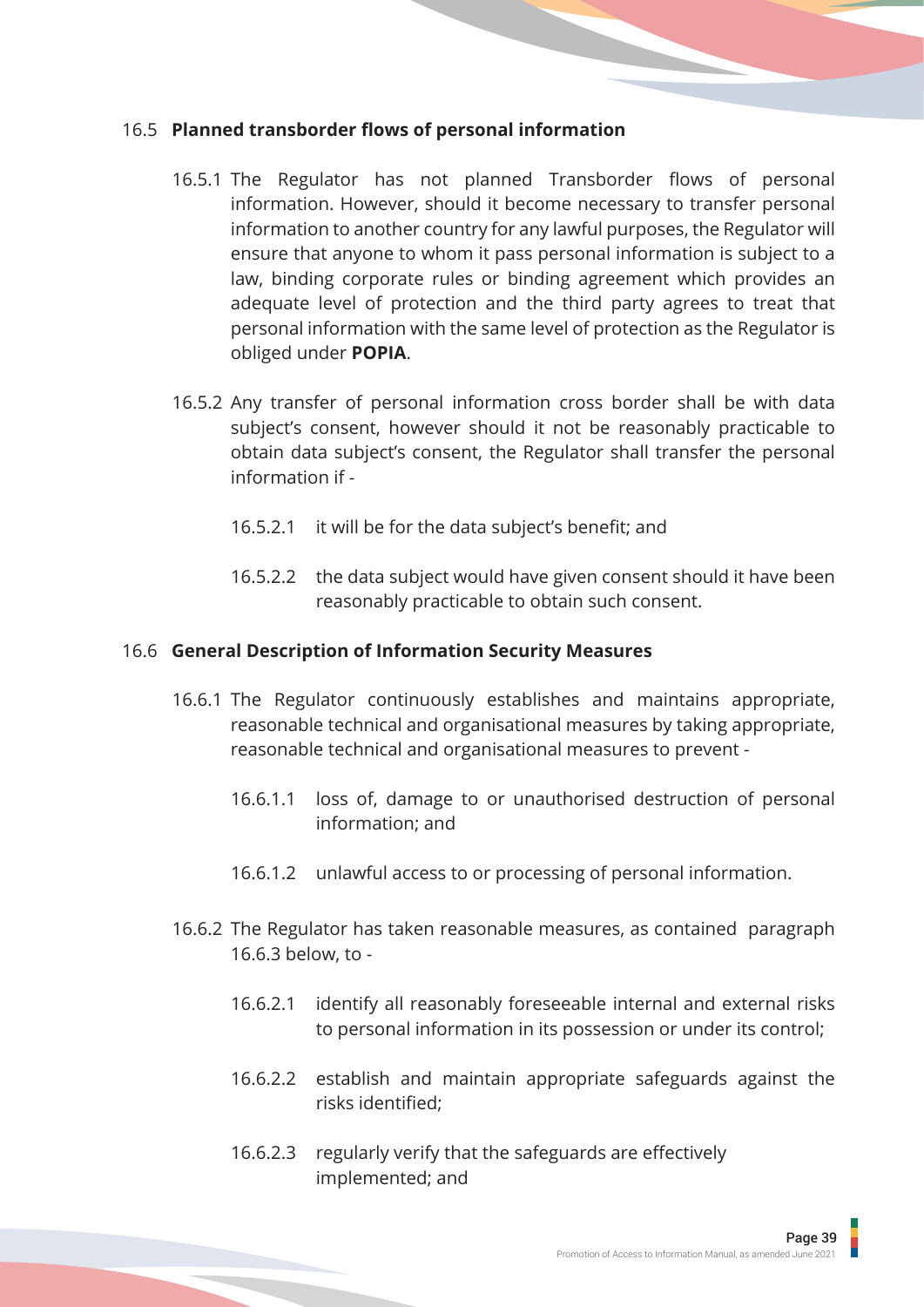- 16.6.2.4 ensure that the safeguards are continually updated in response to new risks or deficiencies in previously implemented safeguards.
- 16.6.3 Measures taken by the Regulator includes, amongst others
	- 16.6.3.1 Access Control;
	- 16.6.3.2 Data Encryption;
	- 16.6.3.3 Defensive Measures;
	- 16.6.3.4 Robust Monitoring, Auditing and Reporting capabilities;
	- 16.6.3.5 Data Backups;
	- 16.6.3.6 Anti-virus and Anti-malware Solutions;
	- 16.6.3.7 Awareness and Vigilance; and
	- 16.6.3.8 Agreements are concluded with Operators to implement security controls.

## **17. PRESCRIBED FEES**

- 17.1 Section 22(1) of **PAIA** states that fees payable for access to records of the Regulator are to be prescribed. The prescribed fees are as set out in annexure B, attached hereto.
- 17.2 A requester who seeks access to any record may be required to pay a fee, unless an exempted, as referred to in paragraph 17.3 below.
- 17.3 The requester does not need to pay an access fee<sup>30</sup> to a public body if -
	- 17.3.1 He or she is a single person whose annual income, after permissible deductions, such as PAYE and UIF, is less than **R14 712** a year, or
	- 17.3.2 He or she is married and the joint income with his or her partner, after permissible deductions, such as PAYE and UIF, is less than **R27 192** per year.

*<sup>30</sup> as per Government Notice R991 of 14 October 2005*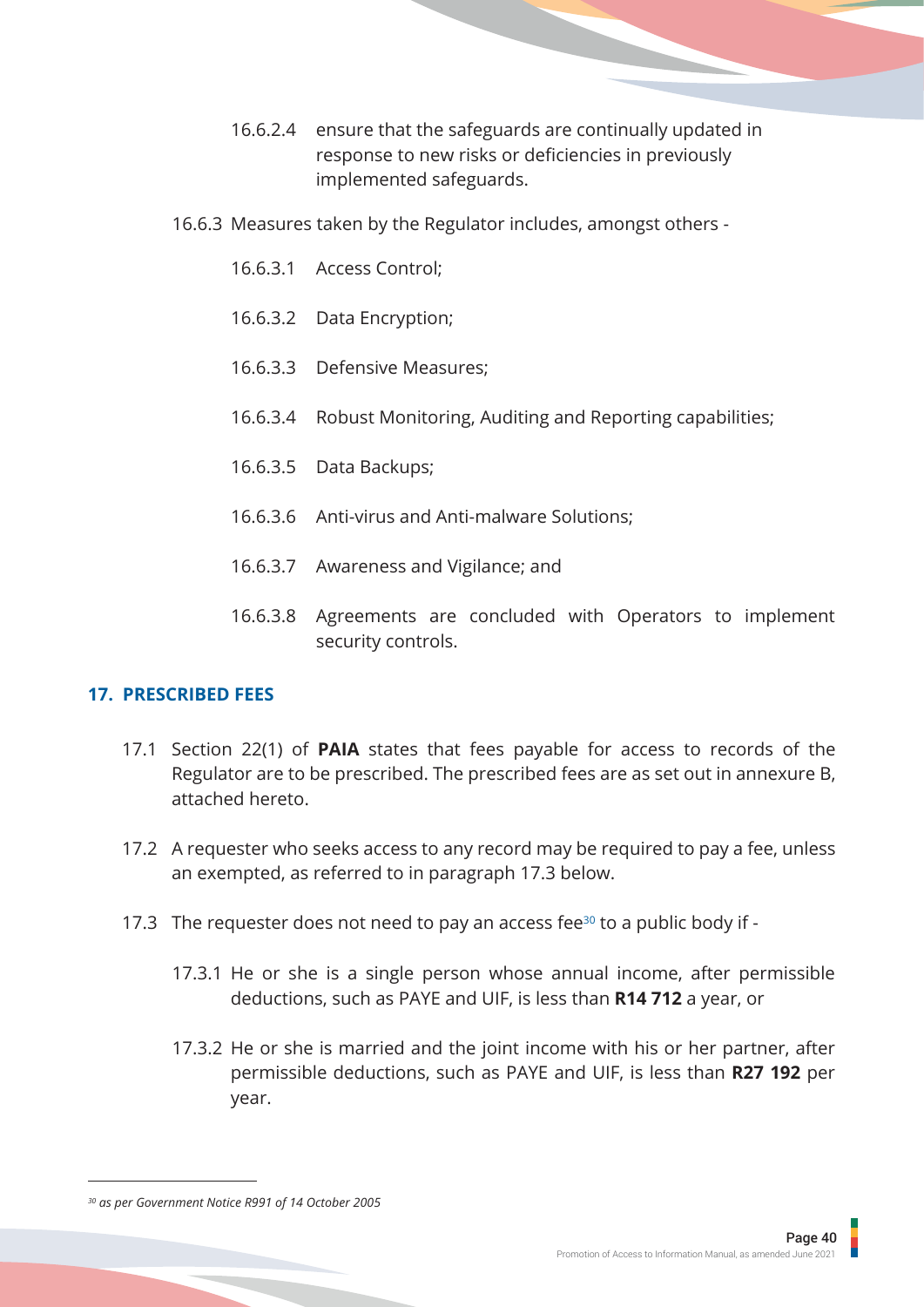## **18. AVAILABILITY OF THE MANUAL**

- 18.1 The Manual of the Regulator is made available in at least three official languages and braille. A copy will be available -
	- 18.1.1 on the website of the Regulator at **https://www.justice.gov.za/inforeg**;
	- 18.1.2 at the head office of the Regulator for public inspection during normal business hours;
	- 18.1.3 to any person upon request and upon the payment of a reasonable amount.
- 18.2 A fee for a copy of the Manual, as contemplated in annexure B, shall be payable per each A4 size photocopy made.

## **19. RECORDS THAT CANNOT BE FOUND OR DO NOT EXIST**

- 19.1 Requesters have the right to receive a response in the form of an affidavit or affirmation where records cannot reasonably be located, but to which a requester would have had access had the record been available<sup>31</sup>.
- 19.2 Requesters also have the right to receive a response in the form of an affidavit or affirmation where requested records do not exist.

## **20. DISPOSAL OF RECORDS**

- 20.1 The Regulator reserves the right to lawfully dispose of certain records in terms of authorities obtained from the National Archives and Records Service.
- 20.2 Requesters will be advised whether a particular record has been disposed of where this is relevant to the records requested.
- 20.3 In accordance with section 24(1) of **POPIA**, the Regulator may, upon receipt of the request from a data subject -
	- 20.3.1 correct or delete personal information about the data subject in its possession or under its control that is inaccurate, irrelevant, excessive, out of date, incomplete, misleading or obtained unlawfully; or

*<sup>31</sup> Section 23(1) of PAIA*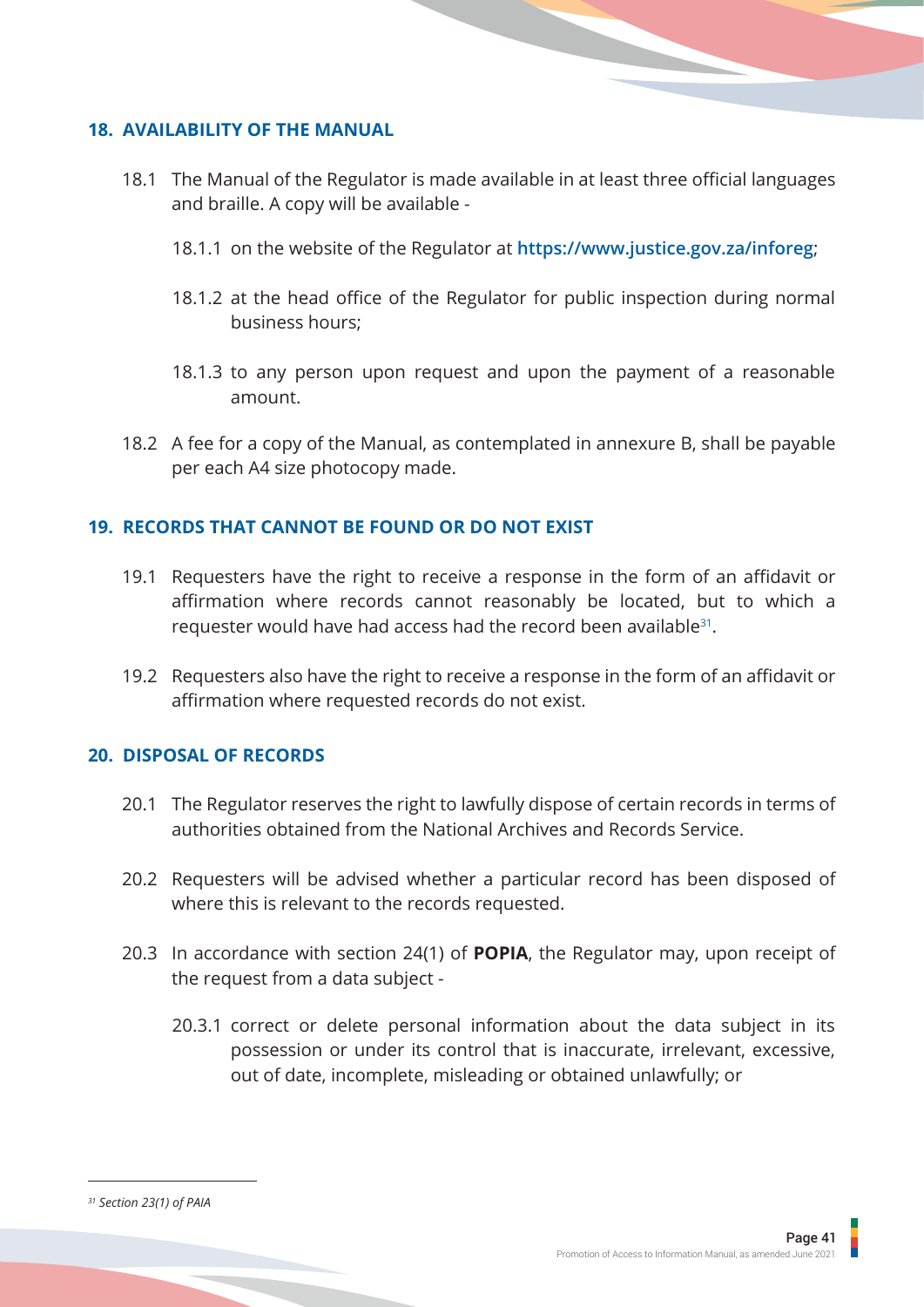20.3.2 destroy or delete a record of personal information about the data subject that the Regulator is no longer authorised to retain in terms of section 14 of **POPIA**32.

## **21. UPDATING OF THE MANUAL**

The Regulator will, if necessary, update and publish this Manual annually.

## **Issued by**

## **INFORMATION REGULATOR**

*<sup>32</sup> Section 14 (1) of POPIA- Subject to subsections (2) and (3), records of personal information must not be retained any longer than is necessary for achieving the purpose for which the information was collected or subsequently processed.*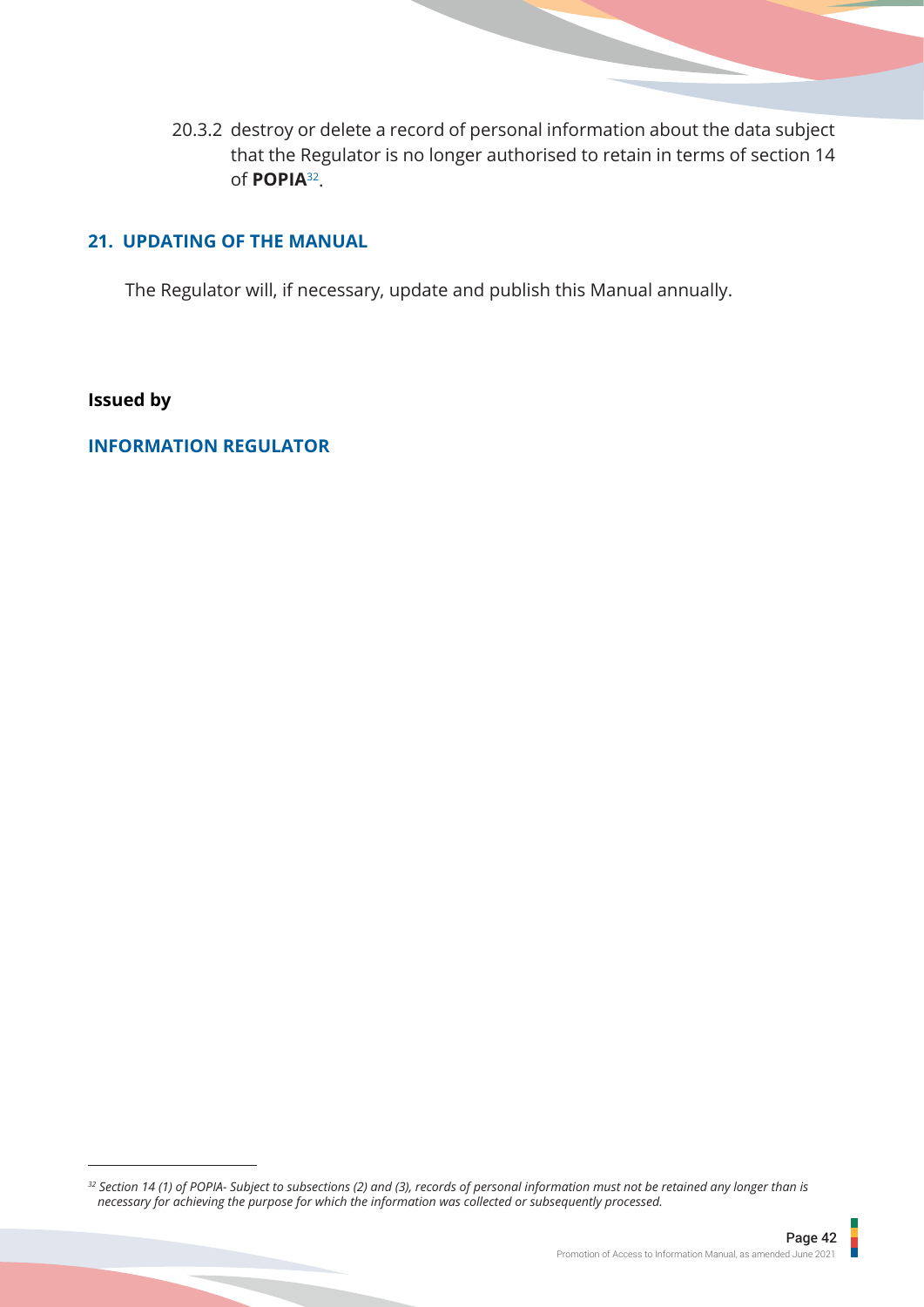## **FORM 1**

## **REQUEST FOR A COPY OF THE GUIDE**

[Regulations 2 and 3]

**To** The Information Regulator P.O Box 31533, Braamfontein 2017

E-mail address: inforeg@justice.gov.za Tel number: +27 (0)10 023 5200

**Or** \*The information officer ............................................................. ............................................................. .............................................................

| I, Full names:                               |                     |      |       |
|----------------------------------------------|---------------------|------|-------|
| In my capacity as (mark with " $X$ "):       | Information Officer |      | Other |
| Name of *Public/Private body (if applicable) |                     |      |       |
| Postal Address:                              |                     |      |       |
| Street Address:                              |                     |      |       |
| E-mail address:                              |                     |      |       |
| Facsimile:                                   |                     |      |       |
| Contact numbers:                             | Tel (W)             | Cell |       |

hereby request the following copy(ies) of the Guide:

| Language (mark with "X") | <b>No of Copies</b> | Language (mark with "X") | <b>No of Copies</b> |
|--------------------------|---------------------|--------------------------|---------------------|
| Sepedi                   |                     | Sesotho                  |                     |
| Setswana                 |                     | siSwati                  |                     |
| Tshivenda                |                     | Xitsonga                 |                     |
| Afrikaans                |                     | English                  |                     |
| isiNdebele               |                     | isiXhosa                 |                     |
| isiZulu                  |                     |                          |                     |

## Manner of collection (mark with "**X**")

| Personal Collection<br>Postal Address |  | Facsimile | Electronic Communication (Please Specify) |  |
|---------------------------------------|--|-----------|-------------------------------------------|--|
|                                       |  |           |                                           |  |

Signed at ............................................. this ................ day of ........................................ 20 ..........

..................................................................

Signature of requester

*\*Delete whichever is not applicable*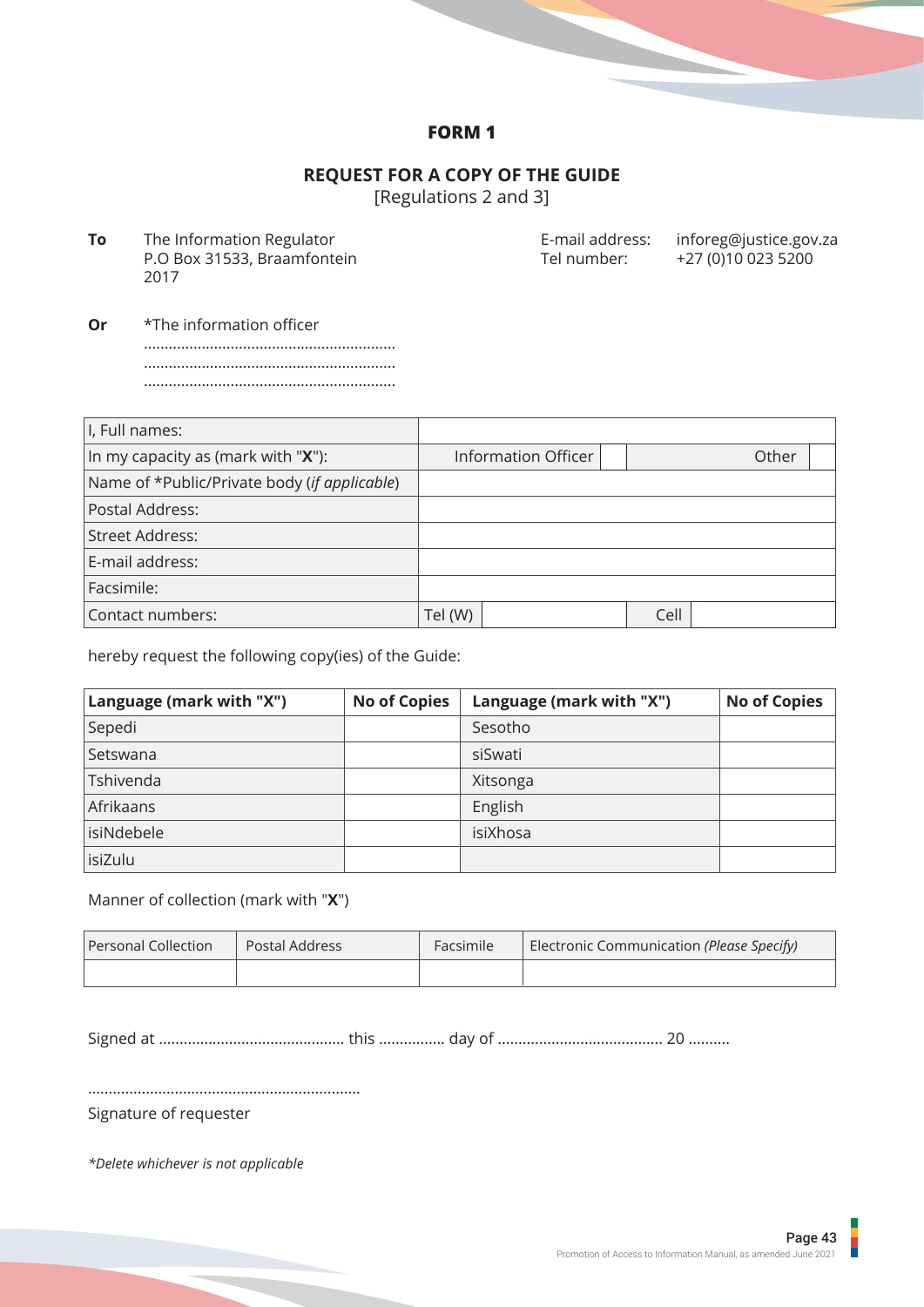## **FORM 2**

## **REQUEST FOR ACCESS TO RECORD**

[Regulation 7]

*Note:* 

*1. Proof of identity must be attached by the requester. 2. If requests made on behalf of another person, proof of such authorisation, must be attached to this form.*

| Tο | *The information officer | Fmail<br>Fax |  |
|----|--------------------------|--------------|--|
|    |                          |              |  |
|    |                          |              |  |
|    | Mark with an " $X$ "     |              |  |

Request is made in my own name

Request is made on behalf of another person.

## **PERSONAL INFORMATION**

| Full names                                                                                                                                                                                                                                                                              |         |                                                                  |           |      |  |
|-----------------------------------------------------------------------------------------------------------------------------------------------------------------------------------------------------------------------------------------------------------------------------------------|---------|------------------------------------------------------------------|-----------|------|--|
| Identity number                                                                                                                                                                                                                                                                         |         |                                                                  |           |      |  |
| Capacity in which                                                                                                                                                                                                                                                                       |         |                                                                  |           |      |  |
| request is made                                                                                                                                                                                                                                                                         |         |                                                                  |           |      |  |
| (when made on behalf                                                                                                                                                                                                                                                                    |         |                                                                  |           |      |  |
| of another person)                                                                                                                                                                                                                                                                      |         |                                                                  |           |      |  |
| <b>Postal Address</b>                                                                                                                                                                                                                                                                   |         |                                                                  |           |      |  |
| <b>Street Address</b>                                                                                                                                                                                                                                                                   |         |                                                                  |           |      |  |
| E-mail address                                                                                                                                                                                                                                                                          |         |                                                                  |           |      |  |
| Contact numbers                                                                                                                                                                                                                                                                         | Tel (W) |                                                                  | Facsimile | Cell |  |
| Full names of person                                                                                                                                                                                                                                                                    |         |                                                                  |           |      |  |
| on whose behalf                                                                                                                                                                                                                                                                         |         |                                                                  |           |      |  |
| request is made                                                                                                                                                                                                                                                                         |         |                                                                  |           |      |  |
| (if applicable)                                                                                                                                                                                                                                                                         |         |                                                                  |           |      |  |
| Identity number                                                                                                                                                                                                                                                                         |         |                                                                  |           |      |  |
| <b>Postal Address</b>                                                                                                                                                                                                                                                                   |         |                                                                  |           |      |  |
| <b>Street Address</b>                                                                                                                                                                                                                                                                   |         |                                                                  |           |      |  |
| E-mail address                                                                                                                                                                                                                                                                          |         |                                                                  |           |      |  |
| Contact numbers                                                                                                                                                                                                                                                                         | Tel (W) |                                                                  | Facsimile | Cell |  |
| Provide full particulars of the record to which access is requested, including the reference number if that is known to you, to enable the<br>record to be located. (If the provided space is inadequate, please continue on a separate page and attach it to this form. All additional |         | <b>PARTICULARS OF RECORD REQUESTED</b><br>pages must be signed.) |           |      |  |
| Description of record                                                                                                                                                                                                                                                                   |         |                                                                  |           |      |  |
| or relevant part of the<br>record                                                                                                                                                                                                                                                       |         |                                                                  |           |      |  |
|                                                                                                                                                                                                                                                                                         |         |                                                                  |           |      |  |
|                                                                                                                                                                                                                                                                                         |         |                                                                  |           |      |  |
|                                                                                                                                                                                                                                                                                         |         |                                                                  |           |      |  |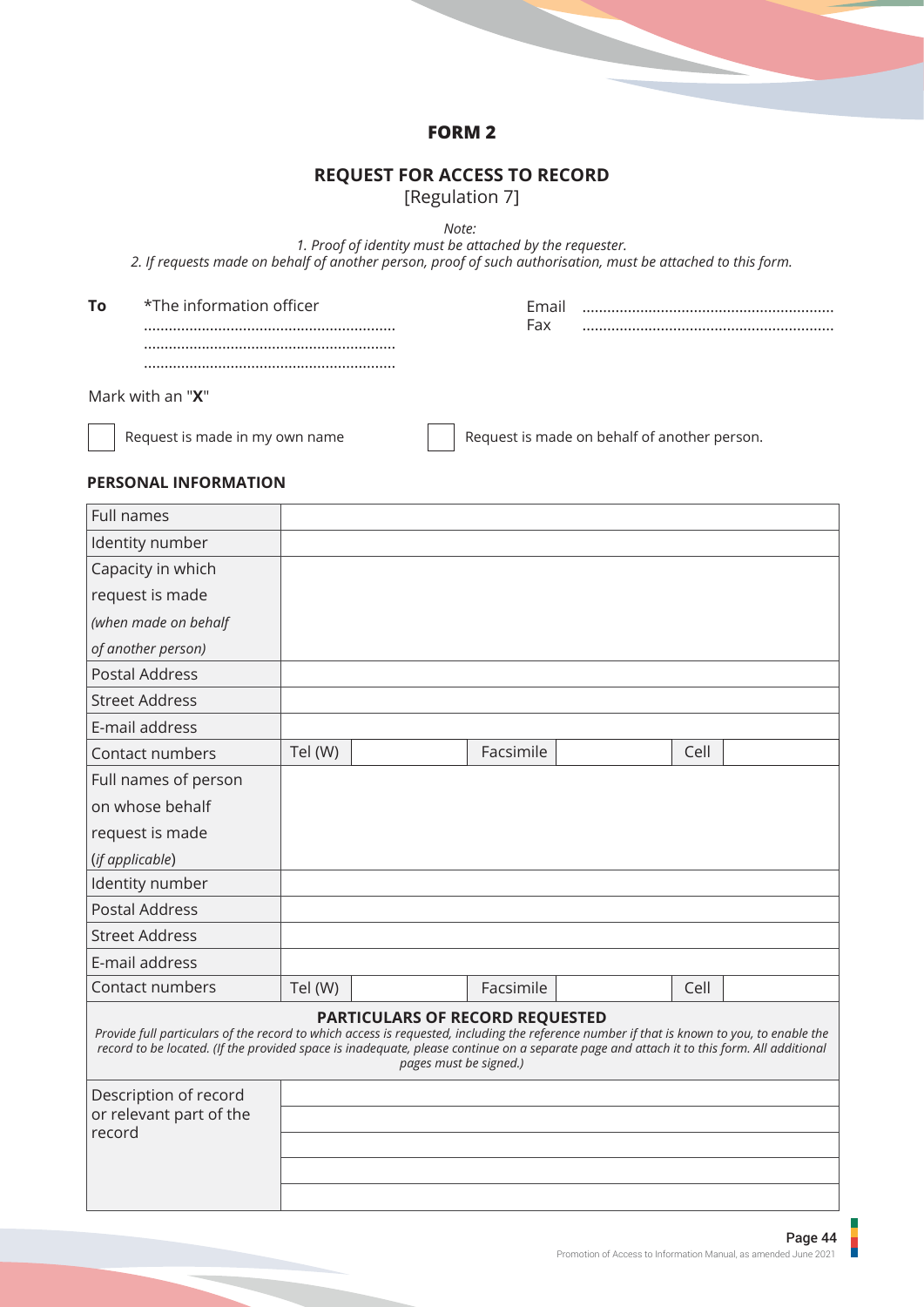| Reference number,<br>if available:                                                    |  |  |  |  |
|---------------------------------------------------------------------------------------|--|--|--|--|
| Any further particulars<br>of record:                                                 |  |  |  |  |
|                                                                                       |  |  |  |  |
|                                                                                       |  |  |  |  |
| <b>TYPE OF RECORD</b><br>(Mark the applicable box with an "X")                        |  |  |  |  |
| Record is in written or printed form                                                  |  |  |  |  |
| Record comprises virtual images (this includes photographs, slides, video recordings, |  |  |  |  |
| computer-generated images, sketches, etc)                                             |  |  |  |  |
| Record consists of recorded words or information which can be reproduced in sound     |  |  |  |  |
| Record is held on a computer or in an electronic, or machine-readable form            |  |  |  |  |

## **FORM OF ACCESS**

*(Mark the applicable box with an "X")*

Printed copy of record (including copies of any virtual images, transcriptions and information

held on computer or in an electronic or machine-readable form)

Written or printed transcription of virtual images (this includes photographs, slides,

video recordings, computer-generated images, sketches, etc)

Transcription of soundtrack (written or printed document)

Copy of record on flash drive (including virtual images and soundtracks)

Copy of record on compact disc drive (including virtual images and soundtracks)

## **MANNER OF ACCESS**

*(Mark the applicable box with an "X")*

Personal inspection of record at registered address of public/private body *(including listening to recorded words, information which can be reproduced in sound, or information held on* 

*computer or in an electronic or machine-readable form)*

Postal services to postal address

Postal services to street address

Courier service to street address

Facsimile of information in written or printed format *(including transcriptions)*

E-mail of information *(including soundtracks if possible)*

Preferred language:

*(Note that if the record is not available in the language you prefer, access may be granted in the language in which the record is available)*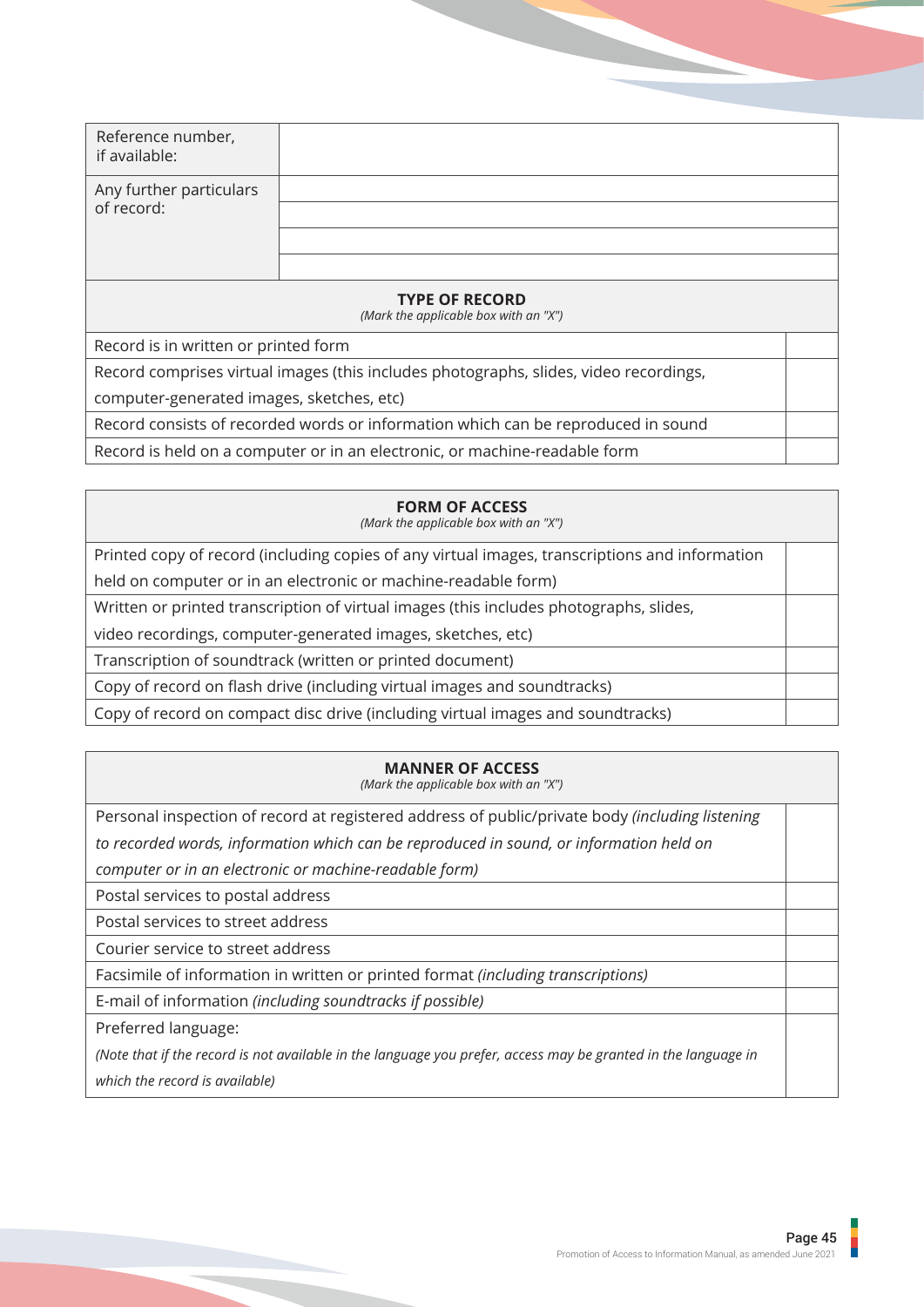| <b>PARTICULARS OF RIGHT TO BE EXERCISED OR PROTECTED</b><br>If the provided space is inadequate, please continue on a separate page and attach it to this Form. The requester must sign all the additional pages. |  |  |  |  |  |
|-------------------------------------------------------------------------------------------------------------------------------------------------------------------------------------------------------------------|--|--|--|--|--|
| Indicate which right is<br>to be exercised or<br>protected:                                                                                                                                                       |  |  |  |  |  |
| Explain why the record<br>requested is required<br>for the exercise or<br>protection of the<br>aforementioned right:                                                                                              |  |  |  |  |  |

| <b>FEES</b>                                                                                                                                                           |
|-----------------------------------------------------------------------------------------------------------------------------------------------------------------------|
| a) A request for access to a record, other than a record containing personal information about yourself, will<br>be processed only after a request fee has been paid. |
| b) You will be notified of the amount required to be paid as the request fee.                                                                                         |

- c) The fee payable for access to a record depends on the form in which access is required and the reasonable time required to search for and prepare a record.
- d) If you qualify for exemption of the payment of any fee, please state the reason for exemption

| Reason |  |
|--------|--|
|        |  |
|        |  |
|        |  |

You will be notified in writing whether your request has been approved or denied and if approved the costs relating to your request, if any. Please indicate your preferred manner of correspondence:

| Postal address | Facsimile | Electronic Communication (Please specify) |
|----------------|-----------|-------------------------------------------|
|                |           |                                           |

Signed at ............................................. this ................ day of ........................................ 20 ..........

..................................................................

*Signature of requester / person on whose behalf request is made*

## **FOR OFFICAL USE**

| Reference number:                                     |  |
|-------------------------------------------------------|--|
| Request received by:                                  |  |
| (State Rank, Name and Surname of Information Officer) |  |
| Date received:                                        |  |
| Access fees:                                          |  |
| Deposit (if any):                                     |  |

.................................................................. *Signature of Information Officer*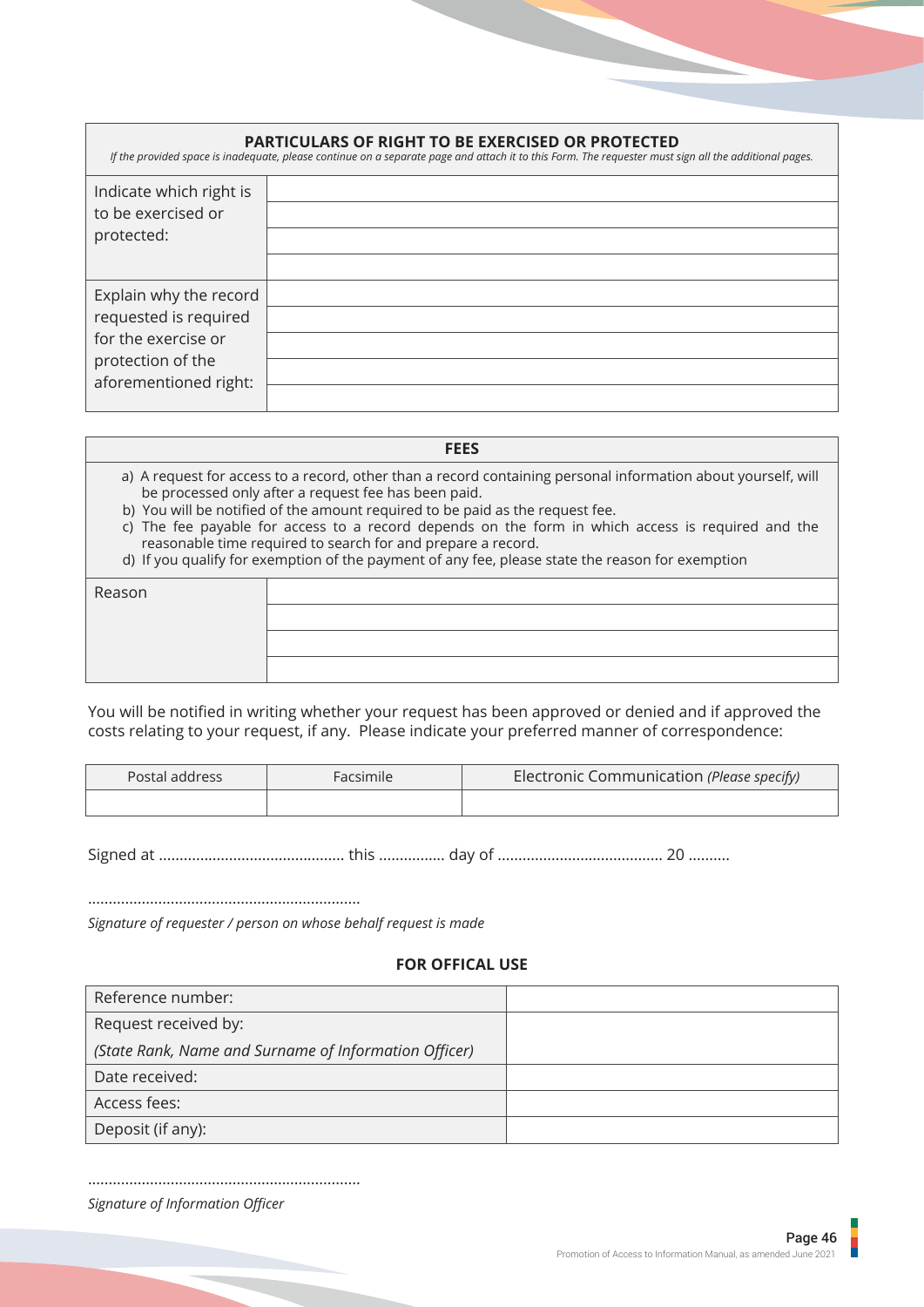# **FORM 4**

## **LODGING OF AN INTERNAL APPEAL**

[Regulation 9]

|                                                                                                                                                                                           |                                                           |  | <b>PARTICULARS OF PUBLIC BODY</b> |     |      |           |  |
|-------------------------------------------------------------------------------------------------------------------------------------------------------------------------------------------|-----------------------------------------------------------|--|-----------------------------------|-----|------|-----------|--|
| Name of Public Body                                                                                                                                                                       |                                                           |  |                                   |     |      |           |  |
| Name and Surname of Information Officer                                                                                                                                                   |                                                           |  |                                   |     |      |           |  |
|                                                                                                                                                                                           | PARTICULARS OF COMPLAINANT WHO LODGES THE INTERNAL APPEAL |  |                                   |     |      |           |  |
| <b>Full Names</b>                                                                                                                                                                         |                                                           |  |                                   |     |      |           |  |
| <b>Identity Number</b>                                                                                                                                                                    |                                                           |  |                                   |     |      |           |  |
| <b>Postal Address</b>                                                                                                                                                                     |                                                           |  |                                   |     |      |           |  |
| <b>Contact Numbers</b>                                                                                                                                                                    | Tel (W)                                                   |  | Facsimile                         |     | Cell |           |  |
| Is the internal appeal lodged on behalf of another person?                                                                                                                                |                                                           |  |                                   | Yes |      | <b>No</b> |  |
| If answer is "yes", capacity in which an internal appeal on<br>behalf of another person is lodged: (Proof of the capacity in<br>which appeal is lodged, if applicable, must be attached.) |                                                           |  |                                   |     |      |           |  |
| PARTICULARS OF PERSON ON WHOSE BEHALF THE INTERNAL APPEAL IS LODGED                                                                                                                       |                                                           |  | (If lodged by a third party)      |     |      |           |  |
| Refusal of request for access                                                                                                                                                             |                                                           |  |                                   |     |      |           |  |
| Decision regarding fees prescribed in terms of section 22 of the Act                                                                                                                      |                                                           |  |                                   |     |      |           |  |
| Decision regarding the extension of the period within which the request must be dealt with in                                                                                             |                                                           |  |                                   |     |      |           |  |
| termsof section 26(1) of the Act                                                                                                                                                          |                                                           |  |                                   |     |      |           |  |
| Decision in terms of Section 29(3) of the Act to refuse access in the form requested by the                                                                                               |                                                           |  |                                   |     |      |           |  |
| requester                                                                                                                                                                                 |                                                           |  |                                   |     |      |           |  |
| Decision to grant request for access                                                                                                                                                      |                                                           |  |                                   |     |      |           |  |
| (If the provided space is inadequate, please continue on a separate page and attach it to this form. All the additional pages must be signed.)                                            |                                                           |  | <b>GROUNDS FOR APPEAL</b>         |     |      |           |  |
| State the grounds on<br>which the internal<br>appeal is based                                                                                                                             |                                                           |  |                                   |     |      |           |  |
| State any other<br>information that may be<br>relevant in considering<br>the appeal                                                                                                       |                                                           |  |                                   |     |      |           |  |

F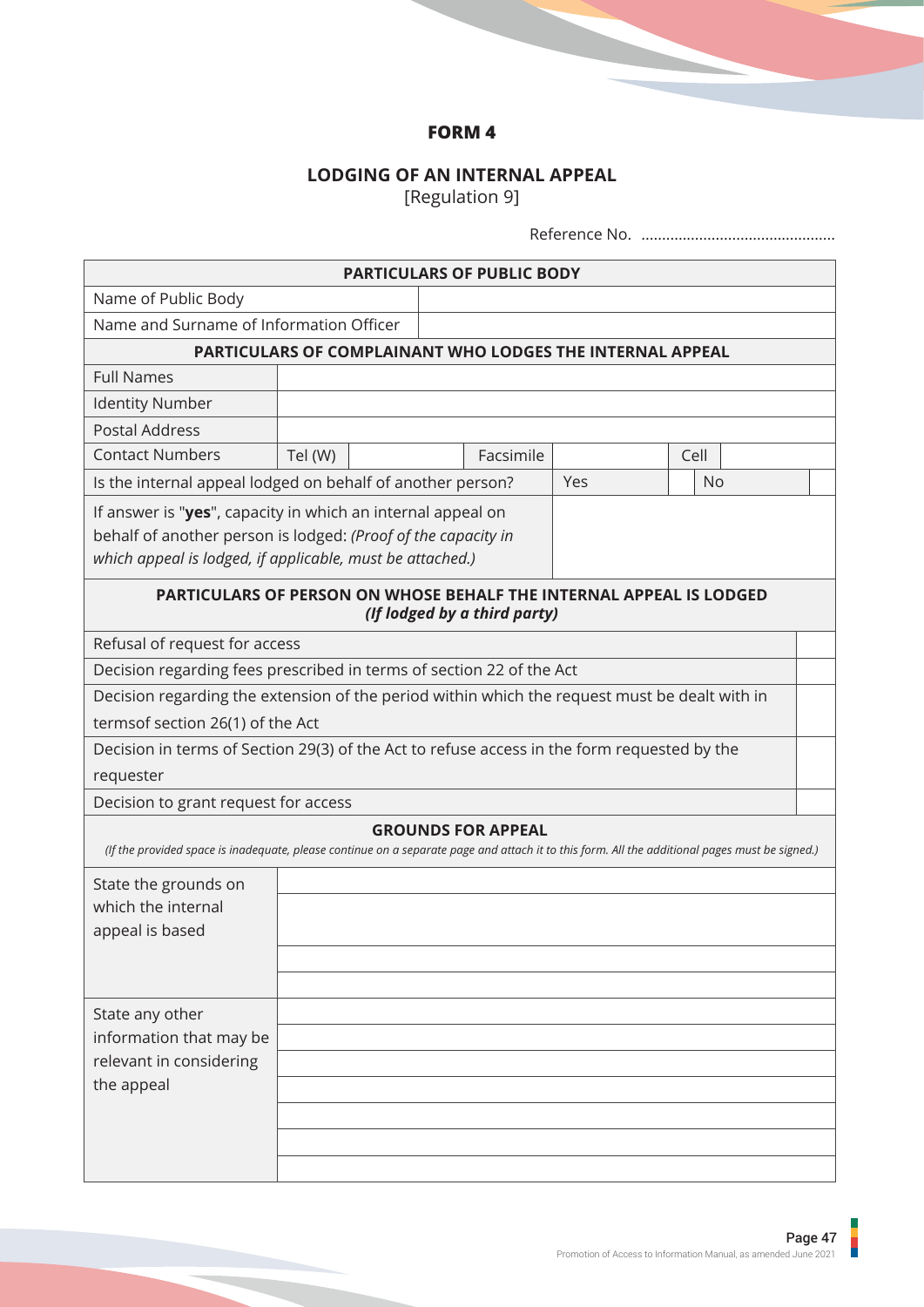You will be notified in writing of the decision on your internal appeal. Please indicate your preferred manner of notification:

| Postal address | Facsimile | Electronic Communication (Please specify) |
|----------------|-----------|-------------------------------------------|
|                |           |                                           |

Signed at ............................................. this ................ day of ........................................ 20 ..........

..................................................................

*Signature of Appellant/Third party*

## **FOR OFFICIAL USE OFFICIAL RECORD OF INTERNAL APPEAL**

| Appeal received by<br>(state rank, name and surname of Information officer)                                                                                                |            |                          |                                    |  |           |  |
|----------------------------------------------------------------------------------------------------------------------------------------------------------------------------|------------|--------------------------|------------------------------------|--|-----------|--|
| Date received                                                                                                                                                              |            |                          |                                    |  |           |  |
| Appeal accompanied by the reasons for the information officer's decision and, where<br>applicable, the particulars of any third party to whom or which the record relates, | Yes        |                          |                                    |  |           |  |
| submitted by the information officer                                                                                                                                       |            |                          |                                    |  | <b>No</b> |  |
|                                                                                                                                                                            |            | <b>OUTCOME OF APPEAL</b> |                                    |  |           |  |
| Refusal of request for                                                                                                                                                     | Yes        | New decision             |                                    |  |           |  |
| access. Confirmed?                                                                                                                                                         | <b>No</b>  | (if not confirmed)       |                                    |  |           |  |
| Fees (Sec 22).                                                                                                                                                             | Yes        |                          | New decision<br>(if not confirmed) |  |           |  |
| Confirmed?                                                                                                                                                                 | <b>No</b>  |                          |                                    |  |           |  |
| Yes<br>Extension (Sec 26(1)).                                                                                                                                              |            | New decision             |                                    |  |           |  |
| Confirmed?                                                                                                                                                                 | <b>No</b>  |                          | (if not confirmed)                 |  |           |  |
| Access (Sec 29(3)).                                                                                                                                                        | Yes        |                          | New decision                       |  |           |  |
| Confirmed?<br><b>No</b>                                                                                                                                                    |            | (if not confirmed)       |                                    |  |           |  |
| Request for access                                                                                                                                                         | <b>Yes</b> | New decision             |                                    |  |           |  |
| granted. Confirmed?                                                                                                                                                        | <b>No</b>  | (if not confirmed)       |                                    |  |           |  |

Signed at ............................................. this ................ day of ........................................ 20 ..........

..................................................................

*Relevant Authority*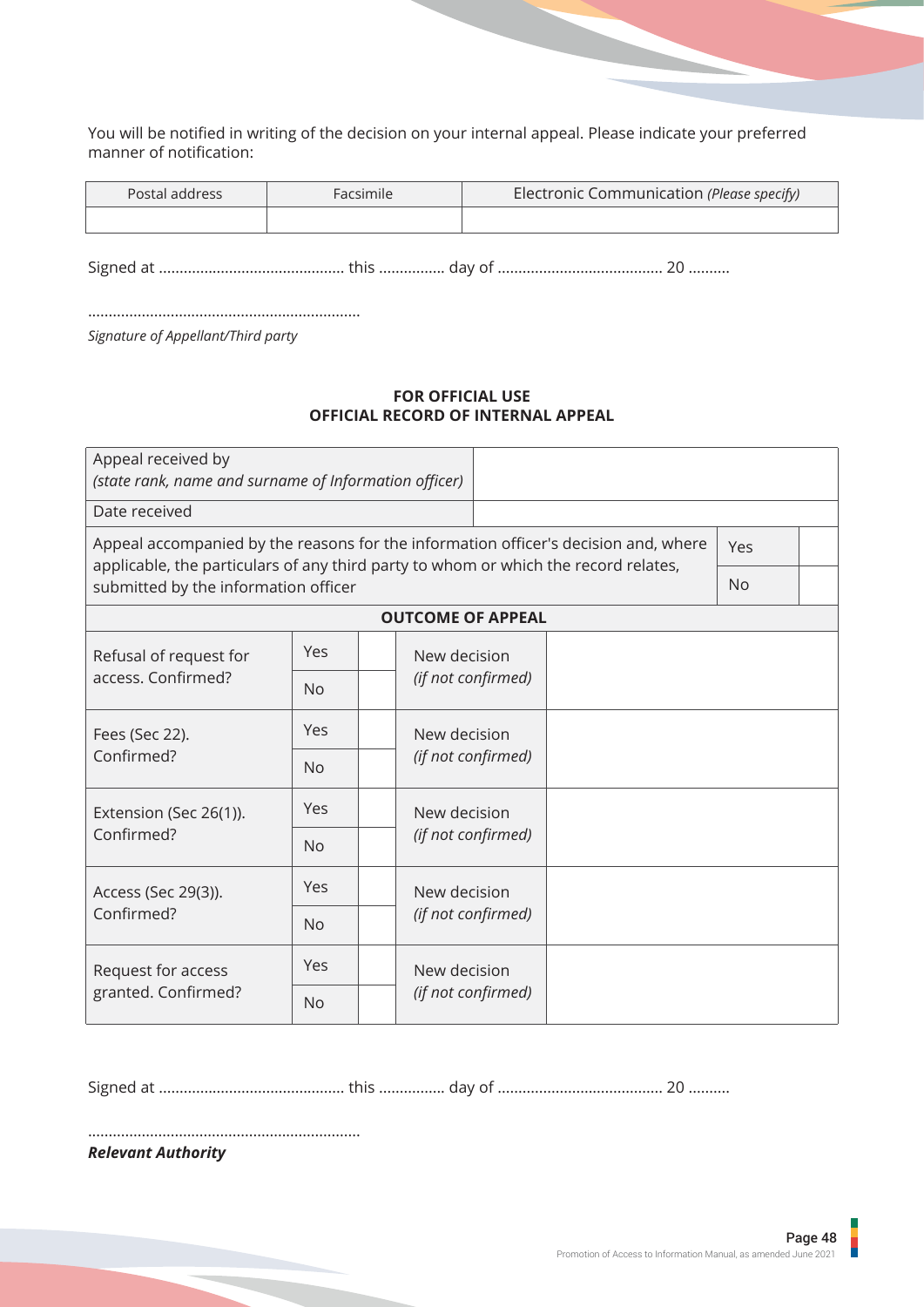## **FORM 5**

## **LODGING OF COMPLAINT**

[Regulation 10]

### *Note*

- *This form is designed to assist the Requester (hereinafter referred to as "the Complainant") in requesting a review of a 1. public or private body's response or non-response to a request for access to records under the Promotion of Access to Information Act, 2000 (Act No. 2 of 2000) ("PAIA"). Please fill out this form and send it to the Information Regulator or complete the online complaint form available at https://www.justice.gov.za/inforeg/.*
- *PAIA gives a member of the public a right to file a complaint with the Information Regulator about any of the nature of 2. complaints detailed in part E of this complaint form.*
- *It is the policy of the Information Regulator to defer investigating or to reject a complaint if the Complainant has not first 3. given the public or private body (herein after referred to as "the Body") an opportunity to respond to and attempt to resolve the issue. To help the Body address your concerns prior to approaching the Information Regulator, you are required to complete the prescribed PAIA form and submit it to the Body.*
- *A copy of this form will be provided to the Body that is the subject of your complaint. The information you provide on 4. this form, attached to this form or that you supply later, will only be used to attempt to resolve your dispute, unless otherwise stated herein.*
- *The Information Regulator will only accept your complaint once you confirm having complied with the prerequisites 5. below.*
- *Please attach copies of the following documents, if you have them: 6.*
	- *Copy of the form to the Body requesting access to records;*
	- *The Body's response to your complaint or access request;*
	- *Any other correspondence between you and the Body regarding your request;*
	- *Copy of the appeal form, if your compliant relate to a public body;*
	- *The Body's response to your appeal;*
	- *Any other correspondence between you and the Body regarding your appeal;*
	- *Documentation authorizing you to act on behalf of another person (if applicable);*
	- *Court order or court documents relevant to your complaint, if any.*
- *If the space provided for in this Form is inadequate, submit information as an Annexure to this Form and sign each 7. page.*

**To** The Information Regulator P.O Box 31533, Braamfontein 2017

E-mail address: inforeg@justice.gov.za<br>Tel number: +27 (0)10 023 5200 +27 (0)10 023 5200

## **PARTICULARS OF PERSON ON WHOSE BEHALF THE INTERNAL APPEAL IS LODGED** Mark with an "**X**"

Complainant Personally **Representative of Complainant** Third party

| <b>PREREQUISITES</b>                                                              |            |  |           |  |  |  |
|-----------------------------------------------------------------------------------|------------|--|-----------|--|--|--|
| Did you submit request (PAIA form) for access to record of a public/private body? | <b>Yes</b> |  | <b>No</b> |  |  |  |
| Has 30 days lapsed from the date on which you submitted your PAIA form?           | <b>Yes</b> |  | <b>No</b> |  |  |  |
| Did you exhaust all the internal appeal procedure against a decision of the       | Yes        |  | <b>No</b> |  |  |  |
| Information officer of a public body?                                             |            |  |           |  |  |  |
| Have you applied to Court for appropriate relief regarding this matter?           | <b>Yes</b> |  | <b>No</b> |  |  |  |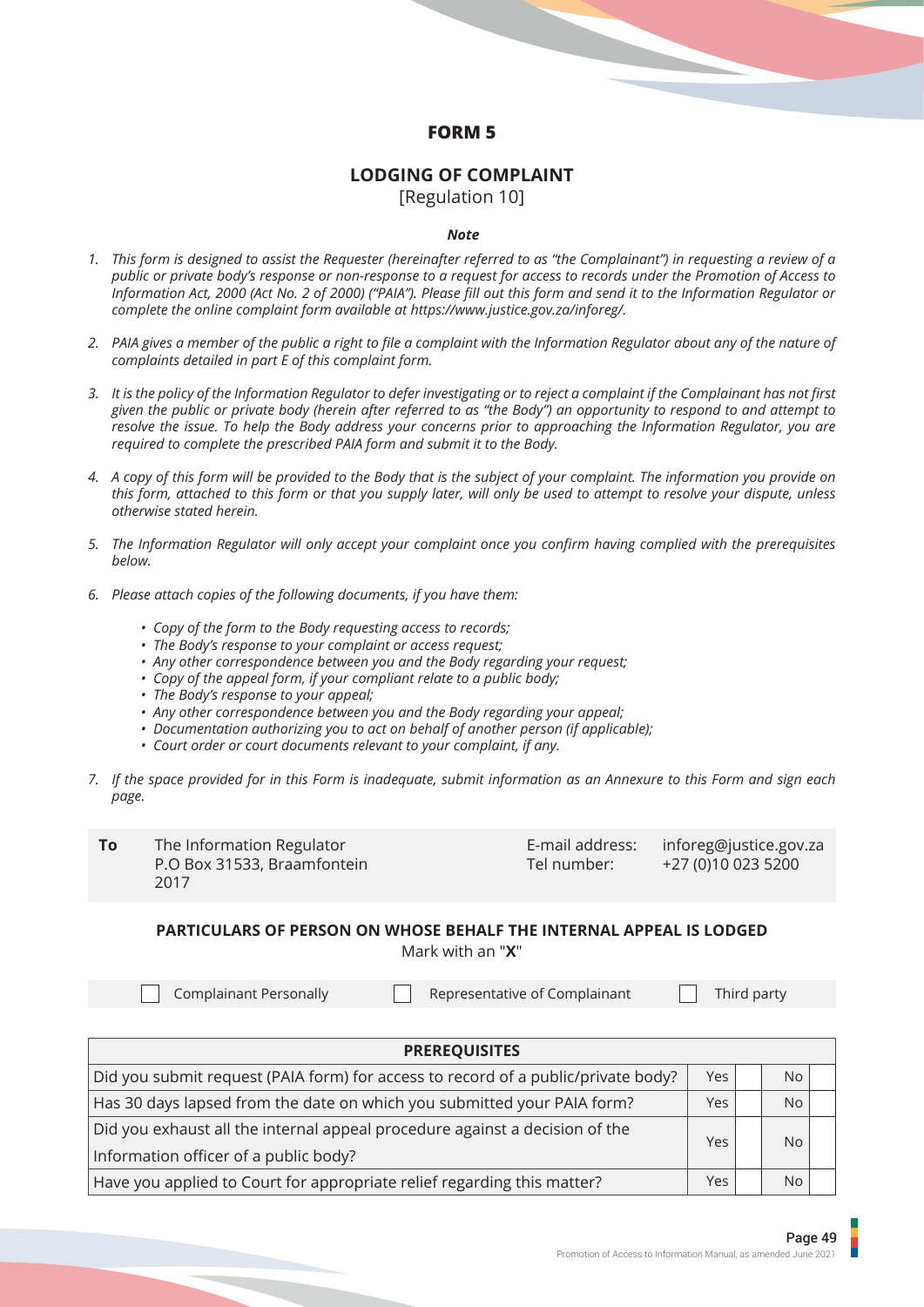| <b>FOR INFORMATION REGULATOR'S USE ONLY</b> |     |  |    |  |  |
|---------------------------------------------|-----|--|----|--|--|
| Received by (Full names)                    |     |  |    |  |  |
| Position                                    |     |  |    |  |  |
| Signature                                   |     |  |    |  |  |
| <b>Complaint Accepted</b>                   | Yes |  | No |  |  |
| Reference Number                            |     |  |    |  |  |

 $\overline{\phantom{a}}$ 

 $\Box$ 

|  | DATE STAMP HERE |  |
|--|-----------------|--|
|--|-----------------|--|

 $\Box$ 

 $\overline{\phantom{0}}$ 

| <b>Postal Address</b> | Facsimile | Other Electronic Communication (Please specify) |
|-----------------------|-----------|-------------------------------------------------|
|                       |           |                                                 |

| <b>PART A: PERSONAL INFORMATION OF COMPLAINANT</b>                    |                                                                                                                                                                                                              |         |           |  |        |  |
|-----------------------------------------------------------------------|--------------------------------------------------------------------------------------------------------------------------------------------------------------------------------------------------------------|---------|-----------|--|--------|--|
| <b>Full Names</b>                                                     |                                                                                                                                                                                                              |         |           |  |        |  |
| <b>Identity Number</b>                                                |                                                                                                                                                                                                              |         |           |  |        |  |
| <b>Postal Address</b>                                                 |                                                                                                                                                                                                              |         |           |  |        |  |
| <b>Street Address</b>                                                 |                                                                                                                                                                                                              |         |           |  |        |  |
| E-mail Address                                                        |                                                                                                                                                                                                              |         |           |  |        |  |
| <b>Contact Numbers</b>                                                | Tel (W)                                                                                                                                                                                                      |         | Facsimile |  | Cell   |  |
|                                                                       | <b>PART B: REPRESENTATIVE INFORMATION</b><br>(Complete only if you will be represented. A Power of Attorney must be attached if complainant is represented,<br>failing which the complaint will be rejected) |         |           |  |        |  |
|                                                                       | Full names of representative                                                                                                                                                                                 |         |           |  |        |  |
| Nature of representation                                              |                                                                                                                                                                                                              |         |           |  |        |  |
| Identity No./Registration No.                                         |                                                                                                                                                                                                              |         |           |  |        |  |
| <b>Postal Address</b>                                                 |                                                                                                                                                                                                              |         |           |  |        |  |
| <b>Street Address</b>                                                 | Tel (W)                                                                                                                                                                                                      |         | Facsimile |  | Cell   |  |
| E-mail Address                                                        |                                                                                                                                                                                                              |         |           |  |        |  |
| <b>Contact Numbers</b>                                                |                                                                                                                                                                                                              |         |           |  |        |  |
|                                                                       | <b>PART C: THIRD PARTY INFORMATION</b><br>(Please attach letter of authorisation)                                                                                                                            |         |           |  |        |  |
| Type of body                                                          |                                                                                                                                                                                                              | Private |           |  | Public |  |
| Name of *Public/Private body                                          |                                                                                                                                                                                                              |         |           |  |        |  |
| Registration number (if any)                                          |                                                                                                                                                                                                              |         |           |  |        |  |
| Name, surname and title of<br>person authorised to lodge<br>complaint |                                                                                                                                                                                                              |         |           |  |        |  |

I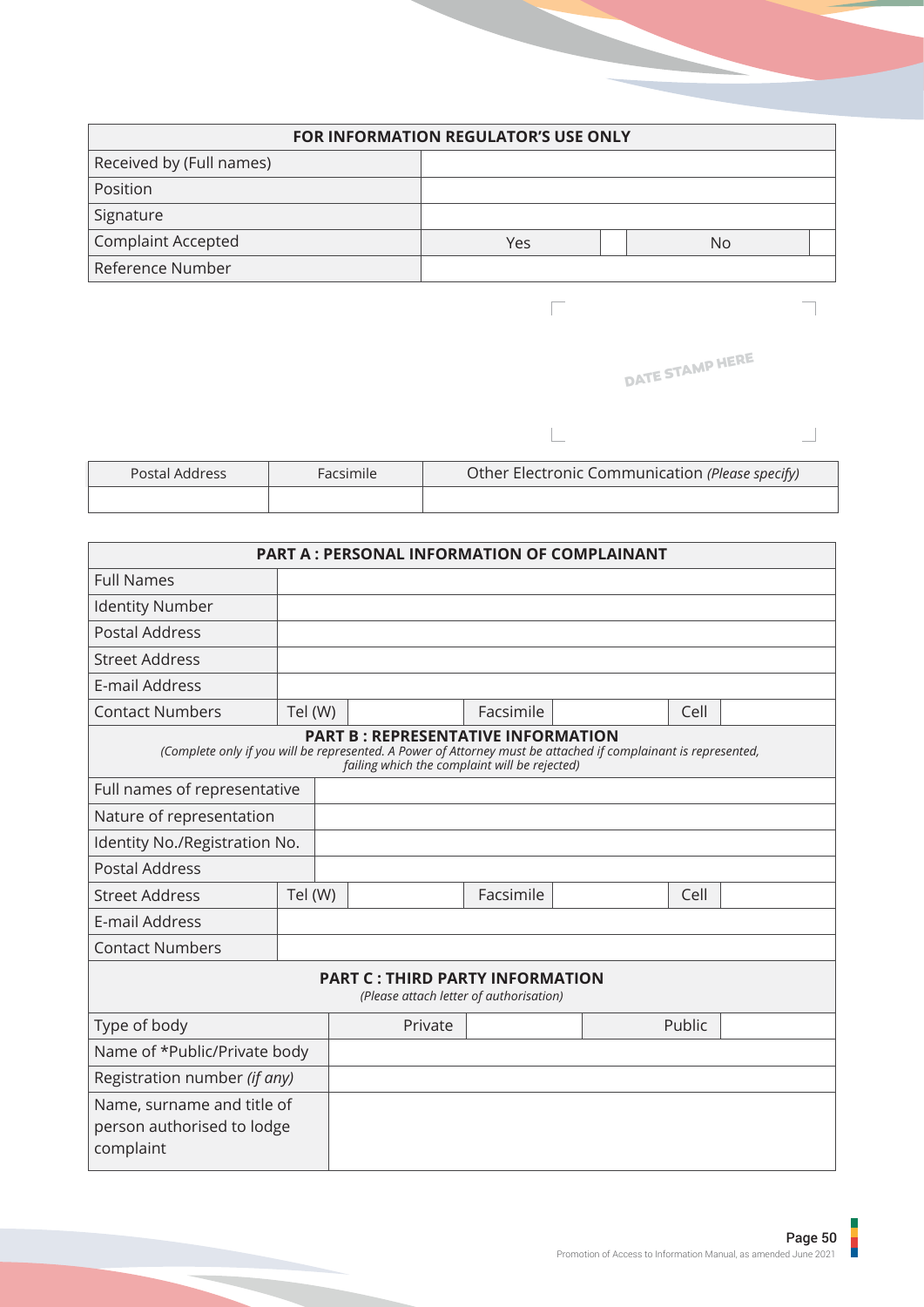| <b>Postal Address</b>                                                                                                                                              |         |                                                                                                                                                                                                                  |           |        |  |
|--------------------------------------------------------------------------------------------------------------------------------------------------------------------|---------|------------------------------------------------------------------------------------------------------------------------------------------------------------------------------------------------------------------|-----------|--------|--|
| <b>Street Address</b>                                                                                                                                              |         |                                                                                                                                                                                                                  |           |        |  |
| E-mail Address                                                                                                                                                     |         |                                                                                                                                                                                                                  |           |        |  |
| <b>Contact Numbers</b>                                                                                                                                             | Tel (W) |                                                                                                                                                                                                                  | Facsimile | Cell   |  |
|                                                                                                                                                                    |         | <b>PART D: BODY AGAINST WHICH THE COMPLAINT IS LODGED</b>                                                                                                                                                        |           |        |  |
| Type of body<br>Private                                                                                                                                            |         |                                                                                                                                                                                                                  |           | Public |  |
| Name of *Public/Private body                                                                                                                                       |         |                                                                                                                                                                                                                  |           |        |  |
| Registration Number (if any)                                                                                                                                       |         |                                                                                                                                                                                                                  |           |        |  |
| Name, Surname and Title of<br>person you dealt with at the<br>public or private body to try to<br>resolve your complaint or<br>request to access of<br>information |         |                                                                                                                                                                                                                  |           |        |  |
| <b>Postal Address</b>                                                                                                                                              |         |                                                                                                                                                                                                                  |           |        |  |
| <b>Street Address</b>                                                                                                                                              |         |                                                                                                                                                                                                                  |           |        |  |
| E-mail Address                                                                                                                                                     |         |                                                                                                                                                                                                                  |           |        |  |
| <b>Contact Numbers</b>                                                                                                                                             | Tel (W) |                                                                                                                                                                                                                  | Facsimile | Cell   |  |
| Reference Number given<br>(if any)                                                                                                                                 |         |                                                                                                                                                                                                                  |           |        |  |
|                                                                                                                                                                    |         | Tell us about the steps you have taken to try to resolve your complaint (Complaints should first be submitted<br>directly to the public body for response and possible resolution; there are limited exceptions) |           |        |  |
| Date on which request for access to records submitted                                                                                                              |         |                                                                                                                                                                                                                  |           |        |  |
| Please specify the nature of the right(s) to be exercised                                                                                                          |         |                                                                                                                                                                                                                  |           |        |  |
| or protected, if a compliant is against a private body                                                                                                             |         |                                                                                                                                                                                                                  |           |        |  |
| Have you attempted to resolve the matter with the                                                                                                                  |         |                                                                                                                                                                                                                  |           |        |  |
| organisation?                                                                                                                                                      |         |                                                                                                                                                                                                                  |           |        |  |
| If yes, when did you receive it?                                                                                                                                   |         |                                                                                                                                                                                                                  |           |        |  |
| (Please attach the letter to this application)                                                                                                                     |         |                                                                                                                                                                                                                  |           |        |  |
| Did you appeal against a decision of the information                                                                                                               |         |                                                                                                                                                                                                                  |           |        |  |
| officer of the public body?                                                                                                                                        |         |                                                                                                                                                                                                                  |           |        |  |
| If yes, when did you lodge an appeal?                                                                                                                              |         |                                                                                                                                                                                                                  |           |        |  |
| Have you applied to Court for appropriate relief                                                                                                                   |         |                                                                                                                                                                                                                  |           |        |  |
| regarding this matter?                                                                                                                                             |         |                                                                                                                                                                                                                  |           |        |  |
| If yes, please indicate when was the matter adjudicated                                                                                                            |         |                                                                                                                                                                                                                  |           |        |  |
|                                                                                                                                                                    |         |                                                                                                                                                                                                                  |           |        |  |

ı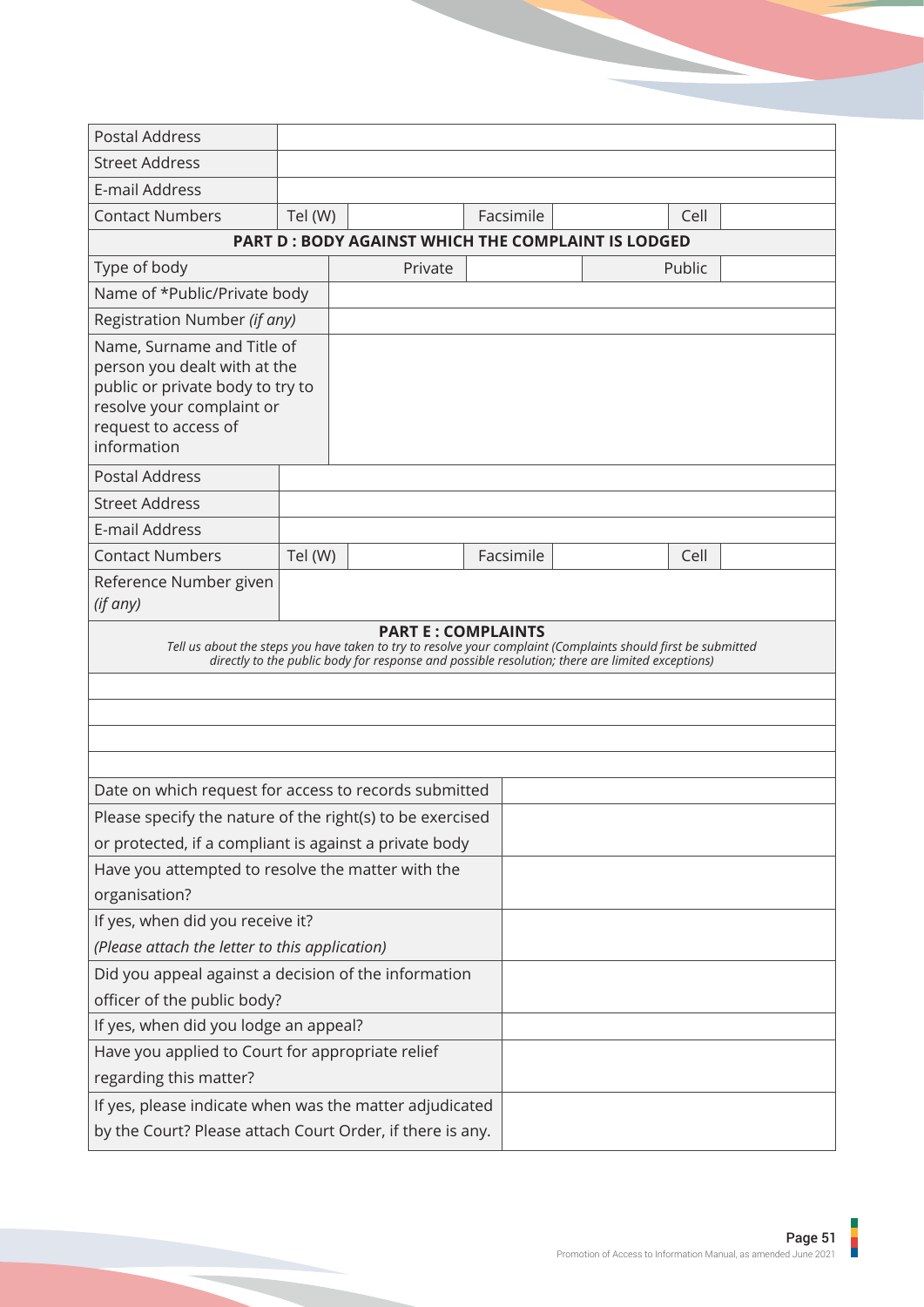|                                                                                                       | <b>PART F: DETAILED TYPE OF ACCESS TO RECORDS</b><br>(Please select one or more of the following to describe your complaint to the Information Regulator))                                               |  |  |  |  |  |  |
|-------------------------------------------------------------------------------------------------------|----------------------------------------------------------------------------------------------------------------------------------------------------------------------------------------------------------|--|--|--|--|--|--|
| Unsuccessful appeal: (Section<br>77A(2)(a) or section 77A(3)(a)<br>of PAIA)                           | I have appealed against the<br>decision of the public body and the<br>appeal is unsuccessful.                                                                                                            |  |  |  |  |  |  |
| Unsuccessful application for<br>condonation: (Sections<br>77A(2)(b) and 75(2) of PAIA)                | I filed my appeal against the<br>decision of the public body late and<br>applied for condonation. The<br>condonation application was<br>dismissed.                                                       |  |  |  |  |  |  |
| Refusal of a request for<br>access: (Section 77A(2)(c)(i) or<br>77A(2)(d)(i) or 77A(3)(b) of<br>PAIA) | I requested access to information<br>held by a body and that request<br>was refused or partially refused.                                                                                                |  |  |  |  |  |  |
| The body requires me to pay<br>a fee and I feel it is excessive:<br>(Sections 22 or 54 of PAIA)       | Tender or payment of the<br>prescribed fee.                                                                                                                                                              |  |  |  |  |  |  |
| Repayment of the deposit:<br>(Section 22(4) of PAIA)                                                  | The tender or payment of a deposit.                                                                                                                                                                      |  |  |  |  |  |  |
| Disagree with time extension:<br>(Sections 26 or 57 of PAIA)                                          | The information officer refused to<br>repay a deposit paid in respect of a<br>request for access which is refused.                                                                                       |  |  |  |  |  |  |
| Form of access denied:<br>(Section 29(3) or 60(a) of<br>PAIA)                                         | The body decided to extend the<br>time limit for responding to my<br>request, and I disagree with the<br>requested time limit extension or a<br>time extension taken to respond to<br>my access request. |  |  |  |  |  |  |
| Deemed refusal: (Section 27<br>or 58 of PAIA)                                                         | I requested access in a particular<br>and reasonable form and such form<br>of access was refused.                                                                                                        |  |  |  |  |  |  |
| Inappropriate disclosure of a<br>record: (Mandatory grounds<br>for refusal of access to<br>record)    | It is more than 30 days since I made<br>my request and I have not received<br>a decision.                                                                                                                |  |  |  |  |  |  |

İ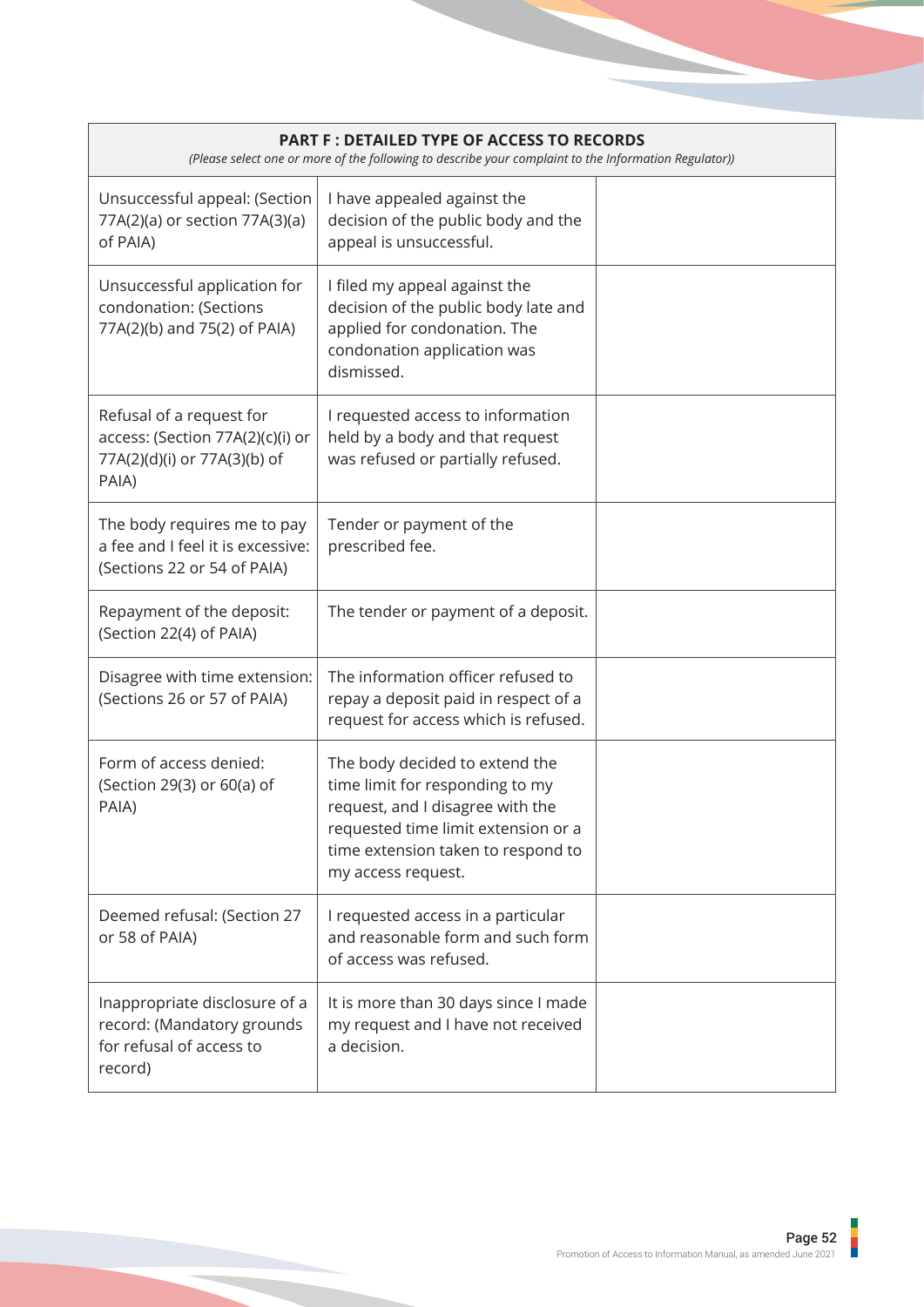| No adequate reasons for the<br>refusal of access: (Section<br>56(3)(a) of PAIA)          | Extension period has expired and<br>no response was received.<br>Records (that are subject to the<br>grounds for refusal of access) have<br>inappropriately/unreasonable been<br>disclosed.     |  |
|------------------------------------------------------------------------------------------|-------------------------------------------------------------------------------------------------------------------------------------------------------------------------------------------------|--|
| Partial access to record:<br>(Section 28(2) or 59(2) of<br>PAIA)                         | My request for access is refused,<br>and no valid or adequate reasons<br>for the refusal, were given,<br>including the provisions of this Act<br>which were relied upon for the<br>refusal.     |  |
| Fee waiver: (Section 22(8) or<br>54(8) of PAIA)                                          | Access to only a part of the<br>requested records was granted and<br>I believe that more of the records<br>should have been disclosed.                                                          |  |
| Records that cannot be found<br>or do not exist: (Section 23 or<br>55 of PAIA)           | I am exempt from paying any fee<br>and my request to waive the fees<br>was refused.                                                                                                             |  |
| Failure to disclose records:                                                             | The Body indicated that some or all<br>of the requested records do not<br>exist and I believe that more<br>records do exist.                                                                    |  |
| No jurisdiction (exercise or<br>protection of any rights):<br>(Section 50(1)(a) of PAIA) | The Body decided to grant me<br>access to the requested records,<br>but I have not received them.<br>The Body indicated that the<br>requested records are excluded<br>from PAIA and I disagree. |  |
| Frivolous or vexatious<br>request: (Section 45 of PAIA)                                  | The Body indicated that my request<br>is manifestly frivolous or vexatious<br>and I disagree.                                                                                                   |  |
| Other: (Please explain):                                                                 |                                                                                                                                                                                                 |  |

j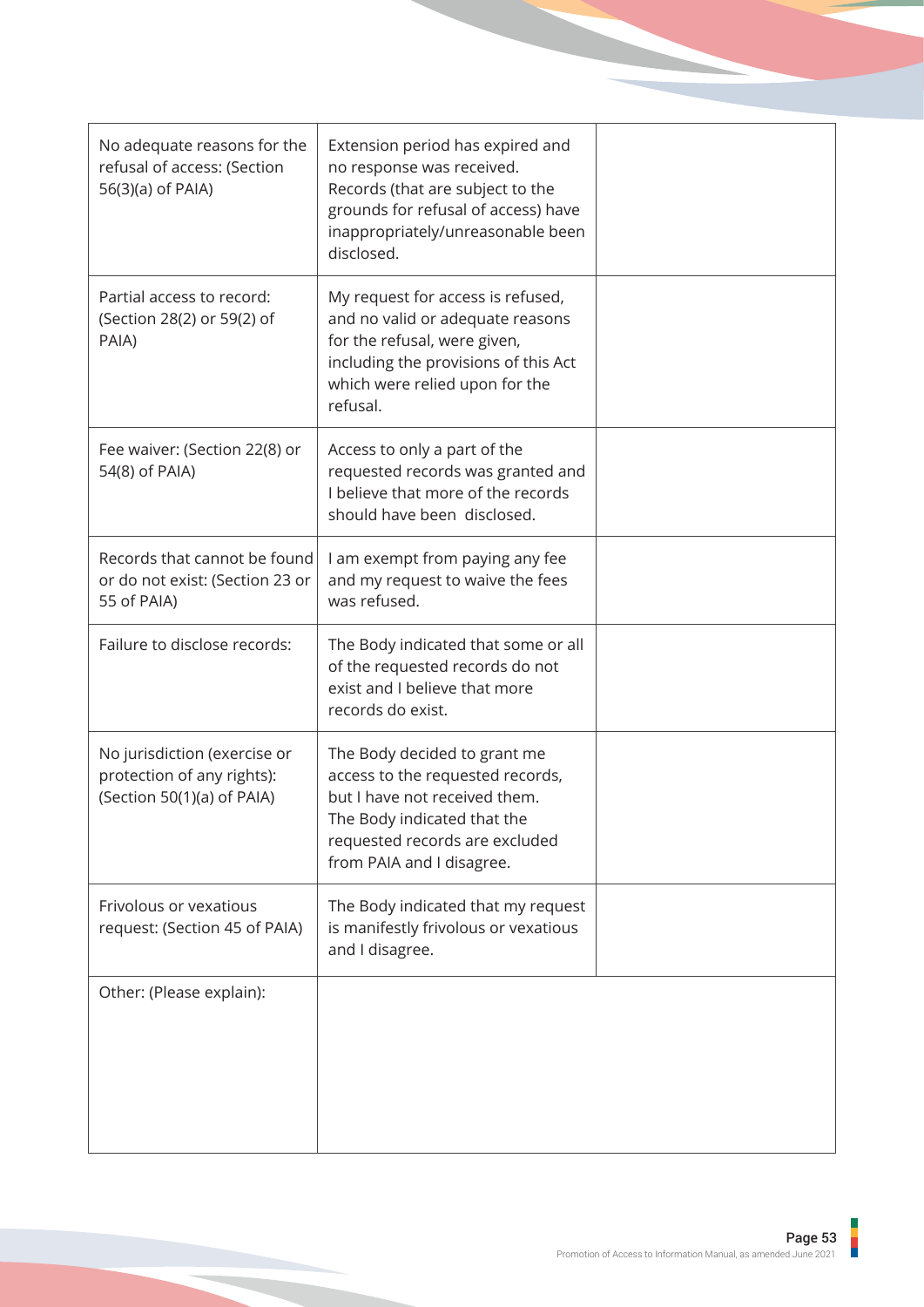## **PART G : EXPECTED OUTCOME**

*(How do you think the Information Regulator can assist you? Describe the result or outcome that you seek.)* **PART H : AGREEMENTS**

*The legal basis for the following agreements is explained in the Privacy Notice on how to file your complaint document. In order for the Information Regulator to process your complaint, you need to check each one of the checkboxes below to show your agreement:*

*I agree that the Information Regulator may use the information provided in my complaint to assist it in researching issues relating to the promotion of the right of access to information as well as the protection of the right to privacy in South Africa. I understand that the Information Regulator will never include my personal or other identifying information in any public report, and that my personal information is still protected by the Protection of Personal Information Act, 2013 (Act No. 4 of 2013). I understand that if I do not agree, the Information Regulator will still process my complaint.*

*The information in this Complaint Form is true to the best of my knowledge and belief.*

*I authorize the Information Regulator to collect my personal complaint information (such as the information about me in this complaint form) and use it to process my human rights complaint relating to the right of access to information and / or the protection of the right to privacy.*

*I authorise anyone (such as an employer, service provider, witness) who has information needed to process my complaint to share it with the Information Regulator. The Information Regulator can obtain this information by talking to witnesses or asking for written records. Depending on the nature of the complaint, these records could include personnel files or employer data, medical or hospital records, and financial or taxpayer information.*

*If any of my contact information changes during the complaint process, it is my responsibility to inform the Information Regulator; otherwise my complaint could experience a delay or even be closed.*

Signed at ............................................. this ................ day of ........................................ 20 ..........

..................................................................

*Complainant/Representative/Authorised Person of Third party*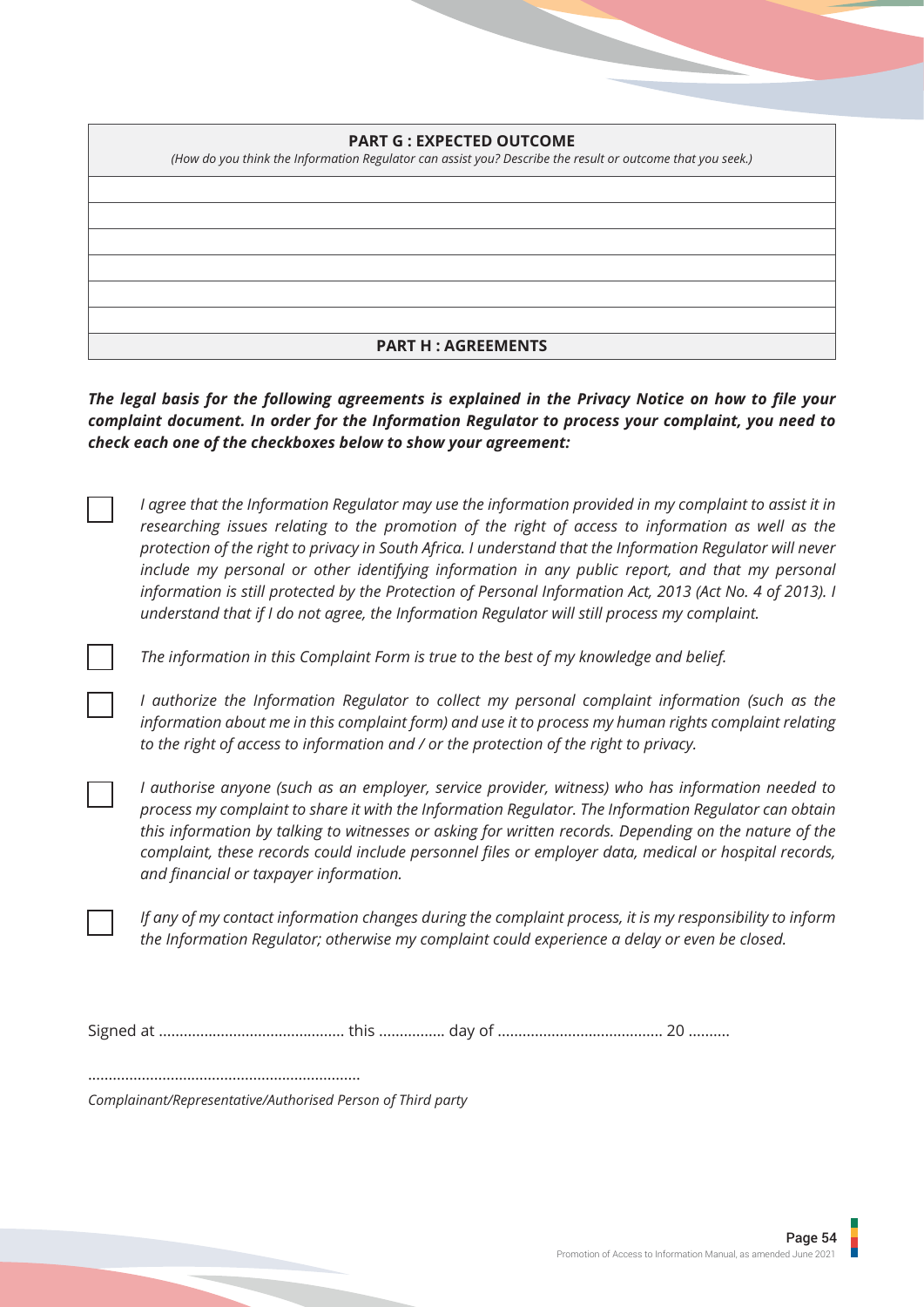## **ANNEXTURE B**

[Fees]

## **Fees in Respect of Public Bodies**

|     | <b>Description</b>                                                    | <b>Amount</b>                         |
|-----|-----------------------------------------------------------------------|---------------------------------------|
| 1.  | The request fee payable by every requester                            | R100.00                               |
| 2.  | Photocopy of A4-size page                                             | R1.50 per page or part thereof.       |
| 3.  | Printed copy of A4-size page                                          | R1.50 per page or part thereof.       |
| 4.  | For a copy in a computer-readable form on:                            |                                       |
|     | Flash drive (to be provided by requestor)<br>(i)                      | R40.00                                |
|     | (ii)<br>Compact disc                                                  |                                       |
|     | If provided by requestor                                              | R40.00                                |
|     | If provided to the requestor                                          | R60.00                                |
| 5.  | For a transcription of visual images per A4-size page                 | Service to be outsourced. Will depend |
| 6.  | Copy of visual images                                                 | on quotation from Service provider.   |
| 7.  | Transcription of an audio record, per A4-size page                    | R24.00                                |
| 8.  | Copy of an audio record on:                                           |                                       |
|     | Flash drive (to be provided by requestor)<br>(i)                      | R40.00                                |
|     | Compact disc<br>(ii)                                                  |                                       |
|     | If provided by requestor                                              | R40.00                                |
|     | If provided to the requestor                                          | R60.00                                |
| 9.  | To search for and prepare the record for disclosure for each hour     | R100.00                               |
|     | or part of an hour, excluding the first hour, reasonably required for |                                       |
|     | such search and preparation.                                          |                                       |
|     | To not exceed a total cost of                                         | R300.00                               |
| 10. | Deposit: If search exceeds 6 hours                                    | One third of amount per request       |
|     |                                                                       | calculated in terms of items 2 to 8.  |
| 11. | Postage, e-mail or any other electronic transfer                      | Actual expense, if any.               |

## **Fees in Respect of Private Bodies**

|     | <b>Description</b>                                                    | <b>Amount</b>                         |
|-----|-----------------------------------------------------------------------|---------------------------------------|
| 1.  | The request fee payable by every requester                            | R140.00                               |
| 2.  | Photocopy/printed black & white copy of A4-size page                  | R2.00 per page or part thereof.       |
| 3.  | Printed copy of A4-size page                                          | R2.00 per page or part thereof.       |
| 4.  | For a copy in a computer-readable form on:                            |                                       |
|     | Flash drive (to be provided by requestor)<br>(i)                      | R40.00                                |
|     | Compact disc<br>(ii)                                                  |                                       |
|     | If provided by requestor                                              | R40.00                                |
|     | If provided to the requestor                                          | R60.00                                |
| 5.  | For a transcription of visual images per A4-size page                 | Service to be outsourced. Will depend |
| 6.  | Copy of visual images                                                 | on quotation from Service provider.   |
| 7.  | Transcription of an audio record, per A4-size page                    | R24.00                                |
| 8.  | Copy of an audio record on:                                           |                                       |
|     | Flash drive (to be provided by requestor)<br>(i)                      | R40.00                                |
|     | Compact disc<br>(ii)                                                  |                                       |
|     | If provided by requestor<br>$\bullet$                                 | R40.00                                |
|     | If provided to the requestor                                          | R60.00                                |
| 9.  | To search for and prepare the record for disclosure for each hour     | R145.00                               |
|     | or part of an hour, excluding the first hour, reasonably required for |                                       |
|     | such search and preparation.                                          |                                       |
|     | To not exceed a total cost of                                         | R435.00                               |
| 10. | Deposit: If search exceeds 6 hours                                    | One third of amount per request       |
|     |                                                                       | calculated in terms of items 2 to 8.  |
| 11. | Postage, e-mail or any other electronic transfer                      | Actual expense, if any.".             |

F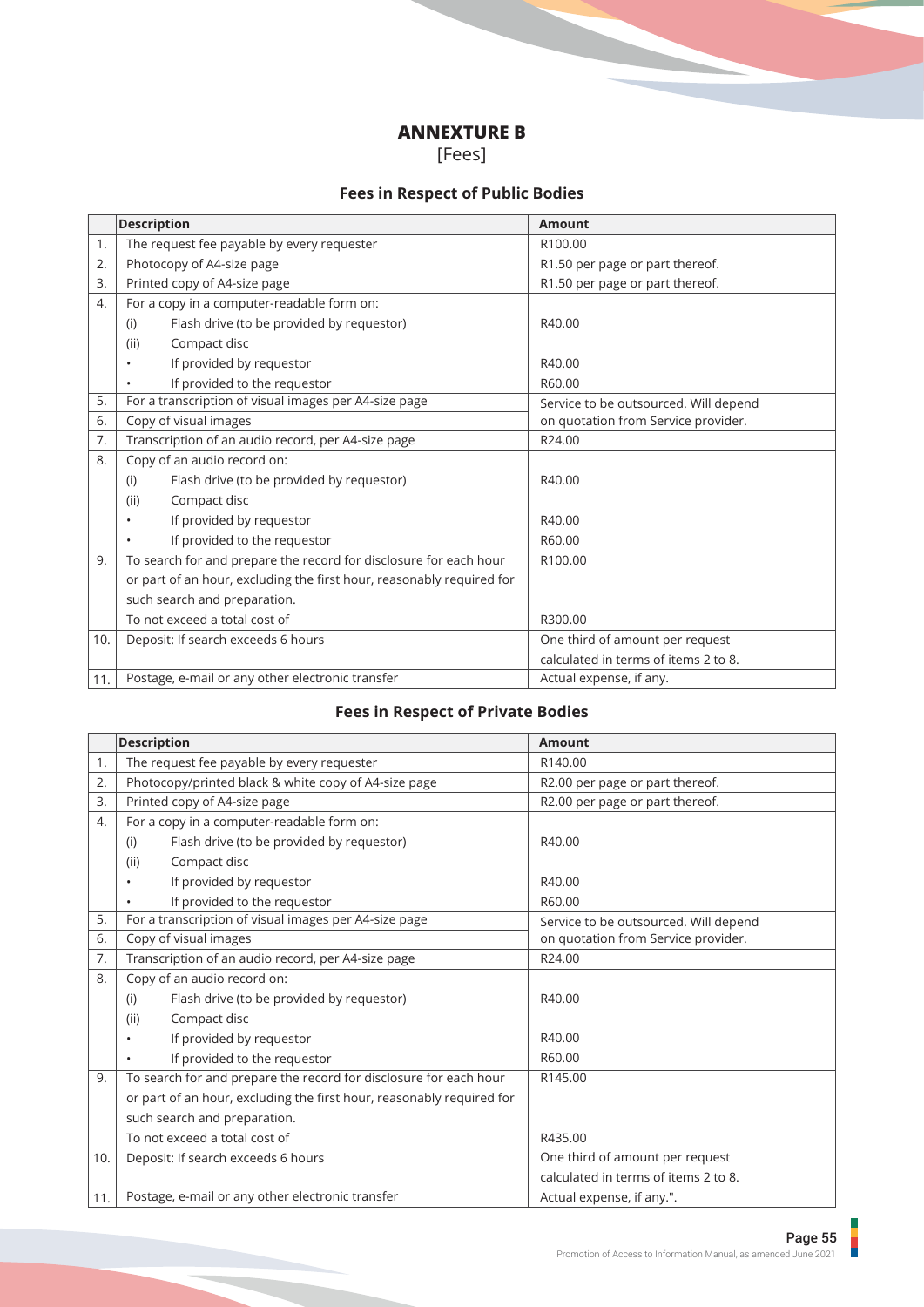## **FULL STRUCTURE OF THE INFORMATION REGULATOR**

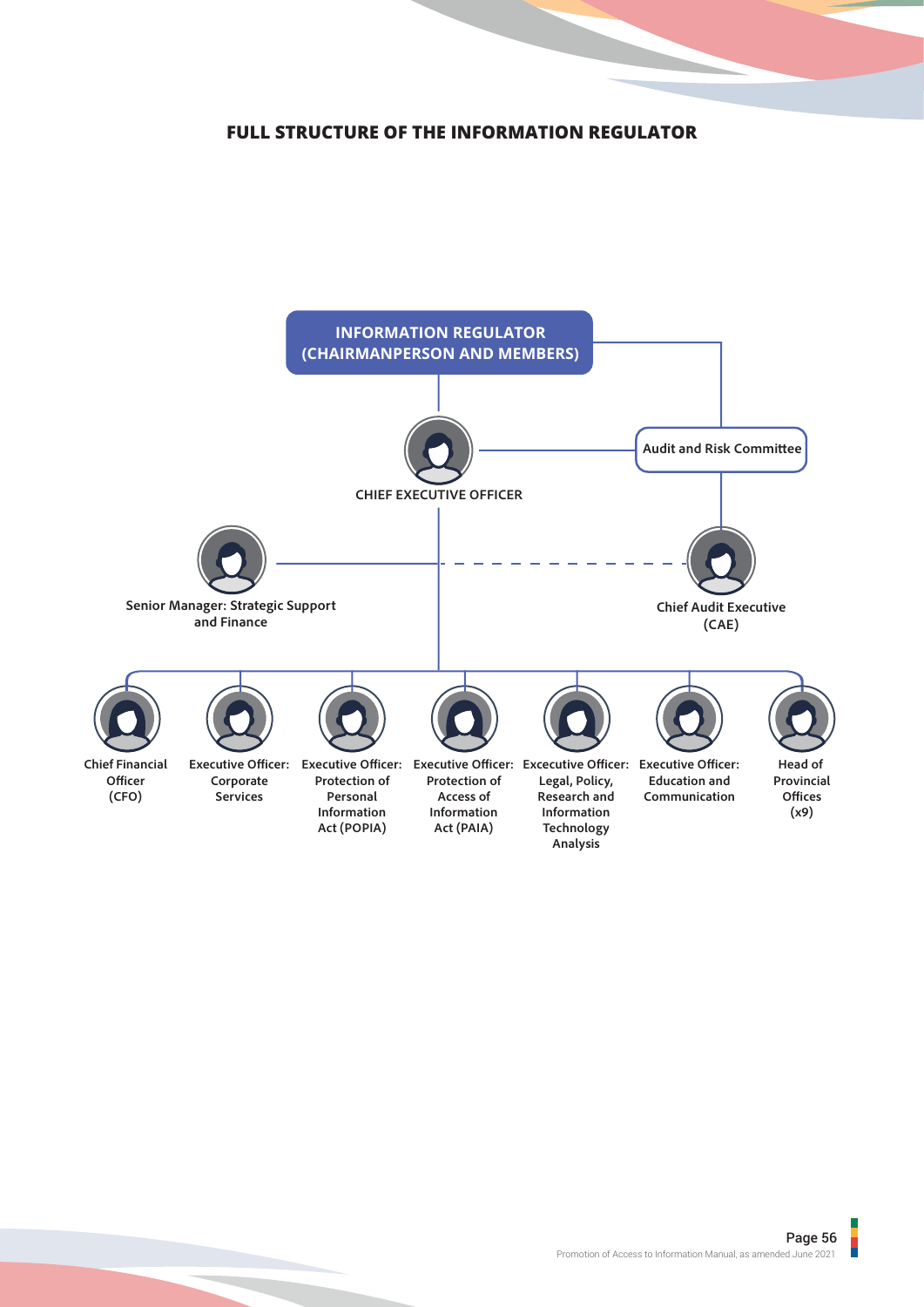### **INFORMATION REGULATOR (CHAIRMANPERSON AND MEMBERS)**

## **CHIEF EXECUTIVE OFFICER**

Purpose: To provide effective and efficient leadership in the day-to-day management of the Information Regulator

### **Functions:**

- 1. Performing responsibilities as Head of Administration
- 2. Performing responsibilities of Accounting Officer in terms of sections 36-44 of the PFMA
- 3. Performing duties required in terms of the provisions of POPIA
- 4. Performing duties required in terms of the provisions of PAIA
- 5. Execution of the Decisions of the Regulator and is for those purposes accountable to the Regulator as and when required.
- 6. Performing any other function as may be delegated by the Regulator in terms of the Charter of roles and responsibilities.

### **Posts:**

### 1 x CEO

- 1 x Personal Assistant (SL 7)
- 1 x Senior Manager: Strategic Support and Governance (SL 13)
- 1 x Manager: Risk Management (SL 11)
- 2 x Personal Assistant for the Full time Members of the Regulator (SL 7)
- 1 x Personal Assistant for the Part time Members of the Regulator (SL 7)

## **DIVISION: FINANCE**

### **Purpose:**

To assist the Accounting Officer in discharging the financial management duties prescribed in terms of the Public Finance Management Act and the Treasury Regulations

#### **Functions:**

- 1. The managing of management Accounting activities
- 2. The managing of Financial Accounting activities
- 3. The managing of Supply Chain activities

*(Refer to page 8-9 for detailed structure)*

#### **DIVISION: CORPORATE SERVICES Purpose:**

To ensure the provision of corporate services and administrative support

#### **Functions:**

- 1. Ensuring the managing of the provision of Human Resources Management and Development Services
- 2. Ensuring the managing of the provision of administrative support services
- 3. Ensuring the managing of the provision of the information technology services
- 4. Ensuring the managing of the provision of support in utilization of information and information technology
- 5. Ensuring the provision of public education and awareness

#### *(Refer to page 10-17 for detailed structure)*

### **UNIT: PROVINCIAL COORDINATION (X 9 OFFICES)**

### **Purpose:**

To promote compliance to POPIA and PAIA and handle complaints in the Provinces

#### **Functions:**

- 1. The managing of the conducting of investigation of complaints in terms of the provisions of POPIA in the provinces
- 2. The managing of the conducting of investigation of complaints in terms of the provisions of PAIA in the provinces

### *(Refer to page 18 for detailed structure)*

### **UNIT: INTERNAL AUDIT**

**Purpose:** To provide internal and forensic auditing services

**AUDIT AND RISK COMMITTEE**

#### **Functions:**

- 1. The conducting of financial and operational audits
- 2. The conducting legal compliance audits
- 3. The reporting of audit results

#### **Posts:**

- 1 x Senior Manager: Internal Audit (SL 13)
- 2 x Senior Auditor (SL9)
- 1 x Secretary (SL 5)
- *(to be shared with Senior Manager:*
- *Strategic Support and Governance)*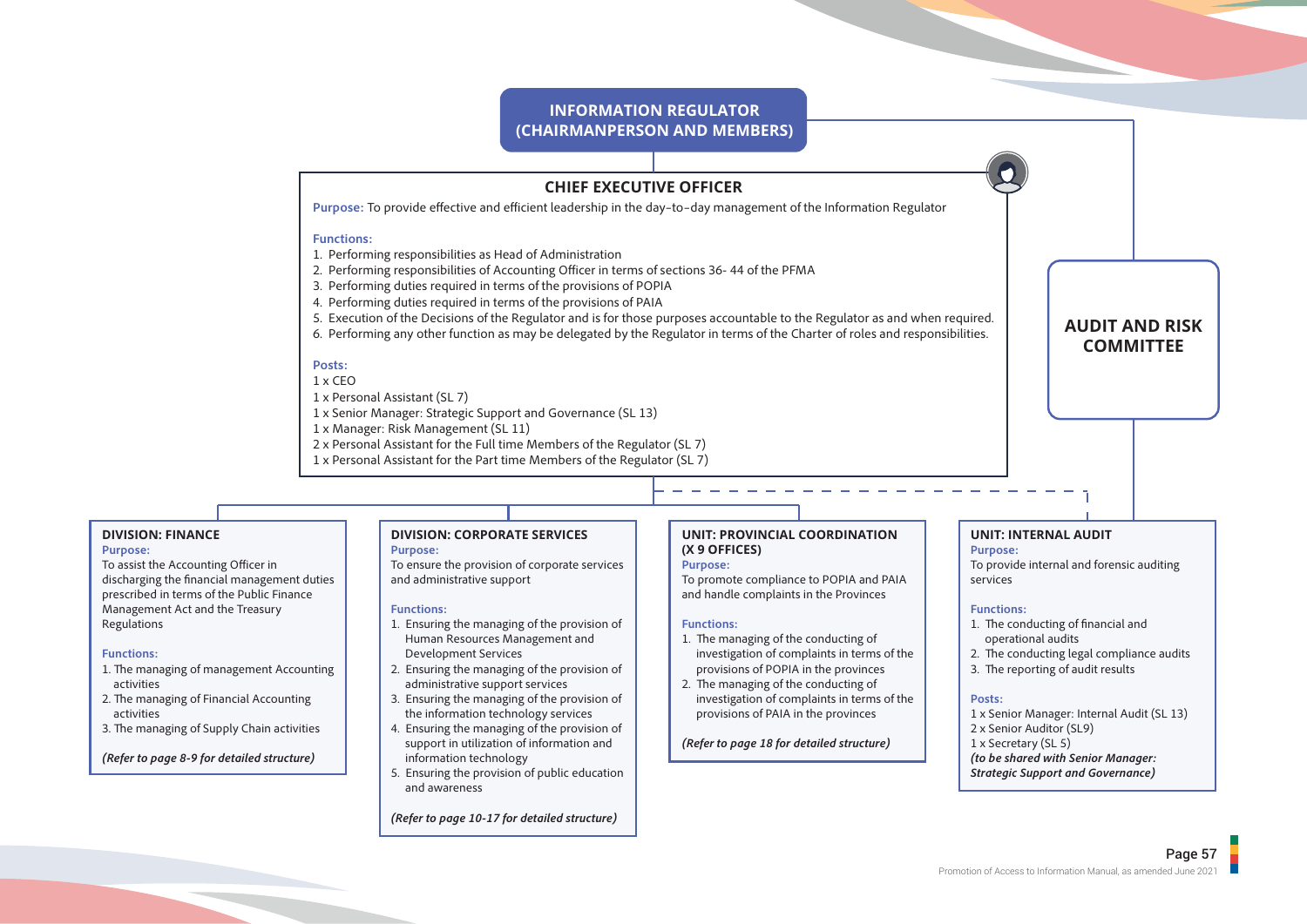## **INFORMATION REGULATOR (CHAIRMANPERSON AND MEMBERS)**



#### **DIVISION: LEGAL SERVICES, POLICY ADVICE, RESEARCH AND INFORMATION TECHNOLOGY ANALYSIS**

#### **Purpose:**

To ensure the rendering of legal services, policy advice, research and information technology analysis services

#### **Functions:**

- 1. Ensuring the managing of the provision of legal services
- 2. Ensuring the managing of the provision of policy services
- 3. Ensuring the managing of the provision of research services
- 4. Ensuring the managing of the provision of strategic analysis and guidance on complex, varied and sensitive technological issues relevant to the mandate of the Information Regulator (Regulator)

*(Refer to page 4 for detailed structure)*

#### **DIVISION: EDUCATION AND COMMUNICATION Purpose:**

To provide strategic direction for education and communication and to coordinate the POPIA and PAIA functions in the provinces

#### **Functions:**

- 1. Ensuring the provision of education, awareness and stakeholder management services
- 2. Ensuring the provision of communication and branding services
- 3. Ensuring the provision of public liaison services
- 4. Ensuring the provision of media relations, monitoring and analysis services

*(Refer to pages 5 for detailed structure)*

#### **DIVISION: PROTECTION OF PERSONAL INFORMATION ACT (POPIA) Purpose:**

To ensure the promotion of the protection of personal information processed by public and private bodies

#### **Functions:**

- 1. The providing of policy and strategic direction on management of complaints and investigations
- 2. Ensuring the managing of complaints and the conducting of investigation of complaints in terms of the provisions of POPIA.
- 3. The managing of Investigation of complaints that are initiated by the Regulator
- 4. The managing of the Investigation of breaches on the instruction of the Regulator
- 5. The managing of the conducting of monitoring of compliance with and enforcement of the provisions of the Act
- 6. The managing of the development of and compliance with codes of conduct

*(Refer to pages 6 for detailed structure)*

### **DIVISION: PROMOTION OF ACCESS TO INFORMATION ACT (PAIA)**

**Purpose:** To ensure the effective implementation of the promotion of the constitutional right of access to any information held by the state and by any other person and that is required for the exercise of any rights

#### **Functions:**

- 1. The providing of policy and strategic direction on complaints management to provincial offices
- 2. Ensuring the managing of complaints and the conducting of investigation of complaints including those that are initiated by the Regulator in terms of the provisions of PAIA
- 3. Ensuring the managing of conducting of monitoring of compliance with and enforcement of the provisions of the Act by public and private bodies on instruction by the Regulator

### *(Refer to page 7 for detailed structure)*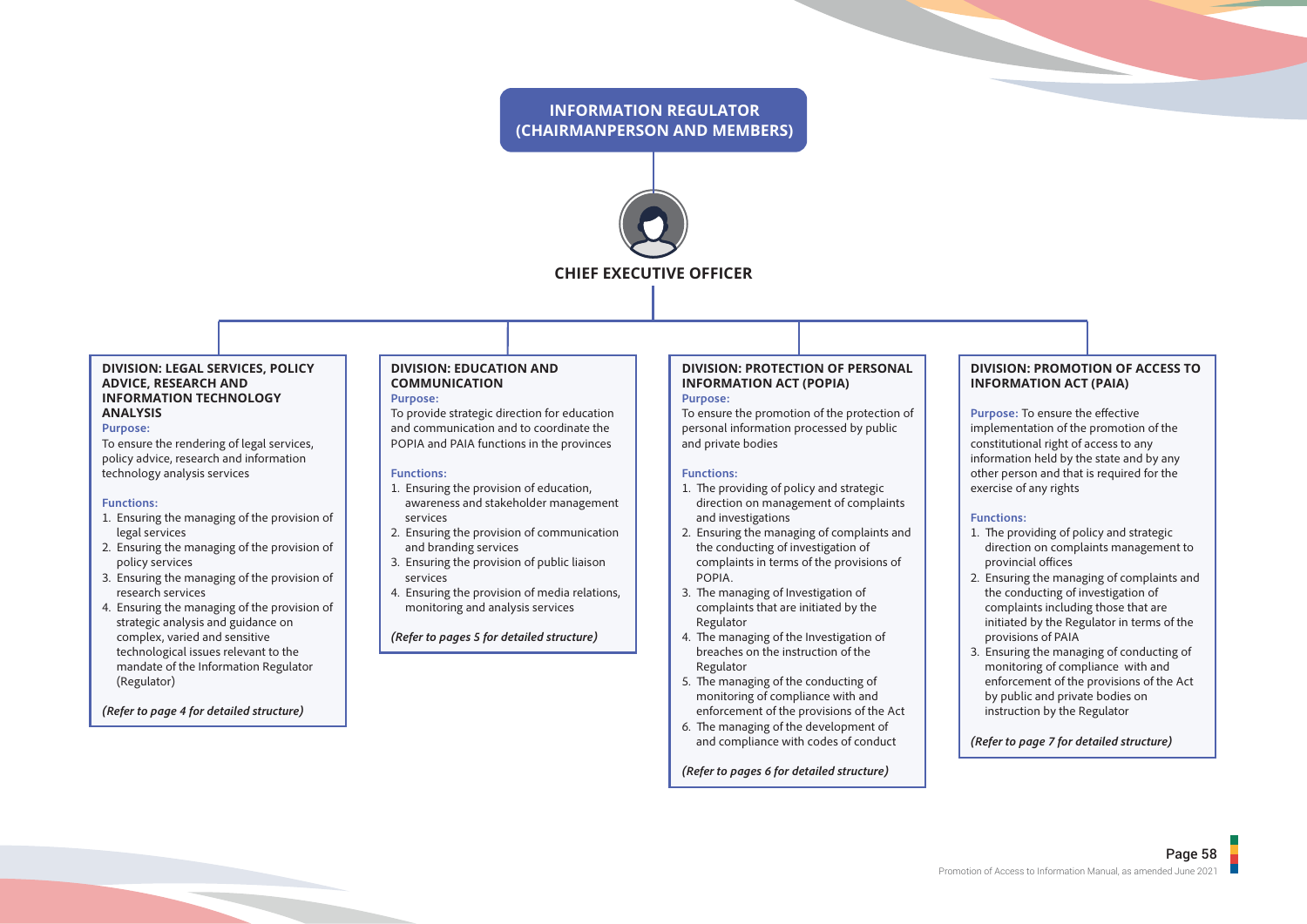## **24 POSITIONS**

## **DIVISION: LEGAL, POLICY, RESEARCH AND INFORMATION TECHNOLOGY ANALYSIS**

**1x Executive Officer and 1 x PA**

#### **SUBDIVISION: LEGAL SERVICES**

#### **Purpose:**

- To provide direction in the management of the provision of legal services **Functions:**
- 1. The overseeing of the provision of legal advice to the Regulator
- 2. The overseeing of the providing of the legal representation of the Regulator in litigation matters before courts and negotiations.

#### **Posts:**

- 1 x Chief Legal Services Officer (SL14)
- 1 x Secretary (SL 5) *(To be shared with the Head of Unit)*

## **SUBDIVISION: POLICY, RESEARCH AND INFORMATION TECHNOLOGY ANALYSIS**

### **Purpose:**

To provide direction in the management of provision of policy and research services, and guidance on complex, varied and sensitive technological issues relevant to the mandate of the Regulator

### **Functions:**

- 1. The overseeing of the managing of the development of policy positions on processing of personal information and the conducting of applied research
- 2. The overseeing of the managing of the provision of research and guidance on complex, varied and sensitive technological issues relevant to the mandate of the Information Regulator

#### **Posts:**

1 x Chief Policy, Research and Information Technology Analysis (SL 14)

#### 1 x Secretary (SL 5) *(To be shared the Heads of Unit)*

#### **UNIT: LEGAL SERVICES AND LITIGATION Purpose:**

To provide legal advice and represent the Regulator in litigation matters before courts and negotiations

#### **Functions:**

- 1. The managing of the provision of legal advice to the Regulator
- 2. The drafting and negotiation of contracts and management
- 3. The drafting of legal opinions
- 4. The conducting of case investigation
- 5. The conducting of pre-litigation settlement discussions
- 6. The preparing for trial and appearing in court and other fora
- 7. The engaging in dispute resolution
- 8. The conducting of appeals
- 9. The conducting of disciplinary hearings

#### **Posts:**

- 1 x Senior Manager Legal and Litigation (Legal Practitioner) (SL 13)
- 1 x Senior Legal Officer (Legal Practitioner) (SL 11)
- 1 x Senior Litigation Officer (Legal Practitioner) (SL 11)
- 2 x Legal Officer (Legal Practitioner) (SL 9)
- 2 x Litigation Officer (Legal Practitioner) (SL 9)
- 1 x Secretary (SL 5) to be shared with Unit Head Policy Research

### **UNIT: POLICY AND RESEARCH**

### **Purpose:**

- To manage the development of policy and the conducting of applied research **Functions:**
- 1. The managing of the undertaking of research on the desirability of acceptance of international instruments relating to the protection of personal information
- 2. The managing of research on any other matter including necessary legislative amendments relating to the protection of personal information that should be drawn to Parliament's attention.
- 3. The managing of research to identify gaps in PAIA or any other laws and make recommendations to reform or amend PAIA or any other laws;
- 4. The managing of research to obtain advice from, consult with, and consider proposals or
- recommendations from parties in connection with the Regulator's functions;
- 5. The managing of research to enquire into any matter including legislation, common law, practice and procedure related to PAIA.
- 6. The managing of the examination of proposed legislation and subordinate legislation or government policy that makes provision for the collection and disclosure of personal information and report the result of that examination to the Minister of Justice and Correctional
- 7. The managing f the developing of policy guidelines for public and private bodies
- 8. The managing of the reporting to Parliament on any policy matter affecting the protection of personal information including the need for legislative, administrative or other action necessary to protect the personal information of a data subject
- **Posts:**
- 1 x Senior Manager: Policy Analysis and Research (SL 13)
- 1 x Senior Policy Analyst (SL 11)
- 1 x Senior Researcher (SL 11)
- 1 x Senior Researcher\t (SL 11)
- 2 x Policy Analyst (SL 9)
- 2 x Researcher (SL 9)

#### **UNIT: INFORMATION TECHNOLOGY ANALYSIS Functions:**

To manage the provision of research and guidance on complex, varied and sensitive technological issues relevant to the mandate of the Information Regulator

#### **Functions:**

- 1. The managing of research on technological trends and
- developments in electronic platforms and digital media
- 2. The managing of research to assess the impact of technology on protection of personal information in the digital world
- 
- 3. The managing of research undertaken to monitor developments in information processing and computer technology
- 4. Providing the Regulator with advice relating to technological matters

#### **Posts:**

- 1 x Senior Manager: Information Technology Analyst and Research (SL 13)
- 1 x Senior Information Technology Analyst and Researcher (SL 11)
- 1 x Information Technology Analyst / Adviser (SL 9)
- 1 x Admin Officer (SL7)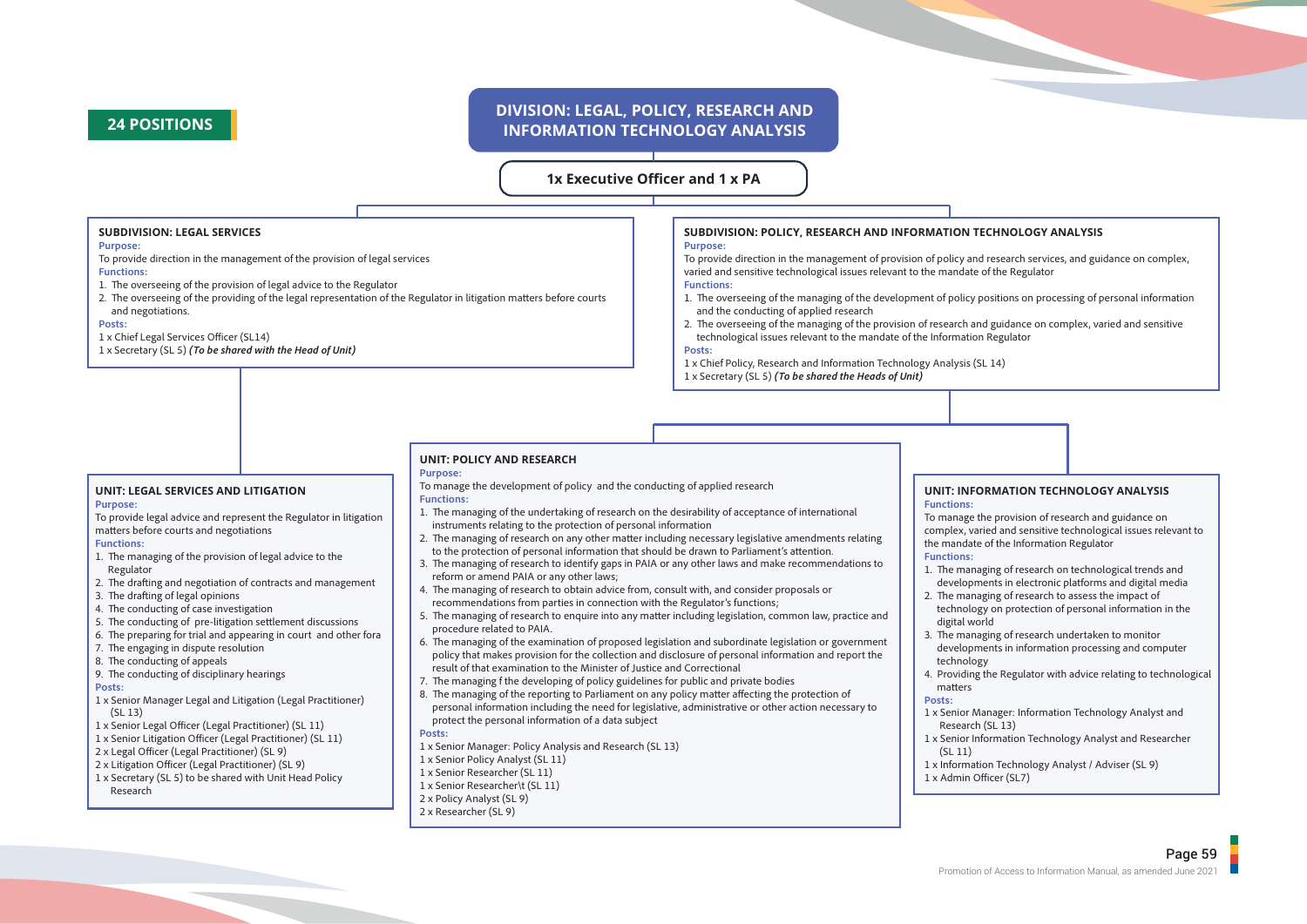



#### **DIVISION: EDUCATION AND COMMUNICATION**

#### **Purpose:**

To provide strategic direction for the coordination and communication of the POPIA and PAIA functions in the provinces

#### **Functions:**

1. Ensuring the provision of education, awareness and stakeholder management services

- 2. Ensuring the provision of communication and branding services
- 3. Ensuring the provision of public liaison services
- 4. Ensuring the provision of media relations, monitoring and analysis services

#### **Posts:**

1 x Executive Officer (SL 15)

1 x Personal Assistant (SL 5)

### **SUBDIVISION: LEGAL SERVICES**

#### **Purpose:**

To provide direction in the management of the provision of legal services

### **Functions:**

- 1. The overseeing of the provision of legal advice to the Regulator
- 2. The overseeing of the providing of the legal representation of the Regulator in litigation matters before courts and negotiations.

#### **Posts:**

- 1 x Chief Legal Services Officer (SL14)
- 1 x Secretary (SL 5) *(To be shared with the Head of Unit)*

#### **SUBDIVISION: POLICY, RESEARCH AND INFORMATION TECHNOLOGY ANALYSIS Purpose:**

To provide direction in the management of provision of policy and research services, and guidance on complex, varied and sensitive technological issues relevant to the mandate of the Regulator **Functions:**

- 1. The overseeing of the managing of the development of policy positions on processing of personal information and the conducting of applied research
- 2. The overseeing of the managing of the provision of research and guidance on complex, varied and sensitive technological issues relevant to the mandate of the Information Regulator

### **Posts:**

- 1 x Chief Policy, Research and Information Technology Analysis (SL 14)
- 1 x Secretary (SL 5) *(To be shared the Heads of Unit)*

### **UNIT: STAKEHOLDER MANAGEMENT**

- 1 x Senior Manager Stakeholder Management (SL13)
- 1 x Senior Stakeholder Management Officer (SL 11)
- 1 x Secretary to be shared with the Head of Education and Awareness

### **UNIT: EDUCATION AND AWARENESS**

- 1 x Senior Manager Education and Public Awareness Officer (SL13)
- 3 x Senior Education and Public Awareness Officer (SL11)

#### **UNIT: COMMUNICATION**

- 1 x Senior Manager Communication (SL 13)
- 1 x Senior Communication Officer (SL 11)
- 1 x Secretary (SL5) to be shared with the Head of Media Relations

### **UNIT: MEDIA RELATIONS**

- 1 x Senior Manager Media Relations (SL 13)
- 1 x Senior Media Relations Officer (SL11)

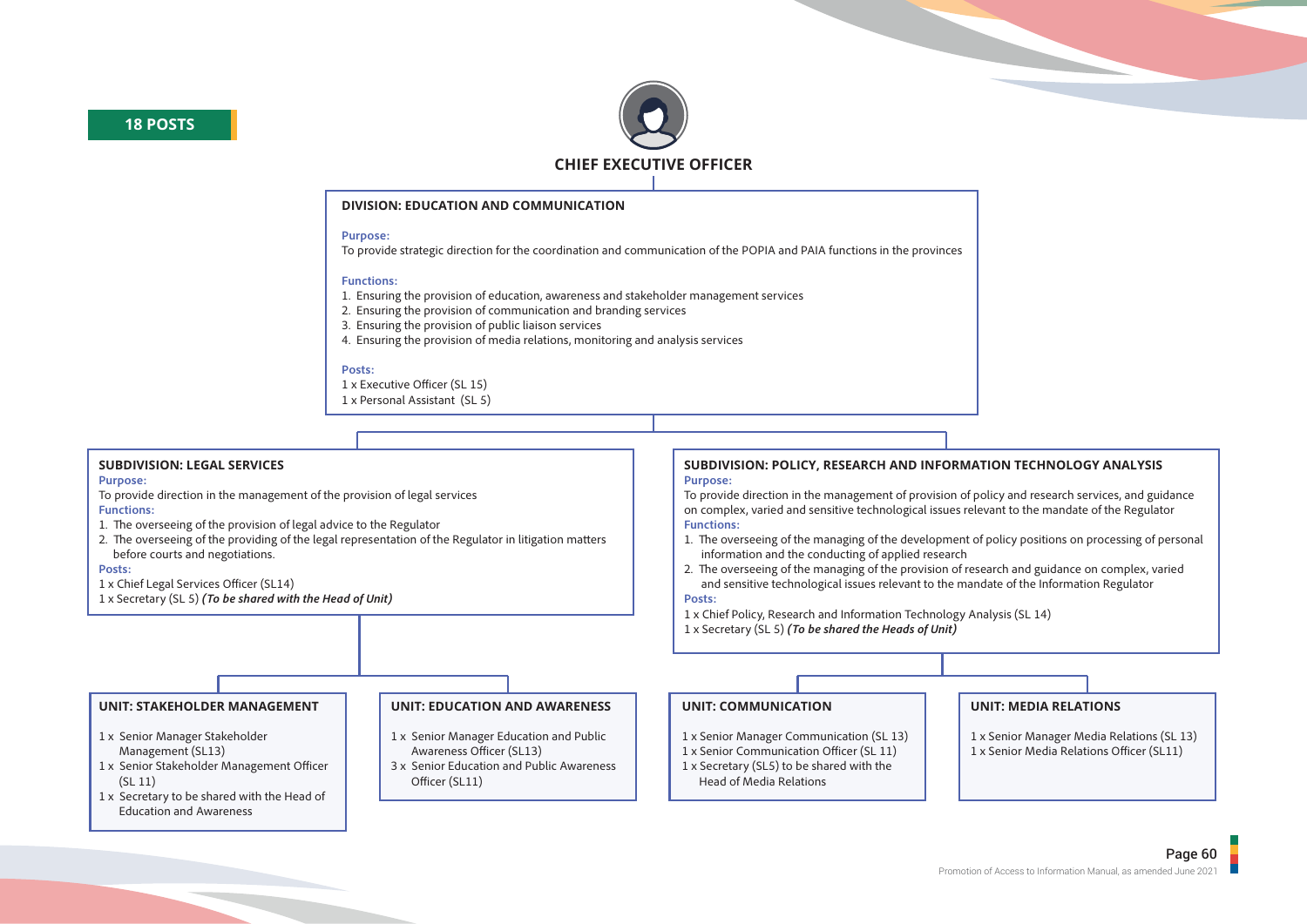## **32 POSITIONS**

## **DIVISION: PROTECTION OF PERSONAL INFORMATION ACT (POPIA)**

### **1x Executive Officer and 1 x PA**

#### **SUBDIVISION: COMPLAINTS AND INVESTIGATIONS**

#### **Purpose:**

To provide direction in the management of complaints and investigations including the investigation of breaches

#### **Functions:**

- 1. The overseeing of the managing of the receipt of complaints that must be dealt with by Head Office and the conducting of investigation about alleged violation of personal information
- 2. The overseeing of the managing of attempts to resolve complaints by means of dispute resolution mechanisms

#### Posts:

1 x Chief Complaints and Investigations Office (SL 14)

1 x Secretary (SL 5)*(To be shared with unit Heads)*

#### **UNIT: COMPLAINTS AND INVESTIGATIONS**

#### **Purpose:**

To manage the investigation of complaints

#### **Functions:**

- 1. The managing of the receiving and investigating of complaints about alleged violations of the protection of personal information of data subjects
- 2. The managing of the providing of assistance with submission of complaints in writing
- 3. The managing of the referring of complaints to other bodies
- 4. The managing of the conducting of pre-investigations
- 5. The managing of the resolving of complaints by means of dispute resolution mechanisms
- 6. The managing of conducting of investigations proceedings
- 7. The managing of referral of reports of the investigations to the Members for a decision
- 8. The managing of objections to search and seizure
- 9. The managing of the referral of complaints or other matters to the Enforcement Committee
- 10. The managing of the serving of notices
- 11. The managing of the administrative procedures related to Enforcement Notices
- $12$ . The managing of the receiving of notifications of security compromises

#### **Posts:**

- 1 x Senior Manager Complaints and investigations Officer (SL 13)
- 3 x Senior Complaints and Investigation Officer (SL 11)
- 6 x Complaints and Investigation Officer (SL 9)
- 1 x Complaints Registration Officer (SL 9)
- 1 x Admin Clerk (SL 5)

#### **SUBDIVISION: MONITORING AND COMPLIANCE**

#### **Purpose:**

To provide direction in relation to the monitoring and enforcement of compliance

#### **Functions:**

- 1. The overseeing of the managing of the conducting of assessment in respect of the processing of personal information by public and private bodies
- 2. The overseeing of the managing of the monitoring of the use of unique identifiers of data subjects

#### **Posts:**

1 x Chief Monitoring and Compliance Officer (SL 14)

#### **UNIT: MONITORING AND COMPLIANCE**

#### **Purpose:**

To manage monitoring and enforcement of compliance by public and private bodies

#### **Functions:**

- 1. The managing of the conducting of assessments of the processing of personal information by public and private bodies
- 2. The managing of the monitoring of the use of unique identifiers of data subjects
- 3. The managing of the maintaining of publishing and making available prescribed registers
- 4. The managing of the examining of proposed legislation that makes provision for the collection or disclosure of personal information
- 5. The managing of reporting of the results of such examination to Parliament
- 6. The managing of consultations with interested parties on any matter affecting personal information of a data subject
- 7. The managing of co-operating nationally and internationally on issues relating to the protection of personal information
- 8. The managing of mediation between opposing parties with interests of protection of personal information of a data subject
- 9. The managing of issues relating to Codes of Conduct
- 10. The managing of facilitating of cross border co-operation
- 11. The managing of developing and updating of the existing Guide and making it available
- 12. The managing of publication of the manual

#### **Posts:**

- 1 x Senior Manager Monitoring and Compliance Officer (SL 13)
- 4 x Senior Monitoring and Compliance Officer (SL 11)
- 8 x Monitoring and Compliance Officer (SL 9)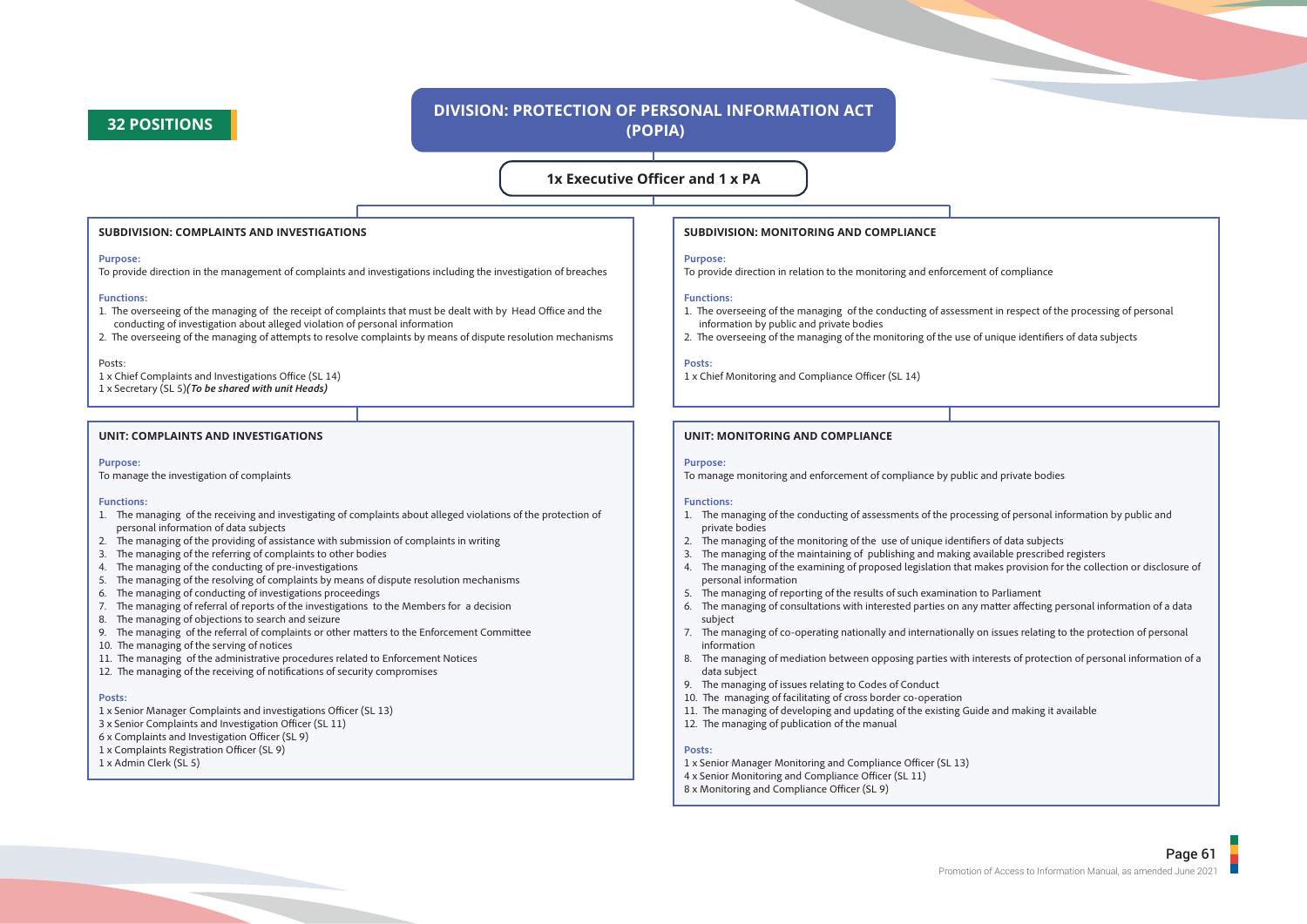## **32 POSITIONS**

## **DIVISION: PROMOTION OF ACCESS TO INFORMATION ACT (PAIA)**

### **1x Executive Officer and 1 x PA**

#### **SUBDIVISION: COMPLAINTS AND INVESTIGATIONS (PAIA)**

#### **Purpose:**

To provide direction in the management of complaints and investigations

#### **Functions:**

- 1. The overseeing of the managing of complaints and investigations that must be dealt with by Head Office
- 2. The overseeing of the managing of the investigation processes and resolution of disputes

#### **Posts:**

- 1 x Chief Complaints and Investigations Office (SL 14)
- 1 x Secretary (SL 5)(To be shared with unit Heads)

#### **UNIT: COMPLAINTS AND INVESTIGATIONS**

#### **Purpose:**

To manage investigation of complaints

#### **Functions:**

- 1. The managing of the receiving and investigating of complaints about alleged violations of the access to information
- 2. The managing of the providing of assistance with submission of complaints in writing
- 3. The managing of the conducting of pre-investigation proceedings
- 4. The managing of the resolving of complaints by means of dispute resolution mechanisms
- 5. The managing of conducting of investigation
- 6. The managing of referral of reports of the investigation to the Members for a decision
- 7. The managing of objections to search and seizure
- 8. The managing of the referral of complaints or other matters to the Enforcement Committee
- 9. The managing of the serving of Notices
- 10. The managing of the administrative procedures related to enforcement notices
- 11. The managing of the updating of the existing Guide
- 12. The managing of the making available and allocation of the Manual

#### **Posts:**

- 1 x Senior Manager Complaints and investigations Officer (SL 13)
- 3 x Senior Complaints and Investigation Officer (SL 11)
- 6 x Complaints and Investigation Officer (SL9)
- 1 x Complaints Registration Officer (SL 9)
- 1 x Admin Clerk (SL 4)

#### **SUBDIVISION: MONITORING AND COMPLIANCE (PAIA)**

#### **Purpose:**

To provide direction in monitoring of compliance with provisions of PAIA by private and public bodies

#### **Functions:**

- 1. The overseeing of the monitoring of the compliance with the provisions of the Act
- 2. The overseeing of the managing of the provision of recommendations by public bodies on changes in the administering of the Act

#### **Posts:**

- 1 x Chief Monitoring and Compliance Officer (SL 14)
- 1 x Secretary (SL 5) (Shared with Head of Unit)

#### **UNIT: MONITORING AND COMPLIANCE (PAIA)**

#### **Purpose:**

To manage the monitoring of compliance by public and private bodies with the provisions of the PAIA

#### **Functions:**

- 1. The managing of the obtaining of Annual Reports of public and private bodies submitted to the SA Human Rights Commission
- 2. The managing of the obtaining of the number, nature and outcome of complaints dealt with by the Public Protector South Africa
- 3. The making of general enquiries on any matter, legislation, common law and any practice and procedure concerning objects of PAIA
- 4. The managing of the obtaining from heads of private bodies information about requests for access to records of that body
- 5. The requiring of an official of a public body to afford the Regulator reasonable assistance for effective performance of its functions
- 6. The managing of the updating of the existing guide

#### **Posts:**

- 1 x Senior Manager Monitoring and Compliance Officer (SL 13)
- 4 x Senior Monitoring and Compliance Officer (SL 11)
- 8 x Monitoring and Compliance Officer (SL 9)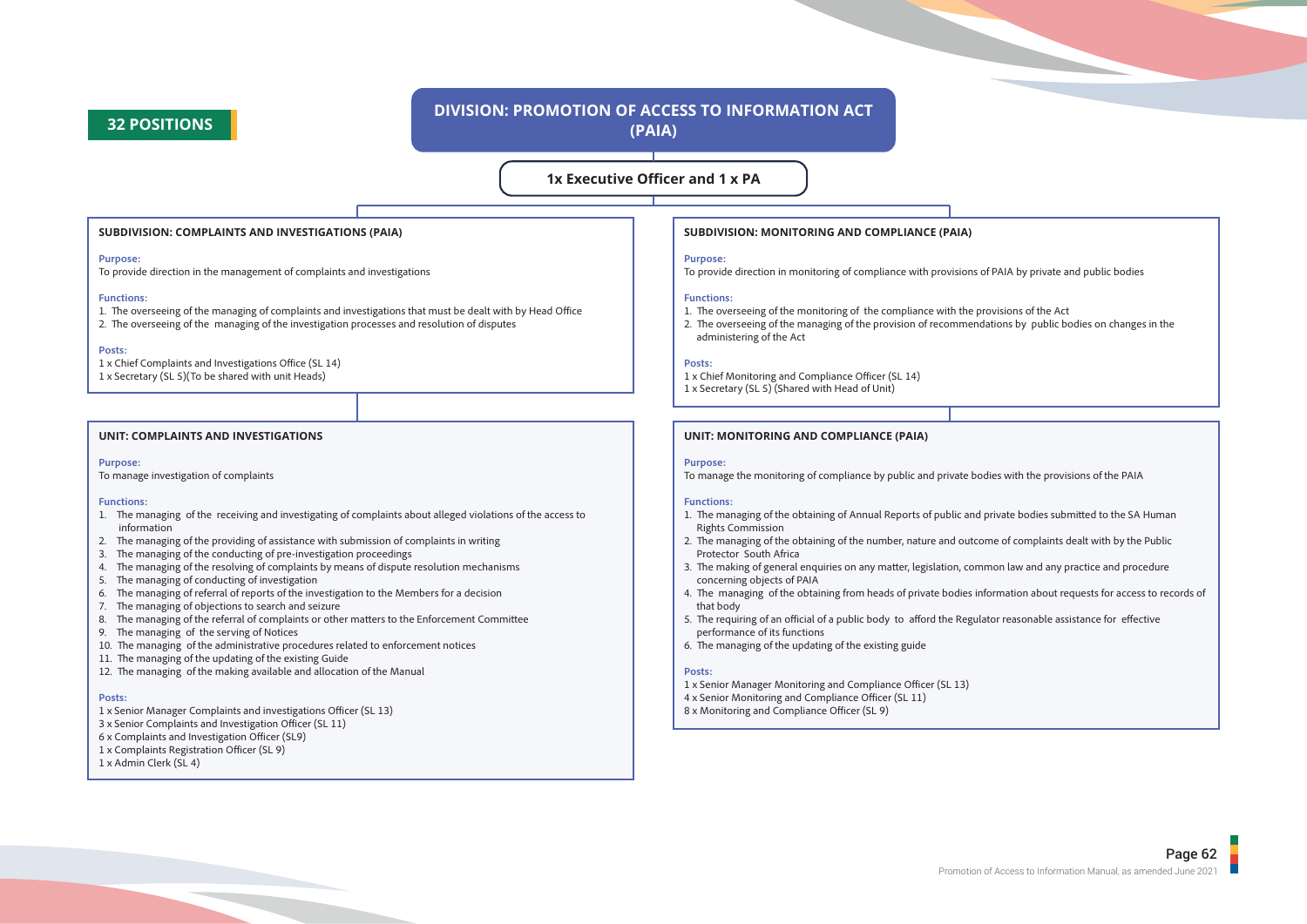

### **DIVISION: FINANCE**

#### **Purpose:**

To provide direction in the management of financial resources within the Regulator.

#### **Functions:**

- 1. The managing of Management Accounting services
- 2. The managing of Financial Accounting services
- 3. The managing of Supply Chain Management services

#### **Posts:**

- 1 x Chief Financial Officer (SL 15)
- 1 x Personal Assistant (SL 7)

#### **UNIT: MANAGEMENT AND FINANCIAL ACCOUNTING**

#### **Purpose:**

To render vide management accounting services

#### **Functions:**

- 1. The managing of budget planning
- 2. The managing of budget control
- 3. The managing of transaction processing
- 4. The managing of related financial accounts and suspense control accounts
- 5. The preparing of quarterly and annual financial statements

#### **Posts:**

- 1 x Senior Manager (SL 13)
- 1 x Manager: Management Accounting (SL 11)
- 1 x Assistant Manager: Financial Accounting (SL 11)
- 2 x State Accountant (SL 7)
- 1 x State Accountant (Remuneration and Miscellaneous payments) (SL 7)
- 1 x Secretary *(Shared with other Heads of Unit)* SL 5

#### **UNIT: SUPPLY CHAIN MANAGEMENT**

#### **Purpose:**

To render supply chain management services

#### **Functions:**

- 1. The Managing of Acquisition and Demand services
- 2. The Managing of Logistics
- 3. The Managing of Disposal
- 4. The Managing of Assets
- 5. The Managing of supply chain performance and contracts

#### *(For detailed structure refer to page 8)*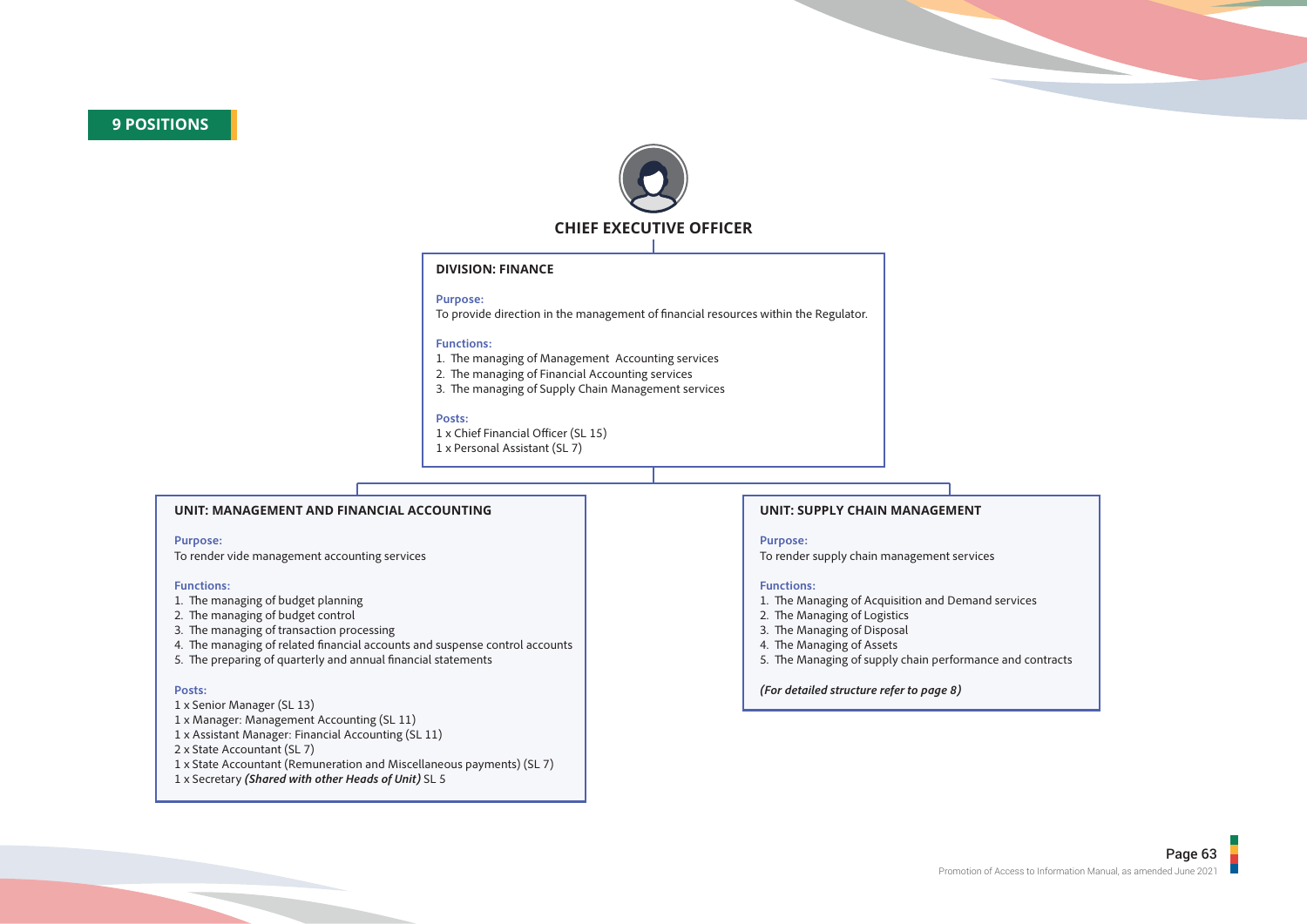## **11 POSITIONS**



### **UNIT: SUPPLY CHAIN AND ASSETS MANAGEMENT**

#### **Purpose:**

To manage supply chain activities

#### **Functions:**

- 1. The Managing of Acquisition and Demand services
- 2. The Managing of Logistics
- 3. The Managing of Disposal
- 4. The Managing of Assets
- 5. The Managing of Supply Chain performance and contracts

#### **Posts:**

1 x Senior Manager: SCM (SL 13)

### **SUB-UNIT: DEMAND AND ACQUISITION MANAGEMENT**

#### **Purpose:**

To manage demand and acquisition in accordance with PFMA

#### **Functions:**

- 1. The implementing of preferential procurement and strategy
- 2. The administering of the bids process
- 3. The determining of needs
- 4. The maintaining of the service providers' database
- 5. The rendering of secretarial service to Bid Committees (Evaluation, Specification and adjudication

#### **Posts:**

- 1 x Manager (SL 11)
- 3 x State Accountant/SCM Practitioner (SL 7)

### **SUB-UNIT: LOGISTICS AND CONTRACT MANAGEMENT**

#### **Purpose:**

To manage logistics and contracts in accordance with prescripts

#### **Functions:**

- 1. The administration of utilisation of vehicles
- 2. The administration of travelling on official trips
- 3. The administration of stores
- 4. The administration of contracts with service providers

#### **Posts:**

- 1 x Manager (SL 11)
- $2 \times$  Admin Officers (SL 7)

### **SUB-UNIT: ASSET AND DISPOSAL**

#### **Purpose:**

To manage assets and Disposal

#### **Functions:**

- 1. The maintaining of the assets register
- 2. The implementation of asset control utilisation systems
- 3. The verification of asset purchases

#### **Posts:**

1 x Manager (SL 11) 2 x Provisioning Administration Officers (SL 7)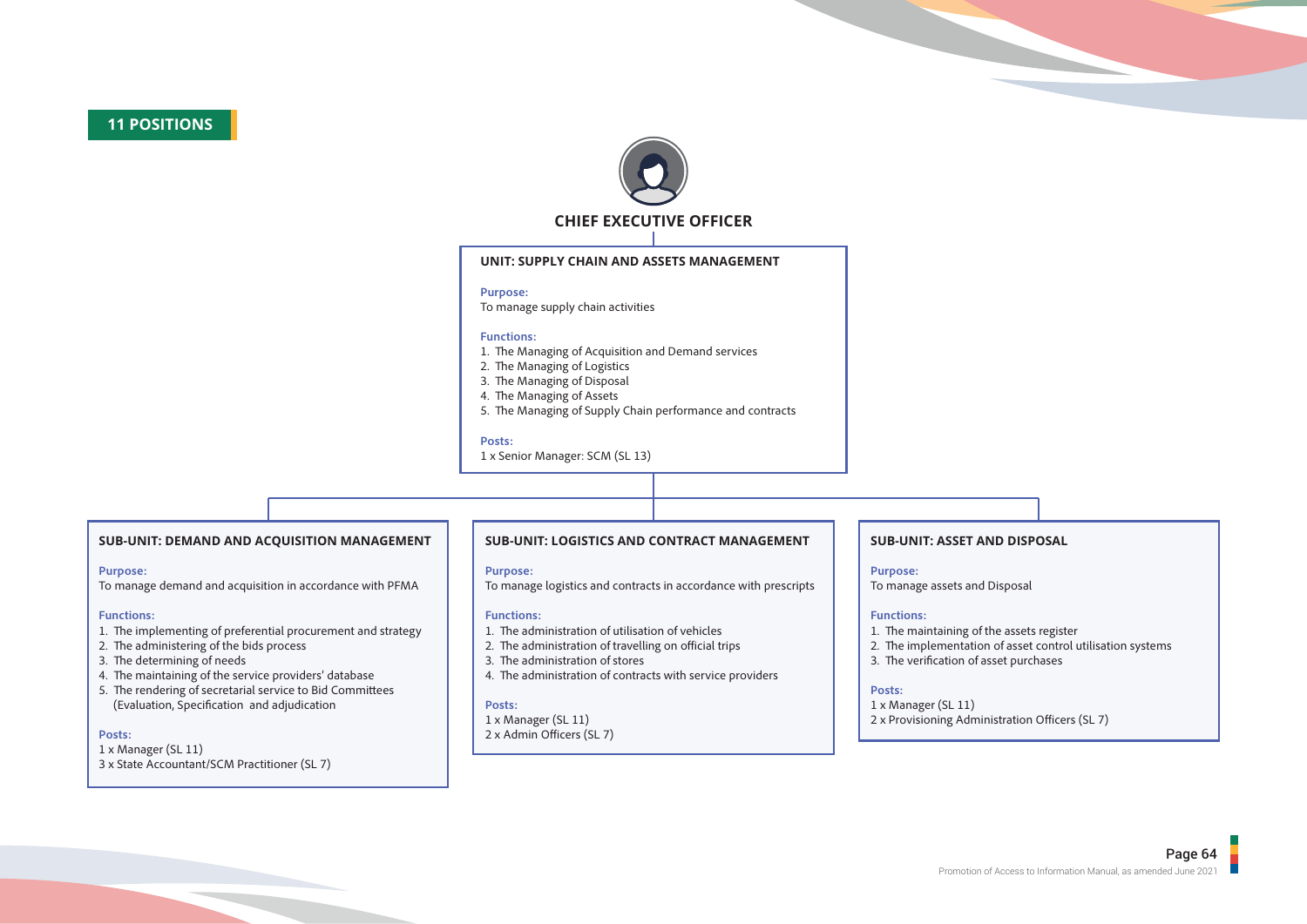

### **DIVISION: CORPORATE SERVICES**

#### **Purpose:**

To ensure the provision of corporate services and administrative support

#### **Functions:**

- 1. Ensuring the managing of the provision of Human Resources Management and Development Services
- 2. Ensuring the managing of the provision of administrative support services
- 3. Ensuring the managing of the provision of the information technology services
- 4. Ensuring the managing of the provision of support in utilization of information and information technology

#### **Posts:**

- 1 x Executive Officer (SL 15)
- 1 x Personal Assistant (SL 7)

#### **UNIT: HUMAN RESOURCES MANAGEMENT AND DEVELOPMENT**

#### **Purpose:**

To manage the rendering of Human Resources management services and development

#### **Functions:**

- 1. The developing and implementing of a Human Resources strategy and plan
- 2. The rendering of efficient human resource administration services
- 3. The management of sound employee relations, health, wellness and safety
- 4. The promotion of optimal human resource development

### *Refer to pages 11-15 for detail*

### **UNIT: ADMINISTRATIVE SUPPORT SERVICES**

#### **Purpose:**

To manage the rendering of administrative support services

#### **Functions:**

- 1. Rendering of facilities and office accommodation services
- 2. Rendering of transport services
- 3. Rendering of telephone services
- 4. Rendering of messenger services
- 5. Administering of Registry and archive services
- 6. Rendering of cleaning, food and refreshment services

#### *Refer to page 16 for details*

#### **SUBDIVISION: INFORMATION AND COMMUNICATION TECHNOLOGY**

### **Purpose:**

To manage the provision of information and communication technology services

### **Functions:**

- 1. The managing of the information and communication technology infrastructure of the organisation.
- 2. The developing and implementing of the Information and Communication Technology Strategies and plans in accordance with the DPSA's CGICT and COBIT frameworks
- 3. The managing of the development of policies, procedures, standards and systems for information technology, information and knowledge management
- 4. Developing and implementing information risk management, security and support protocols
- 5. The managing of contracts and agreements with suppliers of information management and technology goods and services

*Refer to page 17*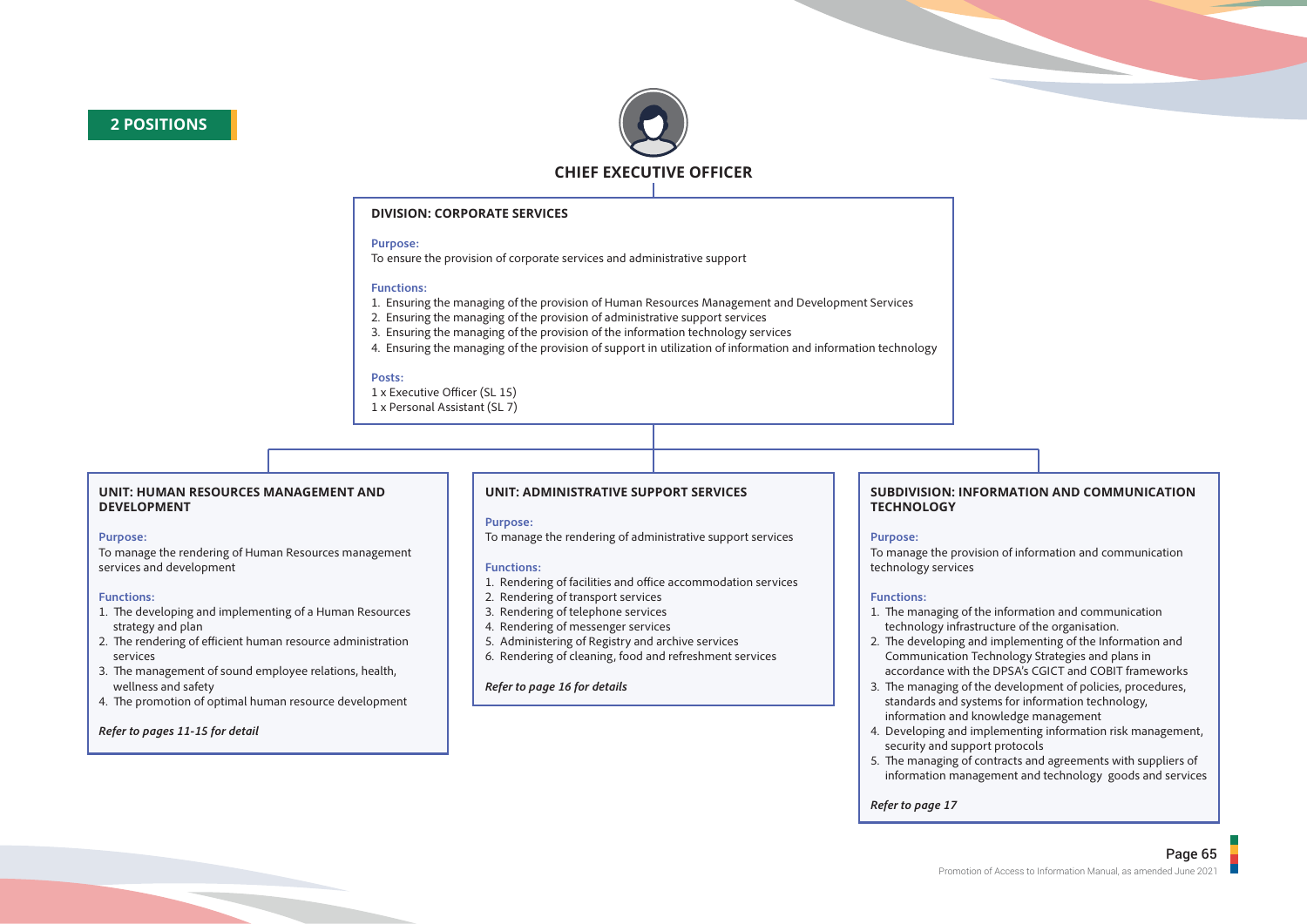## **2 POSITIONS**

### **DIVISION: CORPORATE SERVICES**

#### **UNIT: HUMAN RESOURCES MANAGEMENT AND DEVELOPMENT Purpose:**

To manage the rendering of Human Resources management services and development **Functions:**

- 1. The developing and implementing of a Human Resources strategy and plan
- 2. The rendering of efficient human resource administration services
- 3. The management of sound employee relations, health, wellness and safety
- 4. The promotion of optimal human resource development
- **Posts:**
- 1 x Senior Manager (SL 13)
- 1 x Secrtary (SL 5)

#### **SUB-UNIT: HUMAN RESOURCE STRATEGY, PLANNING, ORGANISATIONAL DEVELOPMENT AND DESIGN**

#### **Purpose:**

To develop human resource strategies, plans and organizational design and development services

#### **Functions:**

1. The development of human resource strategies

- 2. The provision of human resources information and knowledge resources services
- 3. The monitoring and evaluating of the HR strategies
- 4. The managing and allocation of posts
- 5. The provision of organisational development and design and job evaluation services

#### *(Refer to page 12 for detailed structure)*

#### **SUB-UNIT: STAFF TRAINING DEVELOPMENT AND PERFORMANCE MANAGEMENT AND DEVELOPMENT SYSTEM**

#### **Purpose:**

To manage the training and development of employees

#### **Functions:**

- 1. The development of training and development policies and programmes
- 2. The conducting of skills audits
- 3. The coordination and facilitation of training and development programmes
- 4. The implementation and monitoring of organizational HRD strategy
- 5. The development and management of departmental training database
- 6. The administration of bursaries and study assistance
- 7. The implementation of Skills Development Legislation
- 8. The implementation of Learnership and Internship programmes
- 9. The implementation of a performance management system

#### *(Refer to page 12 for detailed structure)*

#### **SUB-UNIT: HUMAN RESOURCE ADMINISTRATION, UTILISATION AND HEALTH AND WELLNESS**

Purpose: To render efficient human resource administration and utilization services

#### **Functions:**

- 1. The performance of recruitment, selection, appointment and other life cycle events of employees
- 2. The rendering of compensation and the conditions of service
- 3. The provision of human resource service records
- 4. The providing of the quality of work life processes
- 5. The managing of the implementation of occupational health and safety programmes

*(Refer to page 12 for detailed structure)*

#### **SUB-UNIT: EMPLOYEE RELATIONS**

**Purpose:** To provide sound employee relations, health and wellness and occupational health and safety

#### **Functions:**

- 1. The providing of labour relations services
- 2. The providing of collective bargaining process services

*(Refer to page 12 for detailed structure)*

#### **SUB-UNIT: SECTOR TRAINING**

Purpose: To manage the training and development of public education and training officers

#### **Functions:**

- 1. The development of the training programmes
- 2. The implementation of public education and training programmes
- 3. The coordination and facilitation of training and development of programmes
- 4. The monitoring of the effectiveness of training and reporting

#### *(Refer to page 12 for detailed structure)*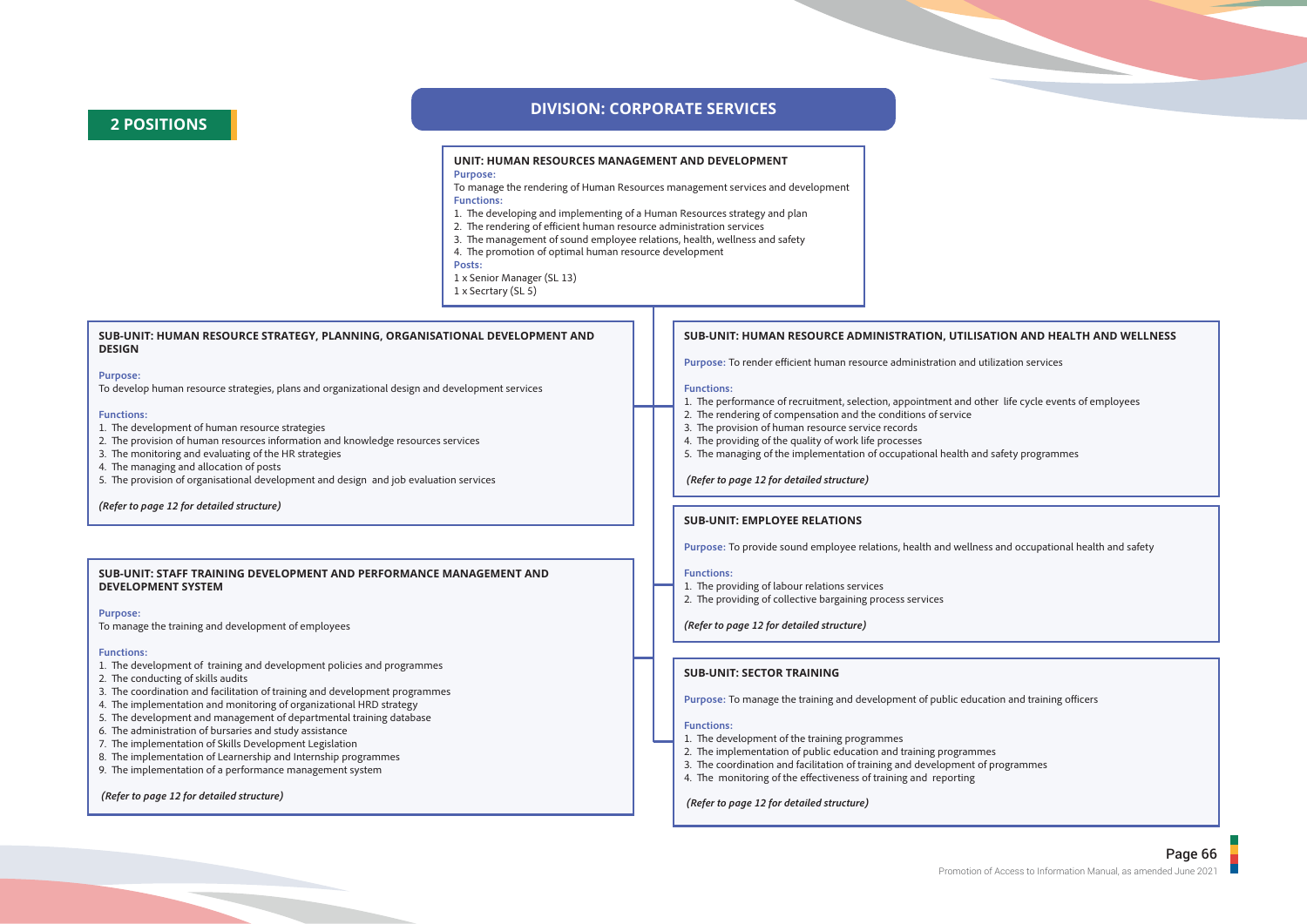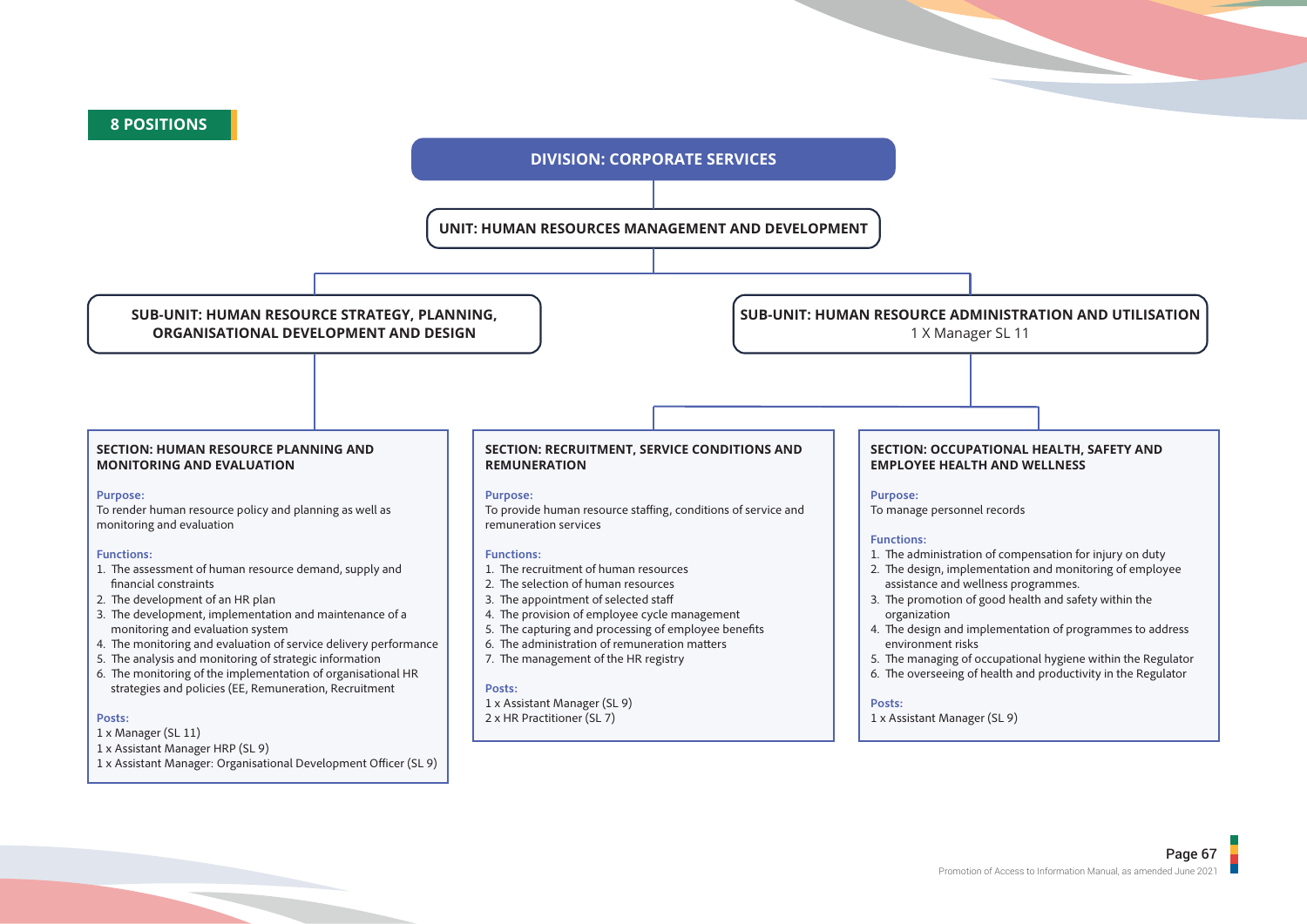## **3 POSITIONS**

### **DIVISION: CORPORATE SERVICES**

### **UNIT: HUMAN RESOURCES MANAGEMENT AND DEVELOPMENT**

#### **SUB-UNIT: EMPLOYEE RELATIONS**

#### **Purpose:**

To provide sound employee relations, health and wellness and occupational health and safety

#### **Functions:**

- 1. The providing of labour relations services
- 2. The providing of collective bargaining process services

#### **Posts:**

1 x Manager (SL 11)

### **SECTION: LABOUR RELATIONS**

#### **Purpose:**

To manage labour relations matters

#### **Functions:**

- 1. The development and implementation of labour relations policies, codes and practices.
- 2. The handling of grievances, disputes and disciplinary matters
- 3. The provision of labour relations support to the organisation on labour relations issues
- 4. The facilitation of capacity building programmes in the labour relations field

#### **Posts:**

1 x Assistant Manager (SL 9)

#### **SECTION: COLLECTIVE BARGAINING**

#### **Purpose:**

To manage collective bargaining

#### **Functions:**

- 1. The negotiating and management of agreements in the Bargaining Chamber
- 2. The communicating of resolutions and decisions to employees
- 3. The coordinating of the employee caucus processes

#### **Posts:**

1 x Assistant Manager (SL 9)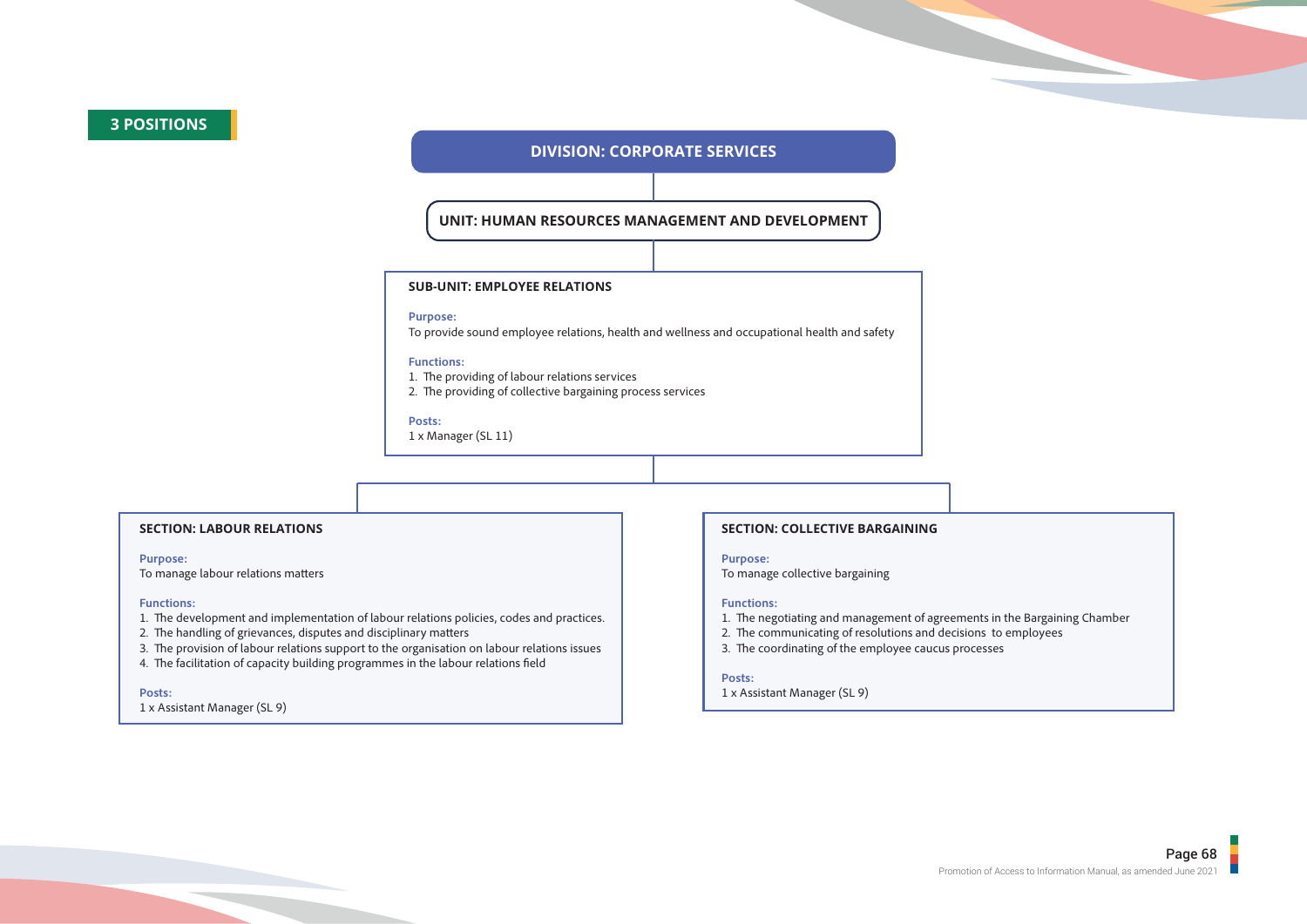### **2 POSITIONS DIVISION: CORPORATE SERVICES**

**UNIT: HUMAN RESOURCES MANAGEMENT AND DEVELOPMENT**

#### **SUB-UNIT: STAFF TRAINING DEVELOPMENT AND PERFORMANCE MANAGEMENT AND DEVELOPMENT SYSTEM**

#### **Purpose:**

To manage the training and development of employees

#### **Functions:**

- 1. The development of training and development policies and programmes
- 2. The conducting of skills audits
- 3. The coordination and facilitation of training and development programmes
- 4. The implementation and monitoring of organizational HRD strategy
- 5. The development and management of departmental training database
- 6. The administration of bursaries and study assistance
- 7. The implementation of Skills Development Legislation
- 8. The implementation of Learnership and Internship programmes
- 9. The implementation of a performance management system

#### **Posts:**

1 x Manager (SL 11)

#### **SECTION: PERFORMANCE MANAGEMENT**

#### **Purpose:**

To manage and implement a performance management system

#### **Functions:**

- 1. The development and monitoring of a performance management framework
- 2. The administration of performance rewards and expenditure
- 3. The coordination of probationary reports
- 4. The maintenance of a performance management database
- 5. The provision of technical advice and assistance on performance management issues

#### **Posts:**

1 x Assistant Manager (SL 9)

#### **SECTION: STAFF TRAINING AND DEVELOPMENT**

#### **Purpose:**

To manage the training and development of employees

#### **Functions:**

- 1. The development of training and development policies and programmes
- 2. The conducting of skills audits
- 3. The coordination and facilitation of training and development programmes
- 4. The implementation and monitoring of organizational HRD strategy
- 5. The development and management of departmental training database
- 6. The administration of bursaries and study assistance
- 7. The implementation of Skills Development Legislation
- 8. The implementation of Learnership and Internship programmes
- 9. The implementation of a performance management system

#### **Posts:**

#### 1 x Assistant Manager (SL 9)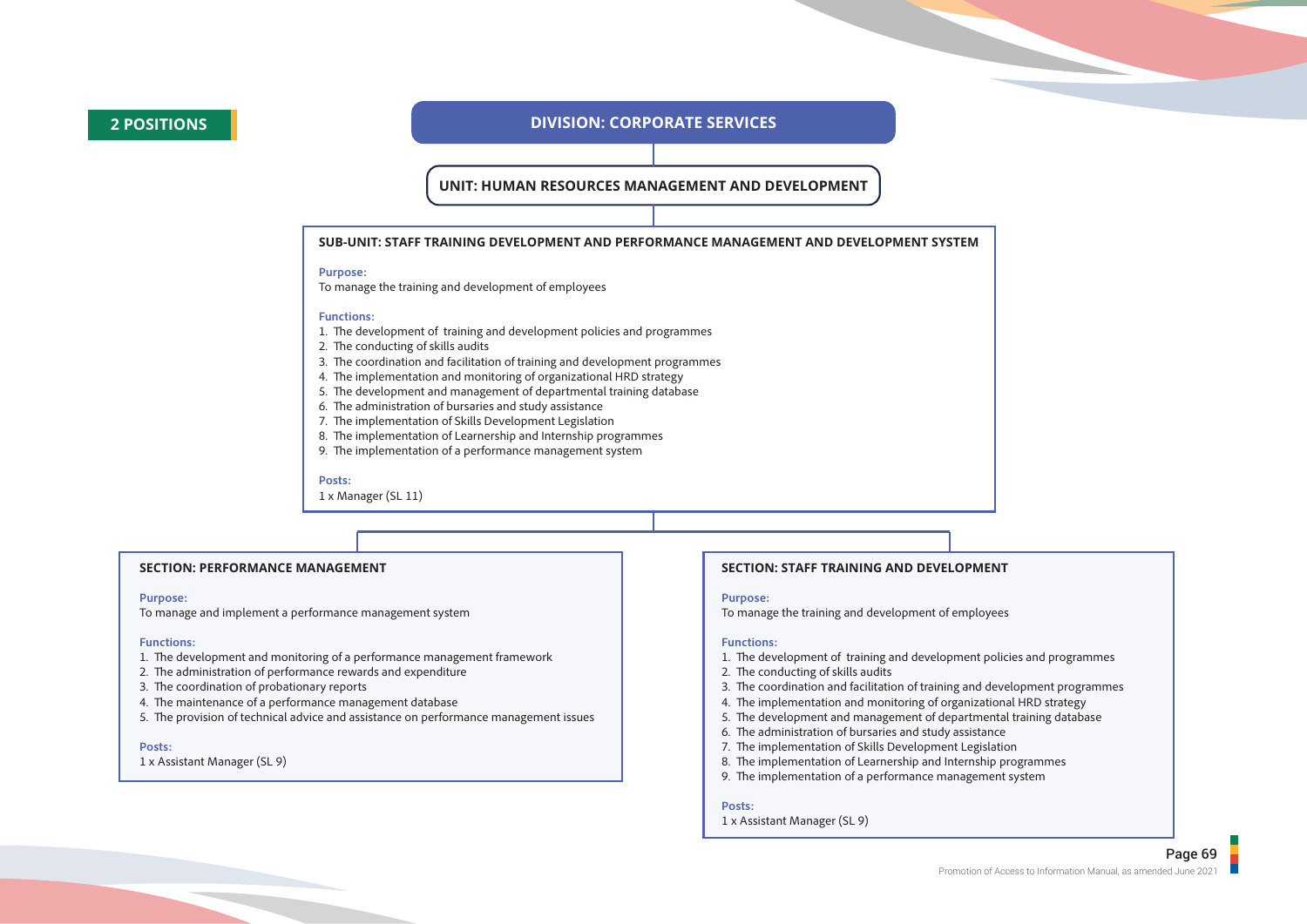# **DIVISION: CORPORATE SERVICES**

**UNIT: HUMAN RESOURCES MANAGEMENT AND DEVELOPMENT**

# **SUB-UNIT: SECTOR TRAINING**

## **Purpose:**

To manage the training and development of public education and training officers

## **Functions:**

- 1. The development of the training programmes
- 2. The implementation of public education and training programmes
- 3. The coordination and facilitation of training and development of programmes
- 4. The monitoring of the effectiveness of training and reporting

# **Posts:**

1 x Manager (SL 11) 2 x Assistant Manager (SL 9)

# **9 POSITIONS**

# **DIVISION: CORPORATE SERVICES**

# **UNIT: ADMINISTRATIVE SUPPORT**

# **Purpose:**

To manage the rendering of administrative support services

# **Functions:**

- 1. Rendering of facilities and office accommodation services
- 2. Rendering of telephone services
- 3. Rendering of messenger services
- 4. Administering of Registry and archive services
- 5. Rendering of cleaning, food and refreshment services

# **Posts:**

- 1 x Manager (SL 11)
- 1 x Manager: Facilities and auxiliary Services (SL 11)
- 1 x 1 X Manager: Records Management and Registry Services (SL 11)
- 1 x Administration Officer (Facilities and auxiliary Services) (SL 7)
- 1 x Admin Officer (Registry and records) (SL 7)
- 1 x Receptionist (SL 4)
- 1 x Messenger/Driver (SL 4)
- 2 x General Assistant/Cleaner (SL 2)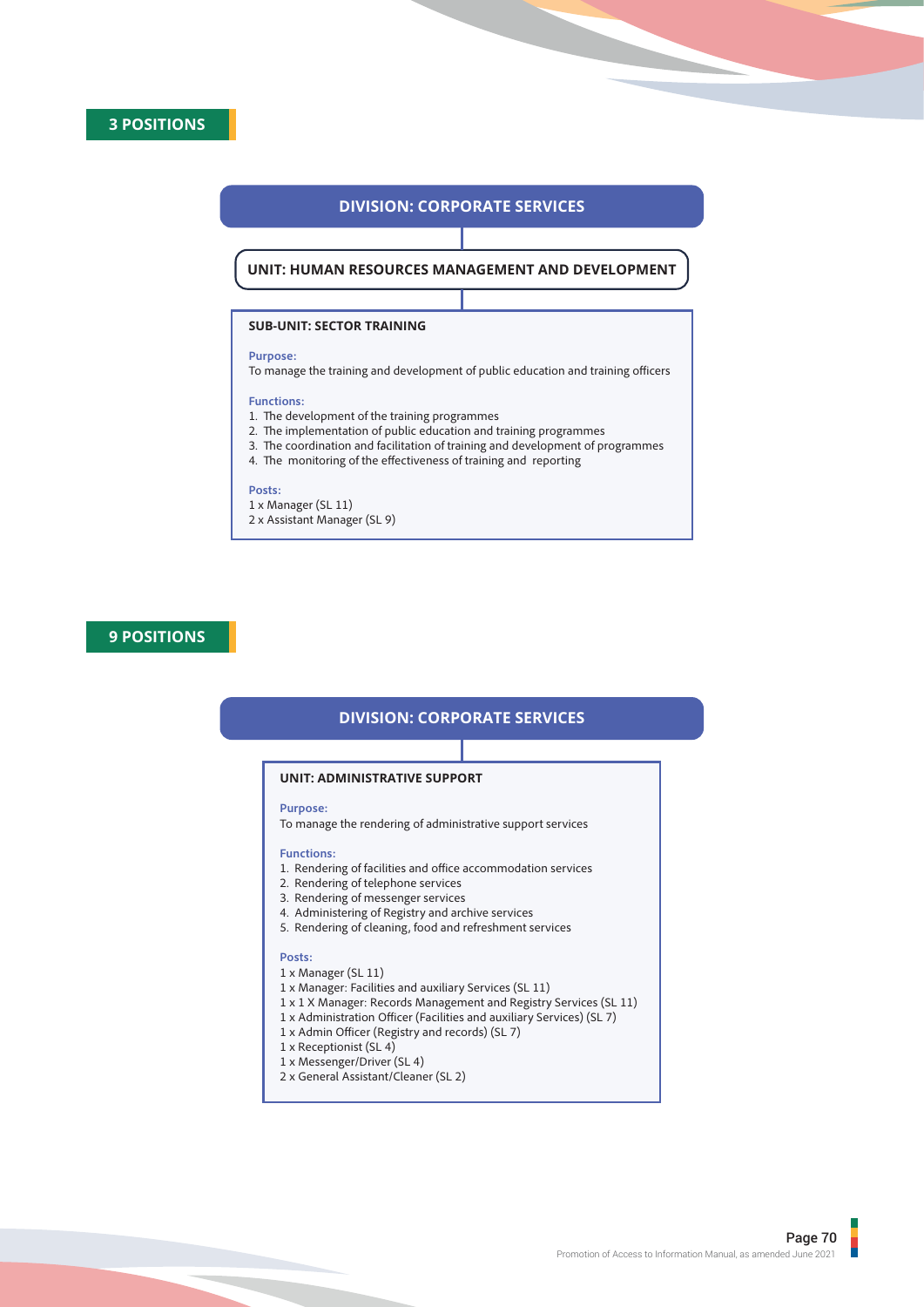

# **DIVISION: CORPORATE SERVICES**

# **SUBDIVISION: INFORMATION AND COMMUNICATION TECHNOLOGY**

## **Purpose:**

To manage the provision of Information and Communication Technology (ICT) Services

## **Functions:**

- 1. The managing of the developing of the ICT Policy, Strategy and Guidelines in line with King IV, DPSA's CGICT and COBIT
- 2. information and communication technology infrastructure of the Regulator
- 3. The managing of the developing of policies, procedures, standards and systems for information technology, information and knowledge management
- 4. Developing and implementing information risk management, security and support protocols
- 5. The managing of contracts and agreements with suppliers of information management and technology goods and services

#### **Posts:**

1x Chief Information Officer (SL14) 1 x Secretary (SL 5)

# **UNIT: ICT INFRASTRUCTURE, INFORMATION AND KNOWLEDGE MANAGEMENT**

# **Purpose:**

To manage the provision of ICT Governance services

## **Functions:**

- 1. Ensuring the rendering of ICT infrastructure and maintenance services
- 2. Ensuring the rendering of ICT architecture and project management services
- 3. Ensuring the management of the ICT contracts and agreements with suppliers
- 4. Ensuring the rendering of risk management, security and support protocols
- 5. Ensuring the rendering information and knowledge management services

# **Posts:**

- 1 x Senior Manager: ICT Infrastructure Services (SL 13)
- 1 x ICT Specialist (SL 11)
- 1 x ICT Technician (SL 9)